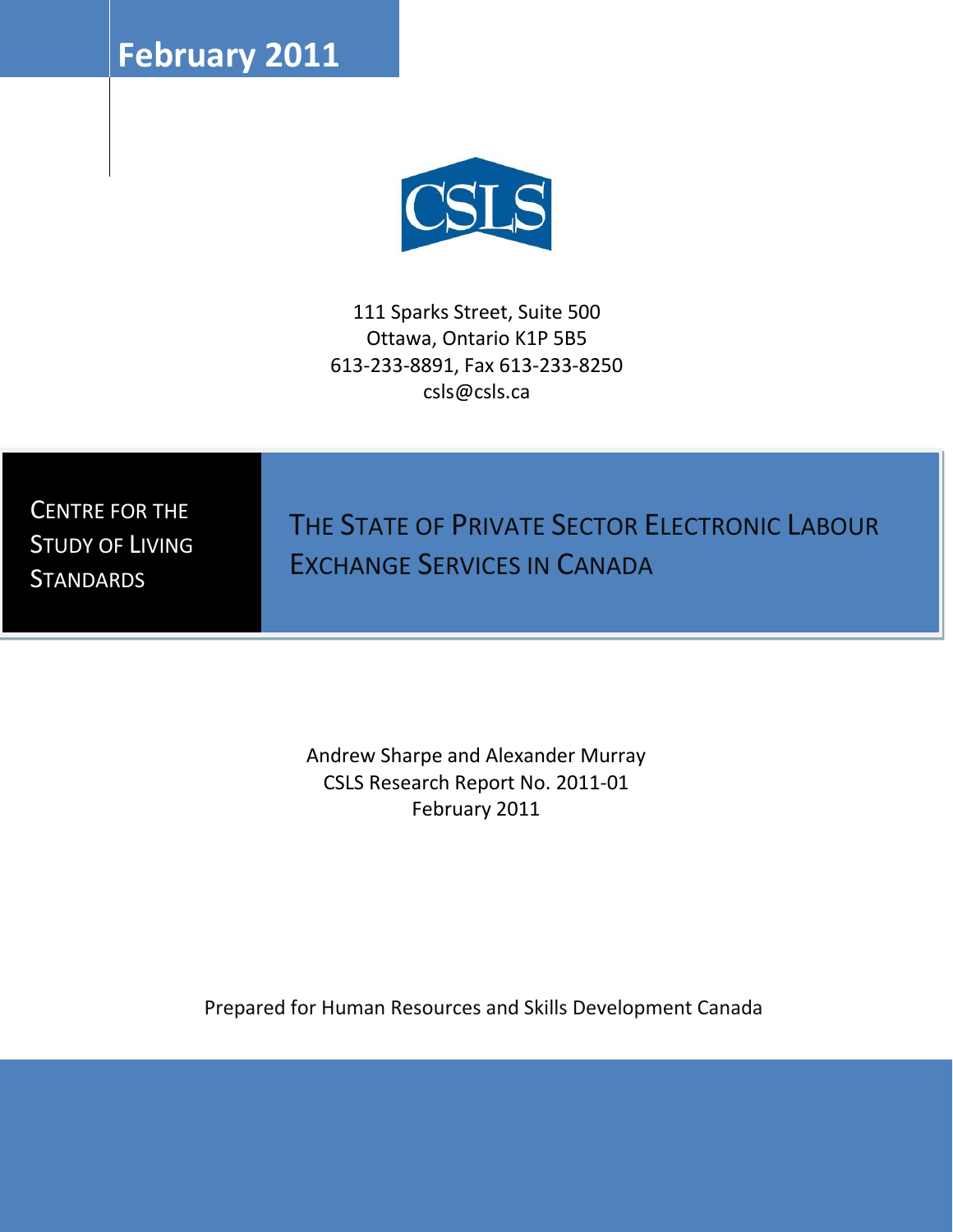# **The State of Private Sector Electronic Labour Exchange Services in Canada**

## <span id="page-1-0"></span>**Abstract**

This report has two aims. The first is to provide a descriptive overview of the services offered by private sector electronic labour exchanges (ELEs) in Canada. The second is to assess those services in terms of their likely effects on labour market matching, their accessibility, and the degree to which they satisfy the needs of all Canadian jobseekers and employers. The report finds that there is a robust private sector in ELE services in Canada. The private sector provides a broader range of services than the main public sector alternative, Job Bank. However, there are key areas in which the private sector does not deliver adequate services. The public sector, through Job bank, can take the lead in providing specialized job-search services tailored toward groups with unique labour market needs.

# <span id="page-1-1"></span>**Résumé**

L"objet de ce rapport est double. Le premier est de fournir une vue d"ensemble descriptive des services offerts par le secteur privé des Services de placement électronique (SPE) au Canada. Le deuxième est d"évaluer l"accessibilité de ces services, leur incidence probable sur l"équilibre entre l"offre et la demande sur le marché du travail ainsi que la mesure dans laquelle ils répondent aux besoins de l"ensemble des chercheurs d"emploi et des employeurs canadiens. Le rapport fait état de la solidité du secteur privé des SPE au Canada. Le secteur privé fournit un plus large éventail de services que la principale option du secteur public, Guichet emplois. Par contre, il existe certains domaines importants pour lesquels le secteur privé ne livre pas des services adéquats. Le secteur public devrait, au moyen de Guichet emplois, miser sur ses forces en tant que fournisseur de SPE qui s"adressent aux travailleurs peu spécialisés ainsi qu"aux petites entreprises.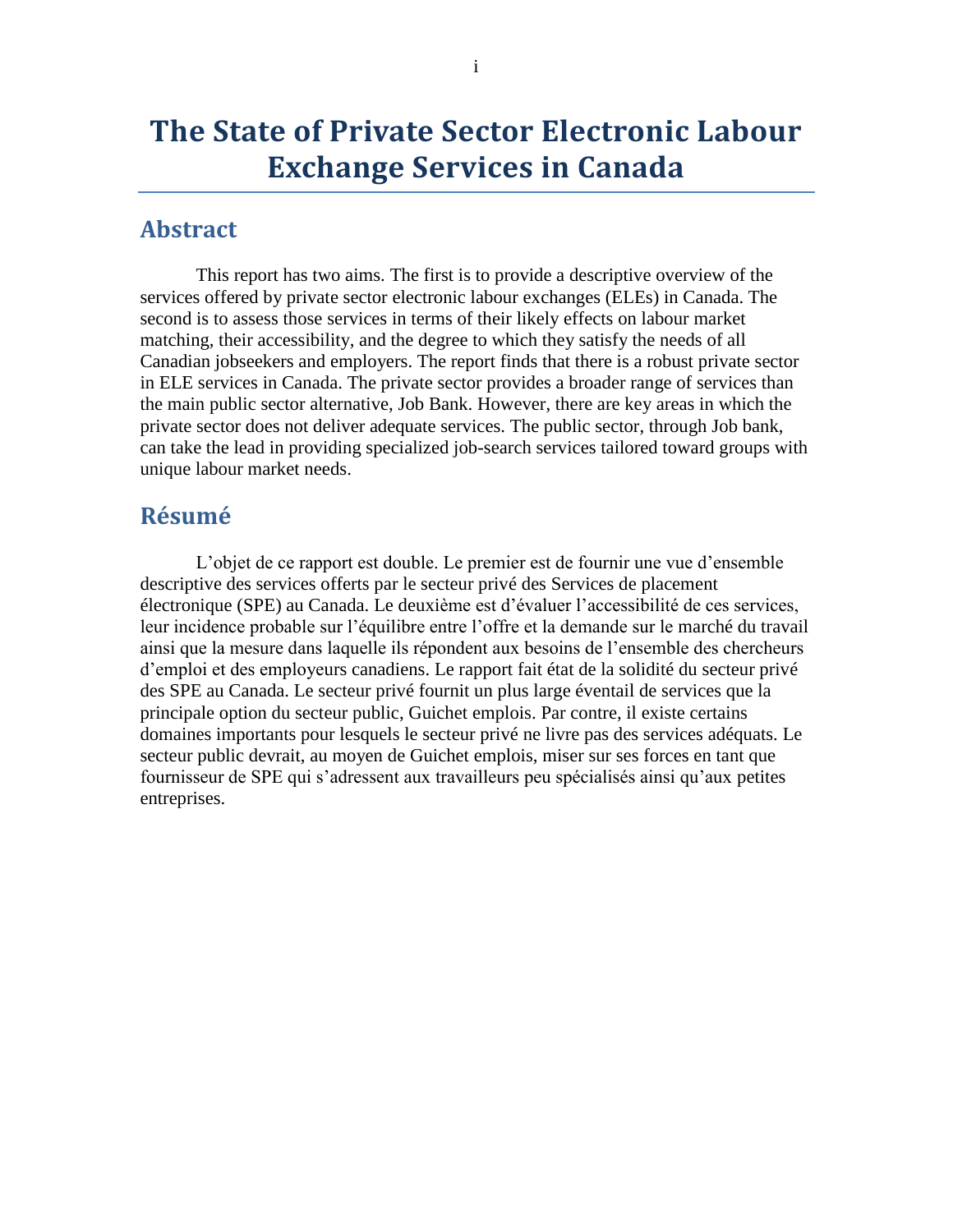# The State of Private Sector Electronic Labour **Exchange Services in Canada**

# **Table of Contents**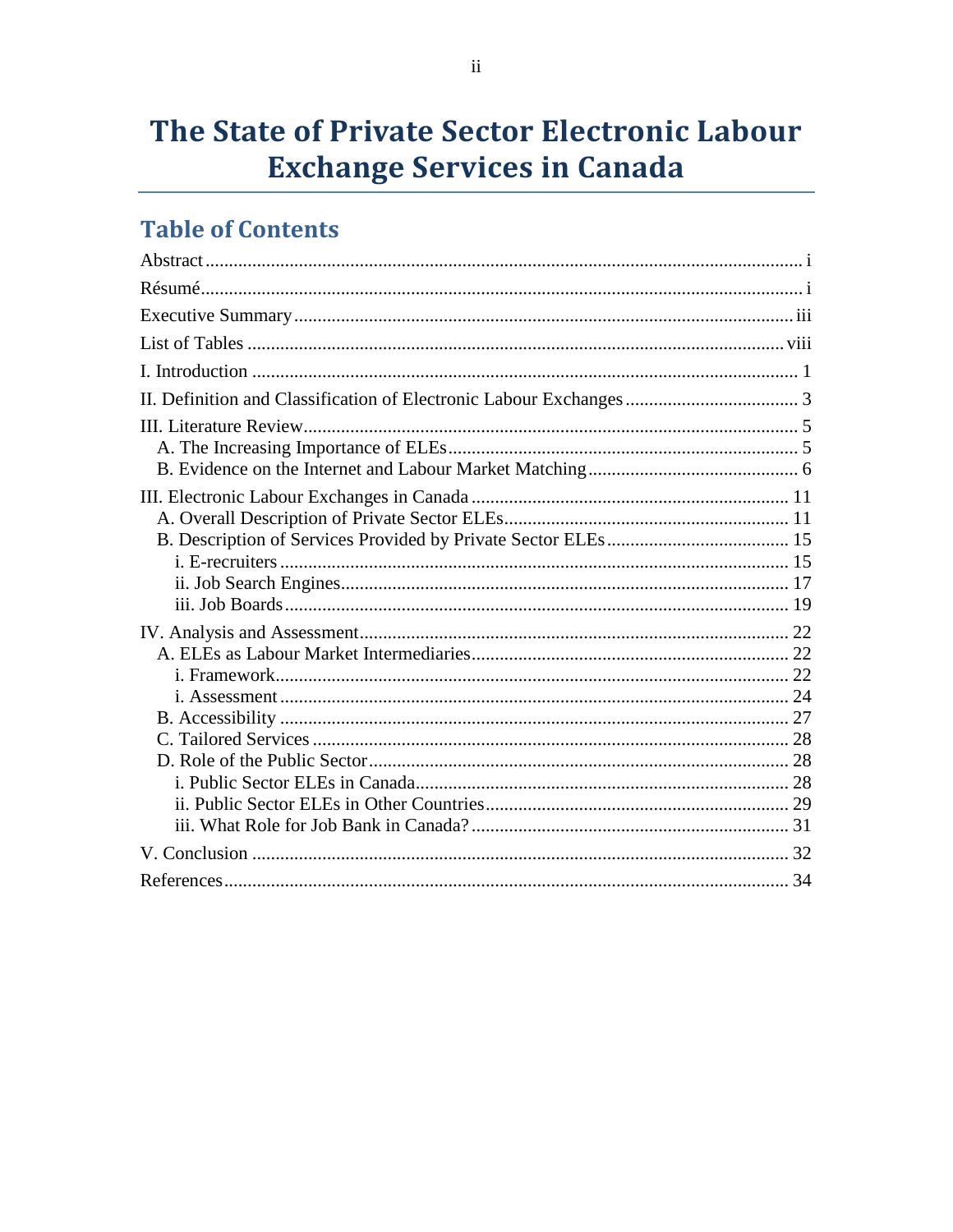# **The State of Private Sector Electronic Labour Exchange Services in Canada**

## <span id="page-3-0"></span>**Executive Summary**

Private sector electronic labour exchanges (ELEs) have burgeoned in Canada over the past decade. This was associated with the emergence of the internet as the most important channel through which Canadians access information, including labour market information (LMI). As more Canadians gained access to the internet, private sector ELEs emerged as a major source of internet-based LMI. A 2009 survey revealed that the private sector ELEs Monster.ca and Workopolis.com were the eighth and tenth most frequently used web sites by seekers of LMI.

The growing importance of private sector ELEs as a form of labour market intermediation between job seekers and employers has potential policy implications because the federal government maintains its own ELE, the Job Bank. The recent report of the Advisory Panel on Labour Market Information, chaired by Don Drummond, recommended that the federal government invest \$7 million to increase the proportion of available jobs (especially high-skill jobs) posted on Job Bank, Canada"s primary public sector ELE. But given the range of services available from private sector ELEs, and given that the federal government is expected to look for expenditures to cut in the coming years in order to rebalance its budget, it is worth asking whether Job Bank provides extra value to Canadians above and beyond the private sector ELEs and whether the additional investments recommended by the Drummond Report would add to that value.

To this end, the aim of this report is to improve our understanding of the role of private sector ELEs in the job-search and recruitment activities of Canadian jobseekers and firms. We explore the services provided by a variety of private sector ELEs, with a focus on the accessibility of those services, the degree to which they provide specialized services for various groups of users (older workers, Aboriginal workers, youth, etc.), and the complementarity or substitutability of private and public sector ELEs.

#### **Definition and Classification of ELEs**

Electronic labour exchanges (ELEs) are web sites that facilitate matching between jobseekers and employers by collecting, organizing, and making available detailed information about at least one side of the labour market. The domain of private sector ELEs contains a large number of web sites with a variety of user interfaces, target audiences, and suites of services for jobseekers and employers. The ELEs can be categorized according to the types of services they offer to users. We propose the following three categories:

1. **E-recruitment web sites** provide recruitment services to employers. They collect information about workers (e.g. resume databases) and employers pay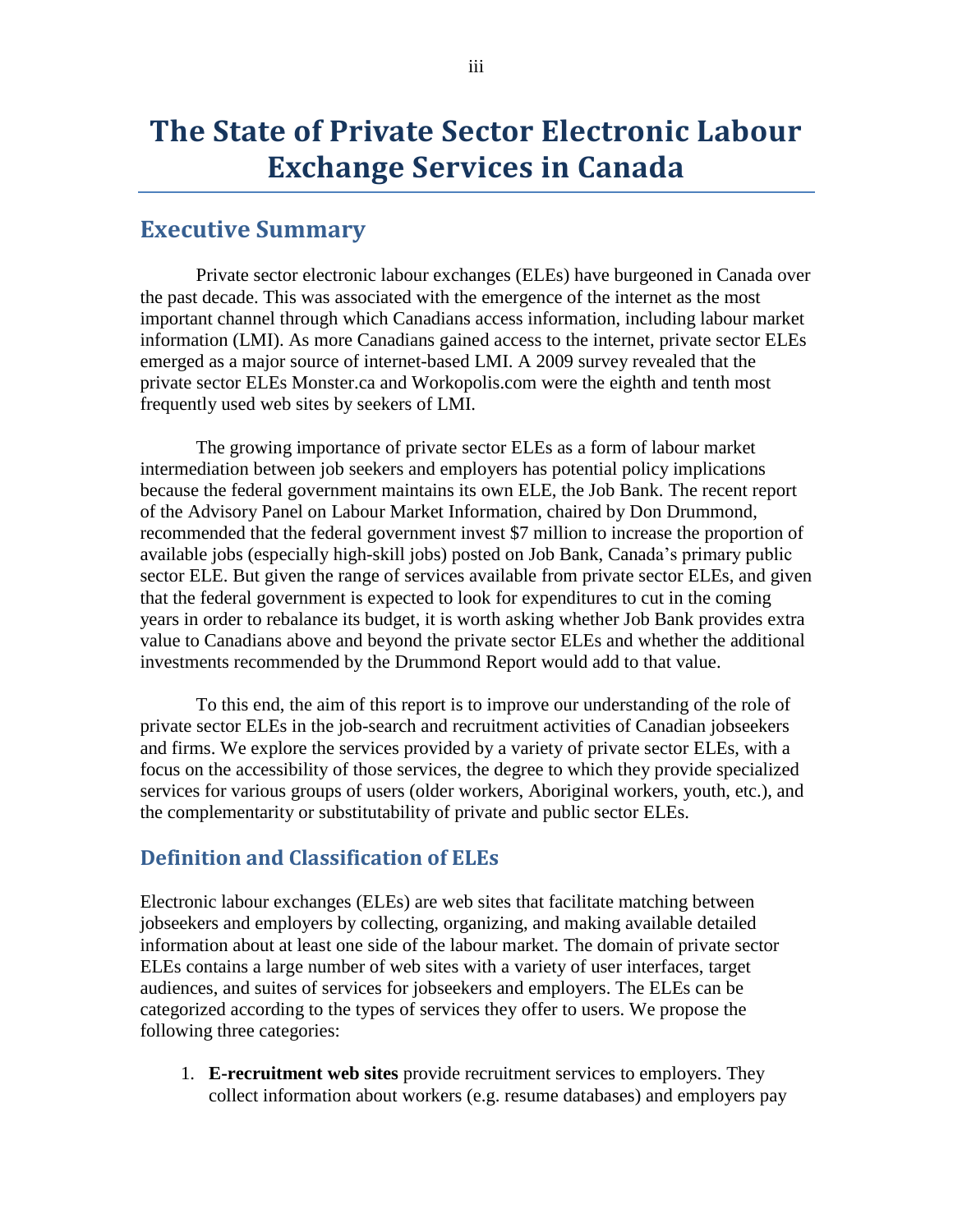for the right to view the information. Employers also pay to post their job vacancies. Job search assistance services are provided to jobseekers for free, in order to build the database for employers.

- 2. **Job search engines** are aggregators that collect job postings from many job boards and company recruitment web sites and allow users to search through them using keywords. There is no cost to the jobseeker or to employers.
- 3. **Job Boards** allow jobseekers to search through jobs posted by employers. Employers are charged a fee to post their vacancies. Job boards are like erecruitment web sites, but without the additional services for employers (resume databases, etc.).

## **Summary of Findings**

#### **Use of ELEs by Canadians**

E-recruiting sites tend to be the most popular with users. The three most widely used private sector ELEs – Workopolis, Monster.ca, and Jobboom.com – are all erecruiters. This makes sense because e-recruiters provide more services to both jobseekers and employers than the other types of ELEs. In contrast, job boards like Working.com and Careerbeacon.com offer fewer services and are less widely used. The public sector"s Job Bank is the major exception to this pattern. It falls in the job board category, but is at least as widely used (and by some accounts more widely used) than the most popular private sector e-recruiters.

Job search engines fall between the other two categories in terms of popularity. They provide the fewest services among the three categories, but they likely appeal to jobseekers because of their simplicity. They allow jobseekers to search job postings from a large number of sources through a single interface, and that interface is as easy to use as an everyday search engine such as Google.ca.

#### **Functions of ELEs as Labour Market Intermediaries**

By acting as intermediaries between jobseekers and employers, ELEs address two key labour market imperfections:

1. **Costly information.** The acquisition of information involves costs in terms of money, time and effort. Since information is in large part a public good, it is likely to be undersupplied under *laissez faire* conditions.

2. **Adverse Selection.** Asymmetric information in labour markets can lead the highest quality workers and employers to exit the market, leaving only the lowquality participants.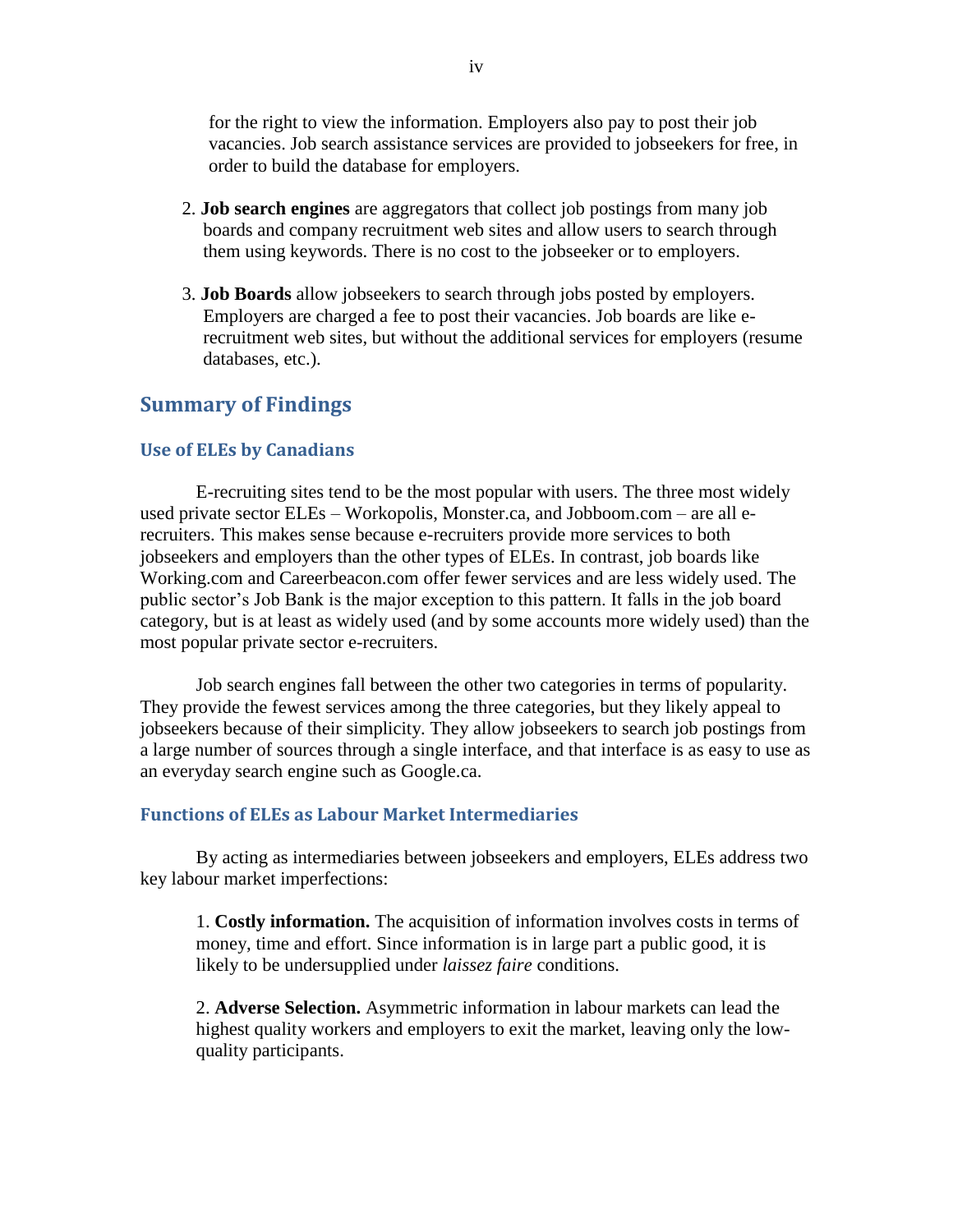#### Costly Information

ELEs reduce information costs in several ways. By establishing reputations for effectiveness in matching workers with employers, an ELE can attract a large number of jobseekers and employers to one online location – making matches more likely to occur quickly. Economies of scale allow the fixed costs of information-seeking to be spread over a large number of job matches. A single job ad posted by an employer may be viewed by far more jobseekers through an ELE than would have been possible through any other medium. The ease of updating digital information ensures that online job postings are likely to be more up-to-date than similar information in other media.

There is no doubt that ELEs have reduced the cost of labour market information in Canada. This is especially true for jobseekers. A jobseeker with internet access can obtain a far greater amount of information at a much lower cost per unit (i.e. per job posting viewed) than would have been possible in the past. Costs have also fallen from the employer perspective. While most ELEs charge substantial fees for employers to post job listings or view jobseeker resumes, the costs are lower than the costs of the workersearch methods that were available to employers before the advent of ELEs. For example, a job advertisement in the Sunday *New York Times* (the newspaper with the largest circulation in the United States, at 1.7 million) cost \$4,500 in 2001. In the same year, a job ad at Monster.com cost \$137, stayed online for 30 days, and reached 3.8 million potential viewers.

ELEs may not decrease all costs. A potential added cost to employers from ELEs is that they may be inundated with applications, therefore, increasing the cost to them of sorting through the applications. Some e-recruiting websites have recognized this additional cost and provide services to help organize and select candidates. Nevertheless, the fact that ELEs are so popular relative to other advertising methods is *prima facie* evidence that these added administrative costs do not outweigh the benefits of ELEs.

#### Adverse Selection

Adverse selection is a more complex issue. ELEs can help solve the problem of adverse selection to the extent that they provide employers with credible information that fully describes the quality of jobseekers. However, ELEs will not completely solve adverse selection problems if firms believe that the pool of jobseekers available through ELEs is of low average quality in terms of *unobservable* characteristics (i.e. in ways that are not apparent from looking at a jobseeker"s resume, school transcripts, etc.). There is some empirical evidence that employers do hold this belief, although that evidence may be somewhat outdated.

E-recruitment ELEs may help address the adverse selection problem through the resume database. In particular, the databases often contain resumes and contact information for workers who are currently employed. Current employment sends a strong positive signal to employers about the quality of a worker, and many employers prefer to hire from a pool of employed workers if possible.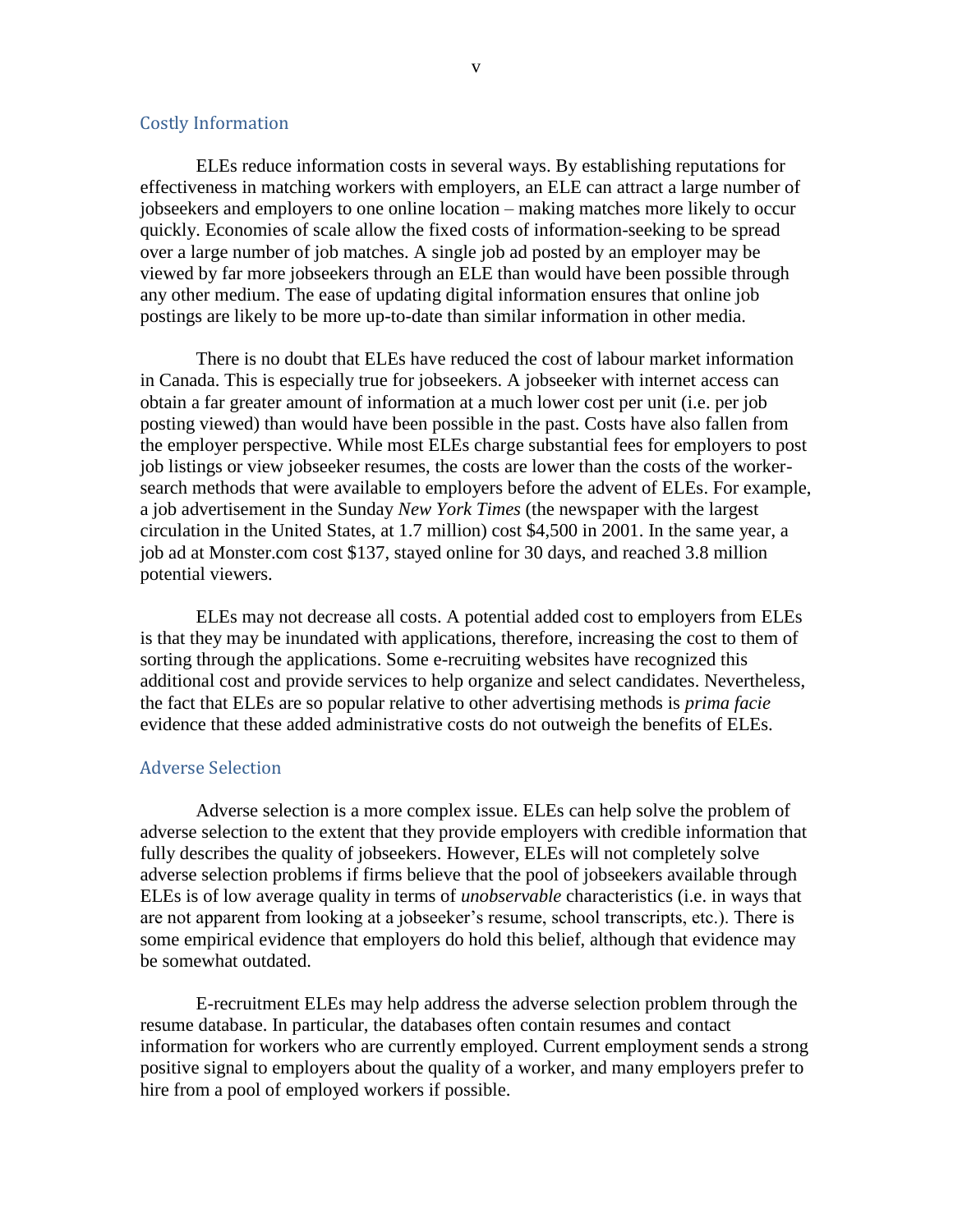However, job search engines and job boards do not contain resume databases and, indeed, possess no characteristics that suggest that they help reduce adverse selection. From this perspective, it is perhaps a good thing that the most popular and widely-used private sector ELEs in Canada – Workopolis and Monster.ca – are both e-recruiters. Of the three types of ELE, e-recruiters are the most likely to address the adverse selection problem.

#### **Accessibility of ELE Services**

From the perspective of jobseekers, private sector ELEs in Canada are highly accessible. All ELEs provide their key job search services free of charge. The market contains a range of ELEs offering services suitable for users with varying degrees of computer literacy. Job search engines, in particular, are very easy to use and do not require significant computer skills. If a person knows how to do a web search on Google.ca, then he or she knows how to search for jobs using a job search engine like Eluta.ca or Wowjobs.ca. In addition, most Canadian ELEs may be used in either English or French.

ELE services are also fairly accessible from the employer perspective. In terms of affordability, the advertisement of job vacancies through ELEs is extremely cheap in perviewer terms. A job ad at an e-recruitment site can cost hundreds of dollars, but it can potentially reach hundreds of thousands of jobseekers. However, the large up-front costs of posting a job ad on the major private sector e-recruiters and job boards may render the services inaccessible to small enterprises or individuals looking to advertise jobs.

#### **Tailored Services for Groups with Unique Employment Challenges**

Most ELEs do not offer tailored services for groups with unique employment challenges such as Aboriginal people, immigrants, and persons with disabilities. Workopolis does operate specialized e-recruiter ELEs for Aboriginal people, immigrants, and persons with disabilities through its NicheNetwork system, but these ELEs are hardly used by employers and do not list many jobs. This suggests that most employers are not willing to pay to target their recruitment efforts at these groups.

In any case, it is not clear that ELEs are an appropriate channel by which specialized services for subpopulations with unique employment challenges should be delivered. The appropriate target of government policy is to help members of disadvantaged groups to improve their employability so that they can find jobs through the standard ELEs, rather than try to create special ELEs or ELE services to target those jobseekers.

#### **Role of the Public Sector in the ELE Market**

Job Bank, Canada"s primary public sector ELE, is one of Canada"s most widely used ELEs and is very well liked by its users. But given the range of services available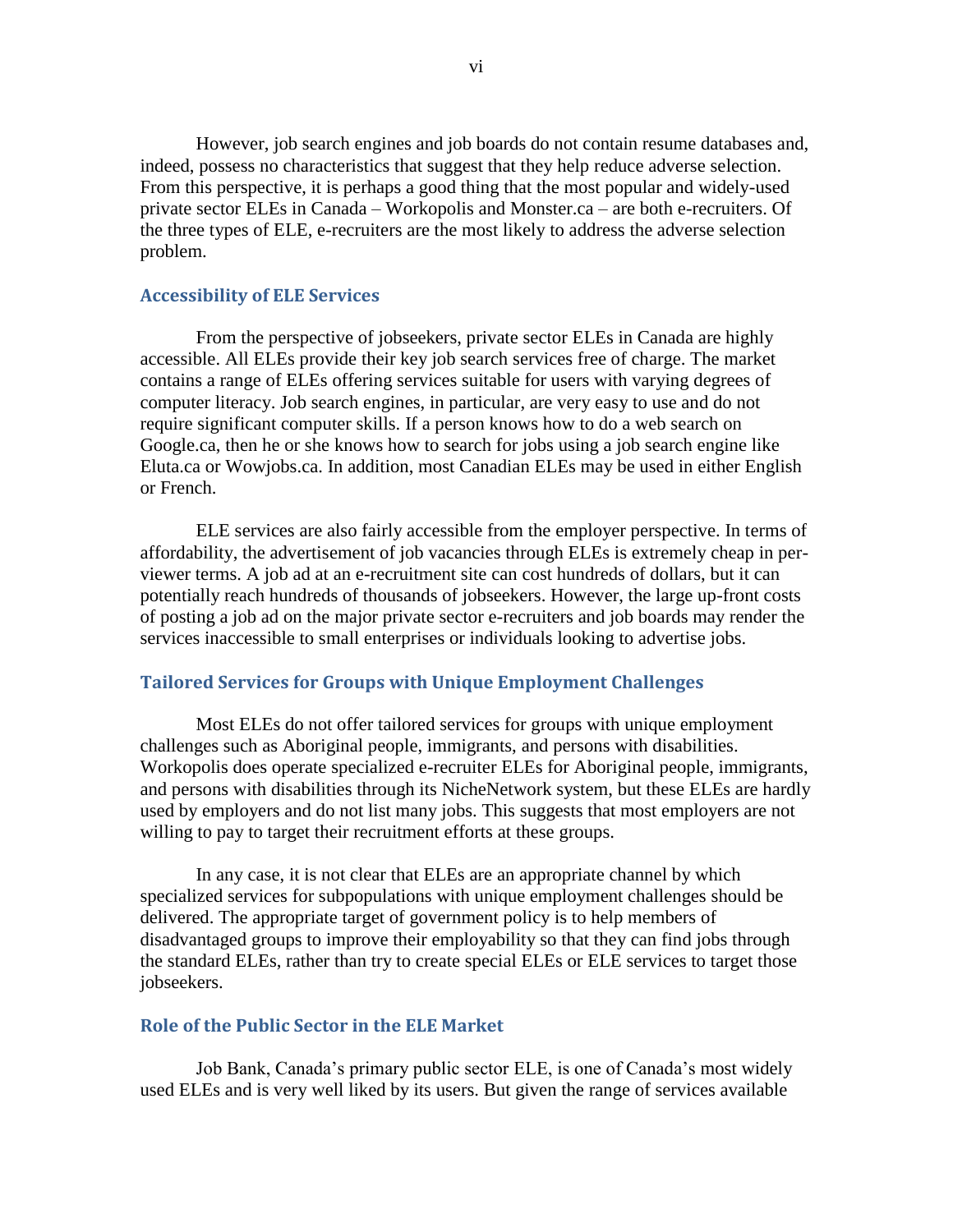from the private sector, it is worth asking whether the Job Bank is worth maintaining and, if it is, what role it should play in the overall ELE market.

A key related issue is the degree to which a public sector ELE is a complement or a substitute for the private sector services. It is clear that there is some substitutability between them since they all serve the same basic function: compiling job ads for jobseekers to view. However, the public and private sector ELEs do not necessarily serve the same target populations. Compared to the major private sector ELEs, Job Bank returns more results for keyword searches associated with jobs that require little formal education or training. For search terms associated with jobs that require more specialized training, Job Bank"s relative performance is less impressive.

This difference is not necessarily a problem for Job Bank. If Job Bank lacks jobs for highly skilled workers, it seems equally true that the private sector ELEs lack jobs for jobseekers with less education and training. It may be that firms are unwilling to pay the large fees to post ads for low-skill jobs, or that many of these job opportunities are with small and medium-sized employers (SMEs) that are unable to pay the large up-front cost of advertising a job on a major private sector ELE.

This suggests two important functions that Job Bank performs in the ELE marketplace: service for low-skill workers who are underserved by the private sector ELEs, and free service for SMEs that cannot afford to advertise on the major private ELEs.

Rather than try to make Job Bank more similar to private sector competitors (as the Drummond Report essentially recommended), Service Canada should seek to identify important services that private sector ELEs do not provide and aim to provide those services through Job Bank. This is the proper role of the public sector.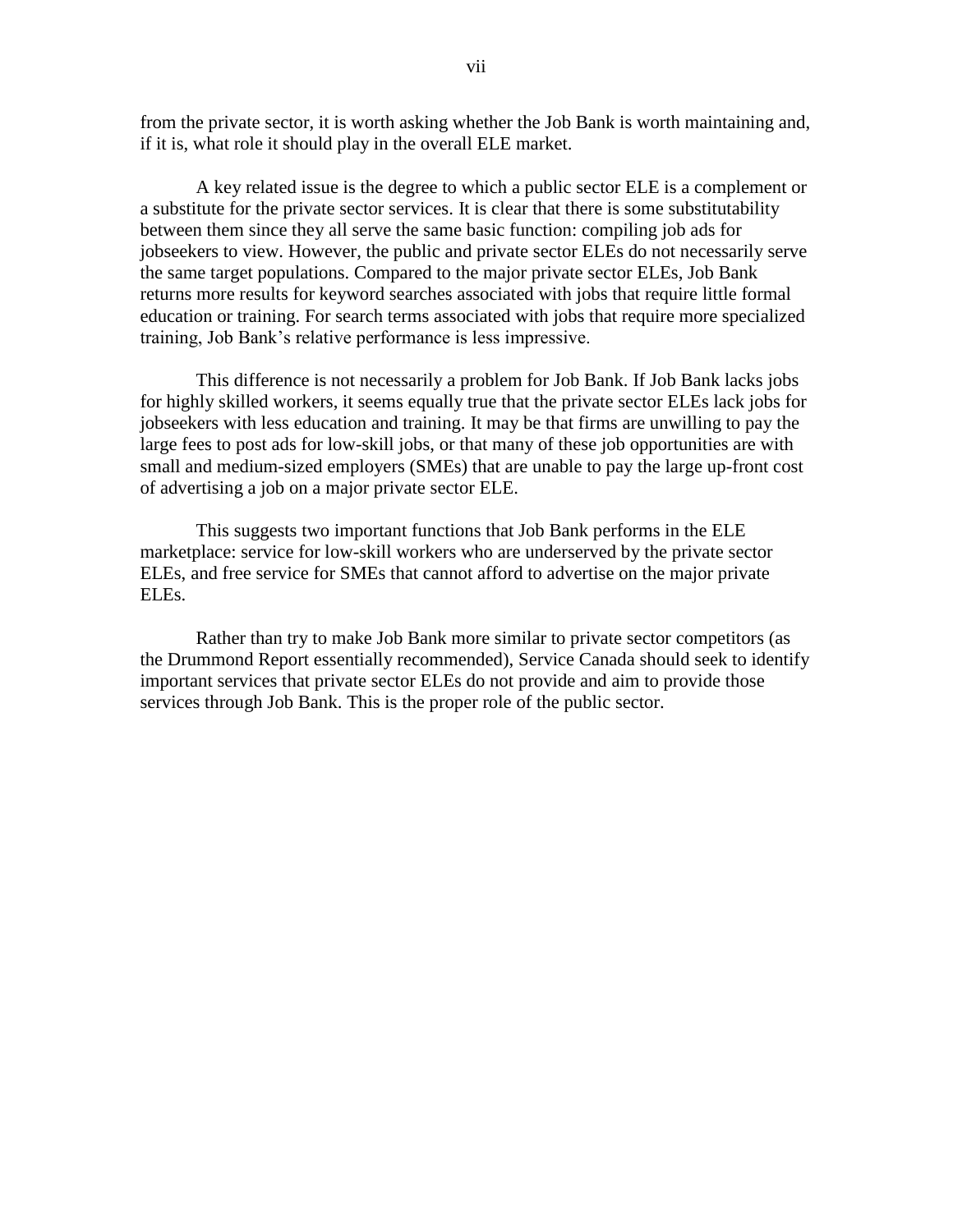# <span id="page-8-0"></span>**List of Tables**

| Table 3: Number of Results Retrieved from E-recruiters and Job Boards for Selected |  |
|------------------------------------------------------------------------------------|--|
|                                                                                    |  |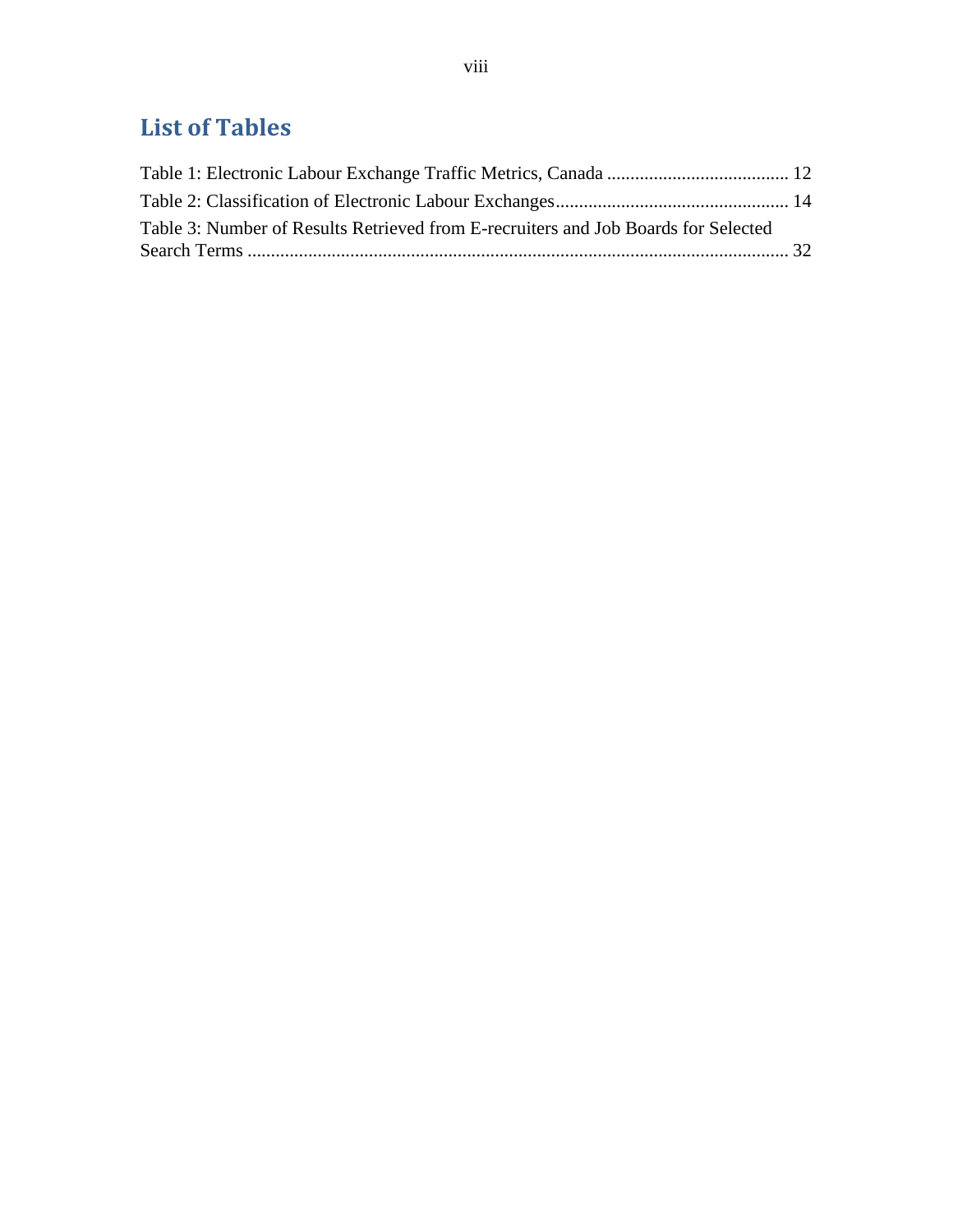# **The State of Private Sector Electronic Labour Exchange Services in Canada<sup>1</sup>**

# <span id="page-9-0"></span>**I. Introduction**

Private sector electronic labour exchanges (ELEs) have burgeoned in Canada over the past decade. This was associated with the emergence of the internet as the most important channel through which Canadians access information, including labour market information (LMI). In 2009, 91 per cent of LMI users reported using the internet to access LMI (LMI Secretariat, 2009a). The next most popular medium, printed publications, was utilized by 60 per cent of users. <sup>2</sup> As more Canadians gained access to the internet, private sector ELEs emerged as a major source of internet-based LMI. Another survey revealed that the private sector ELEs Monster.ca and Workopolis.com were the eighth and tenth most frequently used web sites by seekers of LMI (LMI Secretariat,  $2009b$ ).<sup>3</sup>

The growing importance of private sector ELEs as a form of labour market intermediation between job seekers and employers has potential policy implications because the federal government maintains its own ELE, the Job Bank. According to the LMI Secretariat (2009b), Job Bank is the third most widely used online source of LMI among LMI users. The recent report of the Advisory Panel on Labour Market Information, chaired by Don Drummond, recommended that Job Bank, Canada"s primary public sector ELE, must be improved to include a larger proportion of available jobs (especially high-skill jobs):

> An important improvement will be to make sure that Job Bank has more complete representation of the "better" jobs. At present, it seems skewed toward lower-paying jobs. . . . Partnerships with provincial and territorial governments and private sector recruiters who maintain their own sites provide one possible way to get more high-end and professional jobs posted. (Drummond *et al.*, 2009)<sup>4</sup>

The Drummond Report recommended a \$7 million investment to improve the Job Bank. But given the range of services available from private sector ELEs, and given that the federal government is expected to look for expenditures to cut in the coming years in order to rebalance its budget, it is worth asking how much value the Job Bank provides to

<sup>&</sup>lt;sup>1</sup> Andrew Sharpe is Executive Director of the Centre for the Study of Living Standards (CSLS). Alexander Murray is an economist at the CSLS. The authors thank Crystal St. Denis and Eric Thomson of the CSLS for research assistance, and HRSDC officials for useful comments on an earlier draft. They also thank employees at Monster.ca, Indeed.ca, localwork.ca and Allstarjobs.ca for providing answers to inquiries related to this project. E-mail: [andrew.sharpe@csls.ca;](mailto:andrew.sharpe@csls.ca) [alex.murray@csls.ca.](mailto:alex.murray@csls.ca) 

<sup>&</sup>lt;sup>2</sup> The sample of LMI users surveyed by the LMI Secretariat (2009a) contains a variety of types of users, including persons from non-governmental organizations, universities and colleges, the federal, provincial and territorial governments, business, and labour organizations.

 $3$  More widely used sites included those of Statistics Canada, HRSDC, and Service Canada, as well as Job Bank and sector council web sites.

 $4$  Job Bank is located at  $\frac{http://www.jobbank.gc.ca/}{http://www.jobbank.gc.ca/}.$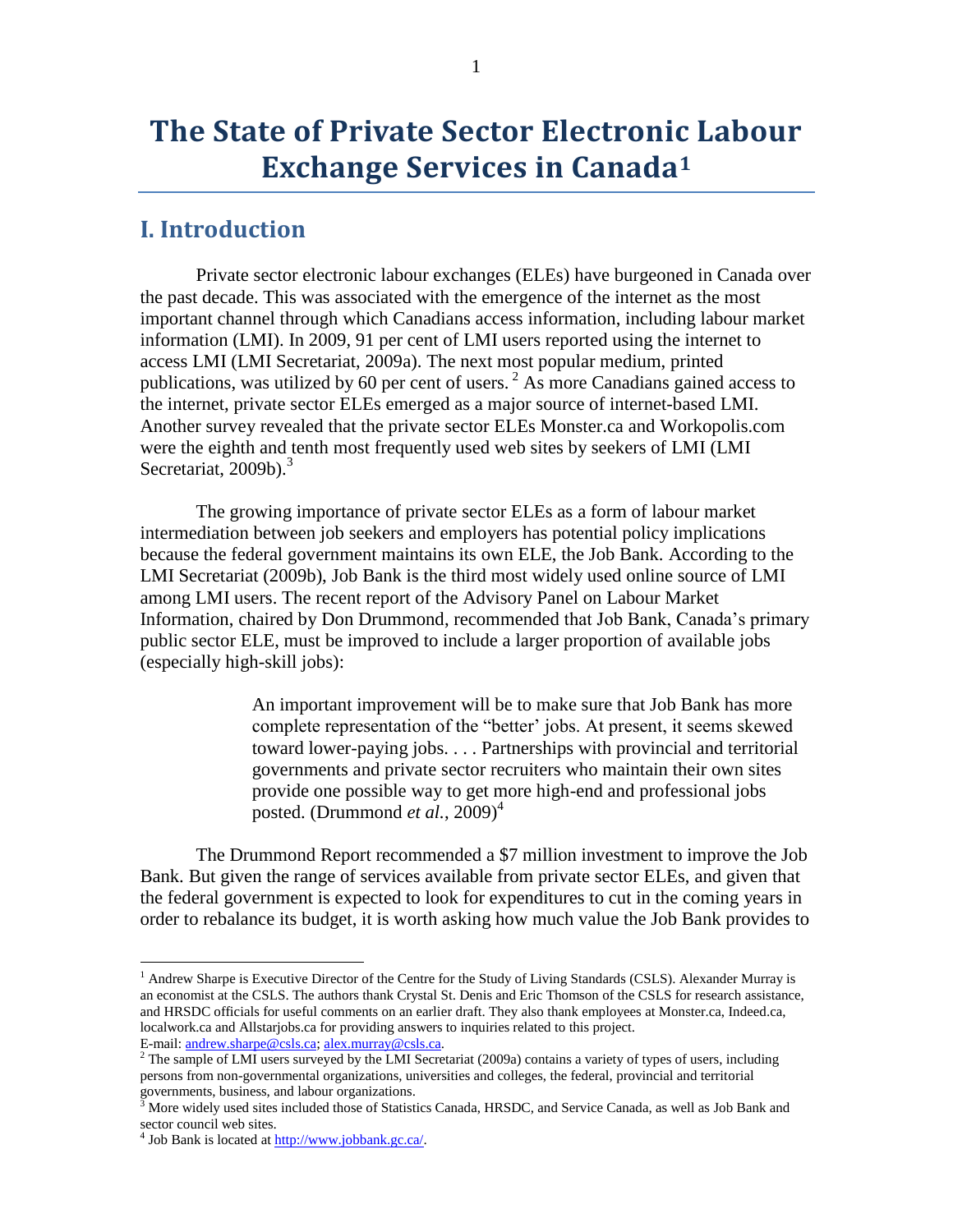Canadians above and beyond the value produced by private sector ELEs. The United States eliminated its federal government-run ELE, America"s Job Bank, in 2007. The explanation given was that "the technology and markets have developed in such a way that government sponsorship is no longer needed" (Nakamura *et al.*, 2009). The same may be true in Canada.

It is apparent that private sector ELEs, such as Monster.ca and Workopolis, have become more well-known over time. Nevertheless, there exists little research on the extent to which they are used by Canadians and the magnitude of their impact on labour market outcomes. The aim of this report is to improve our understanding of the role of private sector ELEs in the job-search and recruitment activities of Canadian jobseekers and firms. We explore the services provided by a variety of private sector ELEs, with a focus on the accessibility of those services, the degree to which they provide specialized services for various groups of users (older workers, Aboriginal workers, youth, etc.), and the complementarity or substitutability of private and public sector ELEs. We do not conduct a rigorous statistical evaluation of the impact of private sector ELEs on labour market outcomes, but we do assess their likely impacts based on a framework for understanding ELEs within the context of their role as labour market intermediaries.

We are unable to conduct a thorough investigation of the magnitude of the effect of private sector ELEs due to a lack of suitable data on the labour market outcomes of ELE users relative to those of non-users. E-recruiters such as Monster.ca and Workopolis did not have any aggregate statistics on who uses their resources. Acquiring such data would require that we conduct our own data gathering project by finding ELE users and following their progress for several months. Such an endeavor would be beyond the scope of this project.

The remainder of the report is structured as follows. Section II discusses the existing literature on ELEs and, more broadly, the role of the internet in labour market matching. In Section III, we provide detailed descriptions of several of the most popular ELEs in Canada. In section IV, we assess private sector ELEs as labour market intermediaries and discuss the role of the public sector in the ELE marketplace. Section V summarizes and concludes.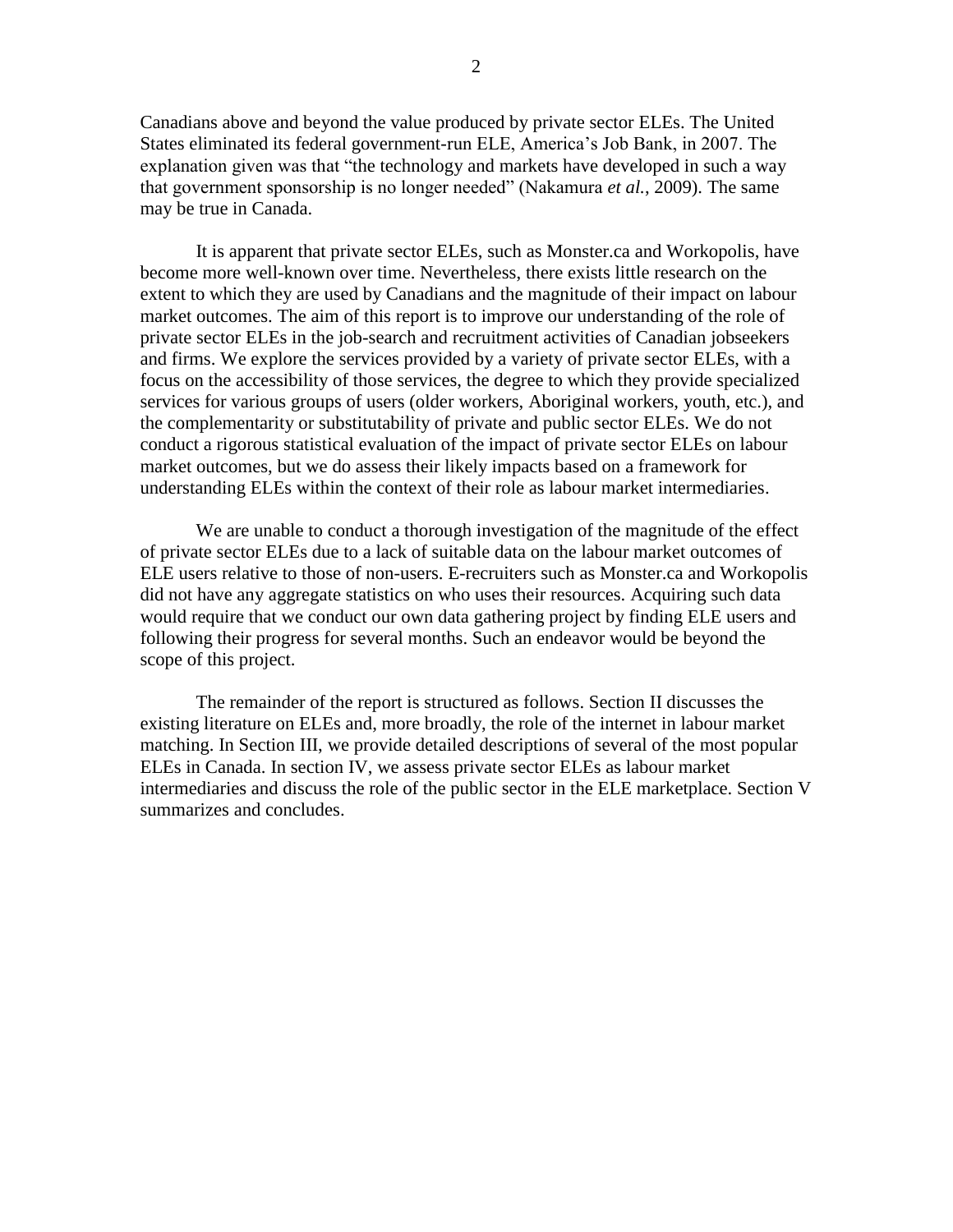# <span id="page-11-0"></span>**II. Definition and Classification of Electronic Labour Exchanges**

Electronic labour exchanges (ELEs) are web sites that facilitate matching between jobseekers and employers by collecting, organizing, and making available detailed information about at least one side of the labour market. The most basic form of information provided by an ELE is a list of job vacancies that job seekers can browse. Some ELEs collect information about jobseekers and make it available to employers. Additional labour market information (LMI), such as salary information for specific occupations or information about how to create a resume, is also provided by many ELEs.

ELEs are labour market intermediaries, "entities or institutions that interpose themselves between workers and firms to facilitate, inform, or regulate how workers are matched to firms, how work is accomplished, and how conflicts are resolved" (Autor, 2009). Since their function is to facilitate labour market matching, ELEs may be expected to generate improved labour market outcomes including shorter unemployment durations, shorter job vacancy durations, lower frictional unemployment rates, improved job satisfaction and higher labour productivity as a result of improved worker-job matches and less costly labour turnover.

ELEs may also be useful for labour market analysis, independent of their effectiveness in matching jobseekers with employers. Trends in the number of job postings may be useful indicators of general trends in the labour market and the wider economy. Since January 2009, the ELE Indeed.com has provided monthly data on job postings in the United States for 12 major industries on its blog (blog.indeed.com). WANTED Technologies, a publicly-traded firm based in Quebec City and founded in 1999, provides online tools (WANTED Analytics) that aggregate job postings across a number of online job boards, e-recruiters, and corporate websites and allow users to track trends in the number of job postings broken down by region (i.e. for Canada or by province or city), by employer, or by the ELE that supplied the job postings. WANTED also provides an index of labour market performance by occupation and location based on the number of people currently employed in that occupation, the number of job vacancies, and the location. The Conference Board of Canada uses WANTED Analytics to create its own Help Wanted Index, an indicator that predicts employment trends.

While the analytical role of ELEs may be important, analytics are not the primary service provided by ELEs. In this report, we focus on the labour market matching role of ELEs.

This report also focuses on private sector ELEs, as opposed to ELEs operated by governments. The domain of private sector ELEs contains a large number of web sites with a variety of user interfaces, target audiences, and suites of services for jobseekers and employers. There are several dimensions of analysis to consider when thinking about the role and impact of ELEs. These include the types of services offered; the large,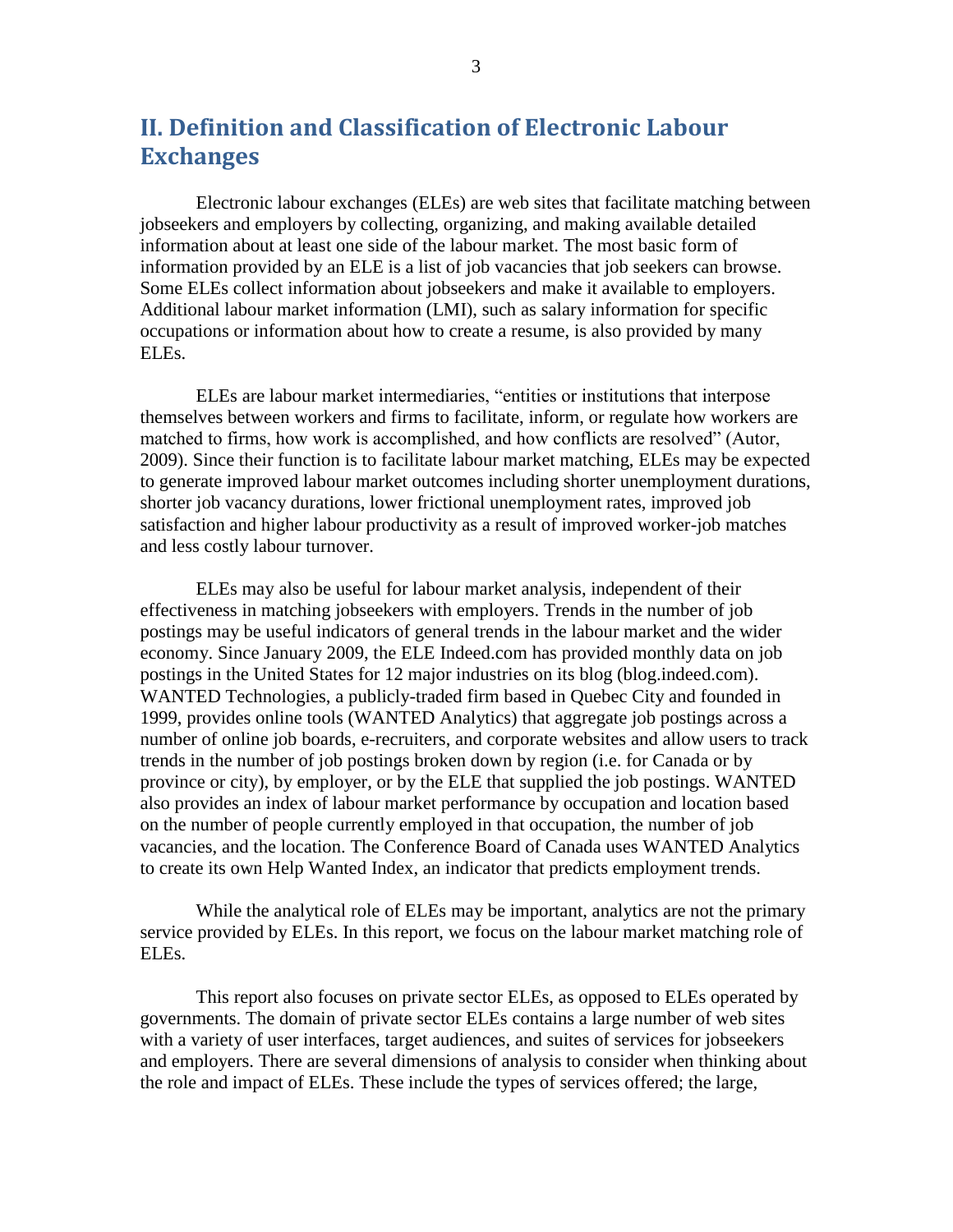generalist commercial job sites versus smaller niche sites that target specific audiences; and active versus passive job-seeking.<sup>5</sup>

In terms of the types of services offered, our overview of Canadian private sector ELEs suggests three broad categories: *e-recruiters*, which attract a pool of jobseekers by providing free services and then sell recruitment services to firms; *job search engines*, which aggregate job postings from a variety of job boards and corporate career web sites and allow jobseekers to search them through a single interface; and "traditional" online *job boards*, which allow jobseekers to browse job vacancies posted by employers. These categories are explored more fully starting in Section IV below.

<sup>&</sup>lt;sup>5</sup> Note that we do not consider firms' own job opportunities web sites to be ELEs. ELEs are independent entities that bring employers and jobseekers together. That being said, some ELEs collect job listings from firms" own web sites. See Section III.A below.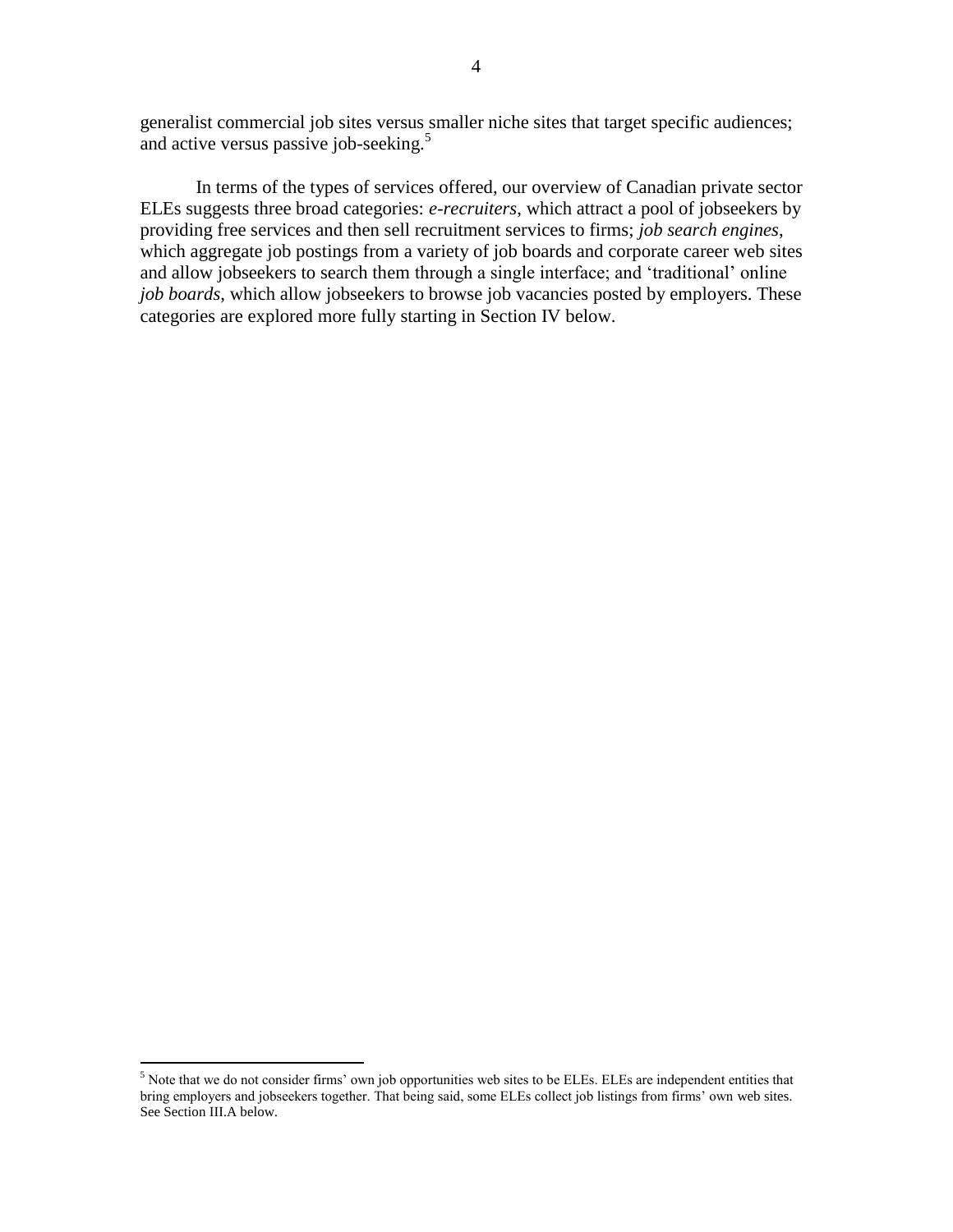# <span id="page-13-0"></span>**III. Literature Review<sup>6</sup>**

This section provides an overview of the existing literature on ELEs. The role and impact of private sector ELEs is not well understood, especially in the Canadian context. Existing research from around the world suggests that ELEs have become a dominant medium through which labour market matching takes place. This is probably attributable to the very low cost of finding matches through ELEs relative to other media. Whether or not ELEs improve overall labour market outcomes (e.g. average unemployment durations, the quality of worker-job matches, etc.) is an open question.

#### <span id="page-13-1"></span>**A. The Increasing Importance of ELEs**

ELEs have become a dominant mechanism for labour market matching in developed economies. In the United States, employer surveys reveal that 12.3 per cent of all new hires in 2008 were attributable to online job boards (Crispin and Mehler, 2009). Online job boards were the third most common source of new hires after referrals (27.3 per cent) and corporate career web sites (20.1 per cent). The proportion of new hires attributable to job boards has been stable at about 12 per cent since 2005. Smith (2005) reports the results of a survey by Kerr and Downs Research Inc. in which 46 per cent of human resources professionals state that online job boards are the best recruitment resource available.

Crispin and Mehler (2009) note that 20.1 per cent of 2008 hires occurred through companies" own career web sites. It is likely that part of that total can be attributed to job search engines that lead jobseekers to the corporate career pages. Thus, ELEs are a key part of the US labour market.

A similar study in Australia shows that job boards led to 29.6 per cent of new hires in 2008/2009 (Specht and Tusing, 2009).<sup> $\vec{\tau}$ </sup> Job boards were the number one source of new hires in Australia, ahead of internal recruiters (16.8 per cent of new hires). Another 10.6 per cent of hires were attributable to employers' own web sites, and as above, some of this was likely associated with jobseekers' use of job search engines.

We know of no similar data for other countries, but there is evidence to suggest that online job sites have become important mechanisms for labour market matching in countries other than the United States and Australia. In Canada, we know that ELEs are popular internet destinations for LMI seekers. As noted in the introduction to this report, 91 per cent of LMI users used the internet to access LMI in 2009 (LMI Secretariat, 2009a). The federal government"s ELE, Job bank, was the third most widely used web site among LMI users (used by 29 per cent), while private sector ELEs Monster.ca (9 per cent) and Workopolis (6 per cent) were, respectively, the  $8<sup>th</sup>$  and  $10<sup>th</sup>$  most widely used

 $6$  This section draws upon Murray (2010a).

 $<sup>7</sup>$  The survey was conducted in June 2009 and asked firms about their hiring practices over the previous twelve months.</sup> The figures compiled by Crispin and Mehler (2009) for the United States account only for *external* hires (that is, new workers hired from outside the firm), while the Australian numbers provided by Specht and Tusing (2009) are based on both external hires and hires from the existing pool of in-house workers.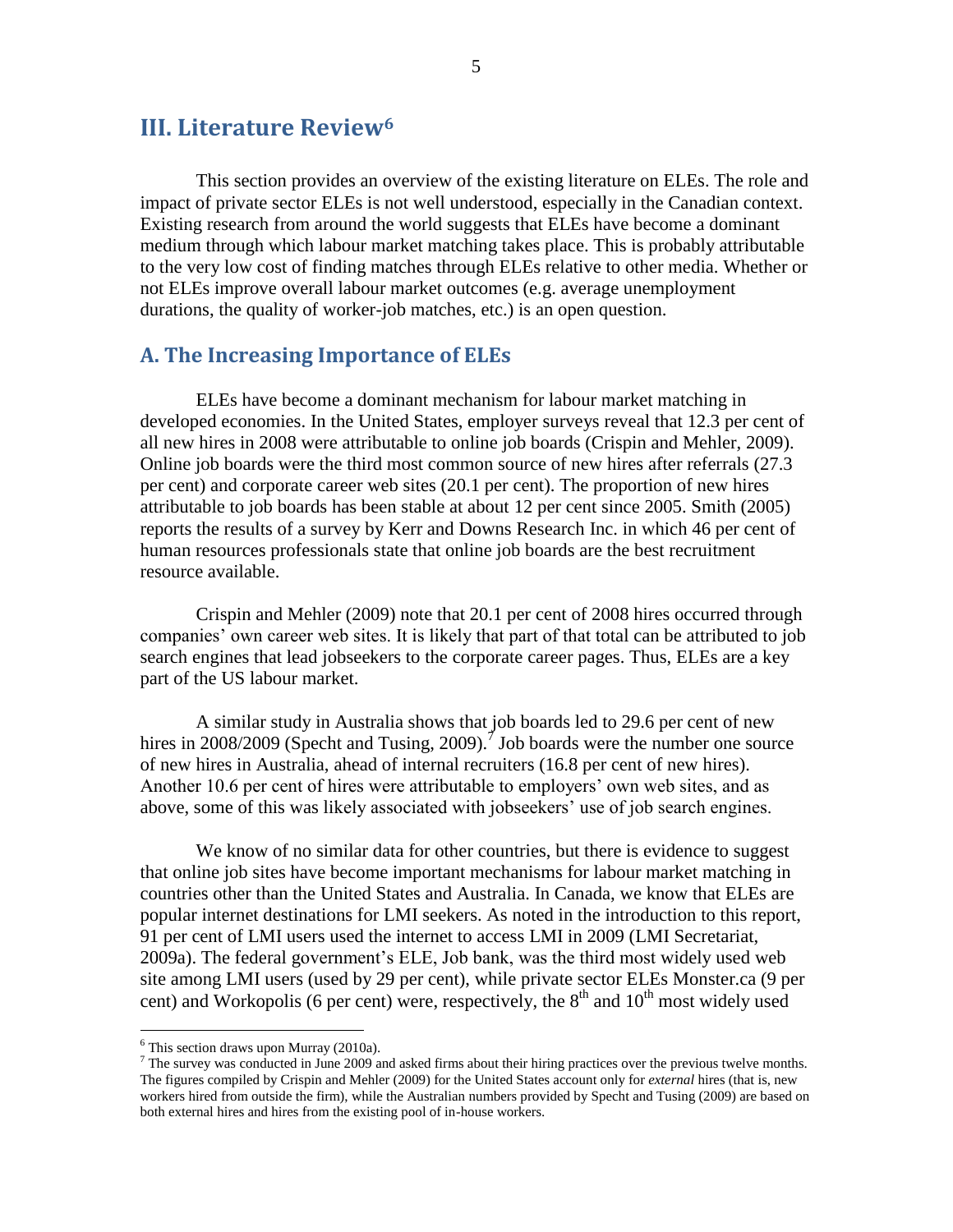sites (LMI Secretariat, 2009b). In a survey of employers in the United Kingdom, conducted by the Chartered Institute for Personnel Development in 2002, 28.9 per cent of companies reported that they advertised jobs on online job boards (Personnel Today, 2002).

The increase in the use of ELEs in the United States has not been driven entirely by the large commercial ELEs like Monster.com. In recent years, niche employment sites have gained importance in the United States relative to the larger ELEs. Of the 12.3 per cent of new hires attributable to job boards in 2008, 36.2 per cent were from niche sites (Crispin and Mehler, 2009). By comparison, the two largest ELEs – CareerBuilder.com and Monster.com – were responsible for 28.9 per cent and 22.9 per cent of new hires, respectively.

In the 2005 study by Kerr and Downs Research Inc., cited by Smith (2005), 65 per cent of HR professionals reported that so-called association boards (i.e. small, industry-specific ELEs operated by industry associations) were considered more useful than alternative information sources including the large commercial job boards. In a recent Q&A published by the *Wall Street Journal*, ELE experts stated that the big job boards are useful for young workers in search of entry-level positions but that niche sites are better for employers who need to find high-level talent (Needleman, 2009).<sup>8</sup>

Nevertheless, the fact remains that the market for ELE services is not completely dominated by the large well-known ELEs. As the evidence in Smith (2005) and Needleman (2009) suggests, there is a significant place in the market for ELEs that target specific industries. These are typically operated by industry associations.<sup>9</sup> Canadian examples include job boards operated by the Provincial and Territorial Library Associations of Canada (libraryjobs.ca), the Baking Association of Canada (bakingassoccanada.com/jobboard/listjobs.cfm), the Canadian Association for Business Economics (cabe.ca) and the Society of Graphic Designers of Canada (gdc.net/designers/job\_board.php). There are also job boards that cater to specific demographic groups.<sup>10</sup> A key point is that even if no individual web site serves the unique needs of every subpopulation in society, the market as a whole may be able to do it through niche sites.

## <span id="page-14-0"></span>**B. Evidence on the Internet and Labour Market Matching**

 $\overline{a}$ 

The impact of private sector ELEs on the labour market outcomes of jobseekers and employers is not a well-researched topic, especially in the Canadian context.

<sup>&</sup>lt;sup>8</sup> Of course, these numbers depend on what web sites are classified as 'niche sites.' In Crispin and Mehler (2009), the set of niche sites seems to comprise all job sites other than the three commercial sites specifically asked about in the survey: CareerBuilder.com, Monster.com, and Yahoo! HotJobs. This classification has nothing to do with whether a site serves a general audience or a niche audience. Craigslist.org is classified as a niche site by Crispin and Mehler, but it is not clear that Craigslist serves only a particular niche market.

<sup>&</sup>lt;sup>9</sup> <http://www.associationjobboards.org/> provides a database of hundreds of association boards, mostly pertaining to the United States but with some international content as well. The site links to job boards focused on specific industries including (among others) agriculture, aviation, banking, law, retail, and transportation.

<sup>&</sup>lt;sup>10</sup> For example, the National Association of Black Accountants maintains an ELE designed for African American financial services professionals a[t http://www.nabainc.org/OnlineCareerCenter/tabid/215/Default.aspx.](http://www.nabainc.org/OnlineCareerCenter/tabid/215/Default.aspx)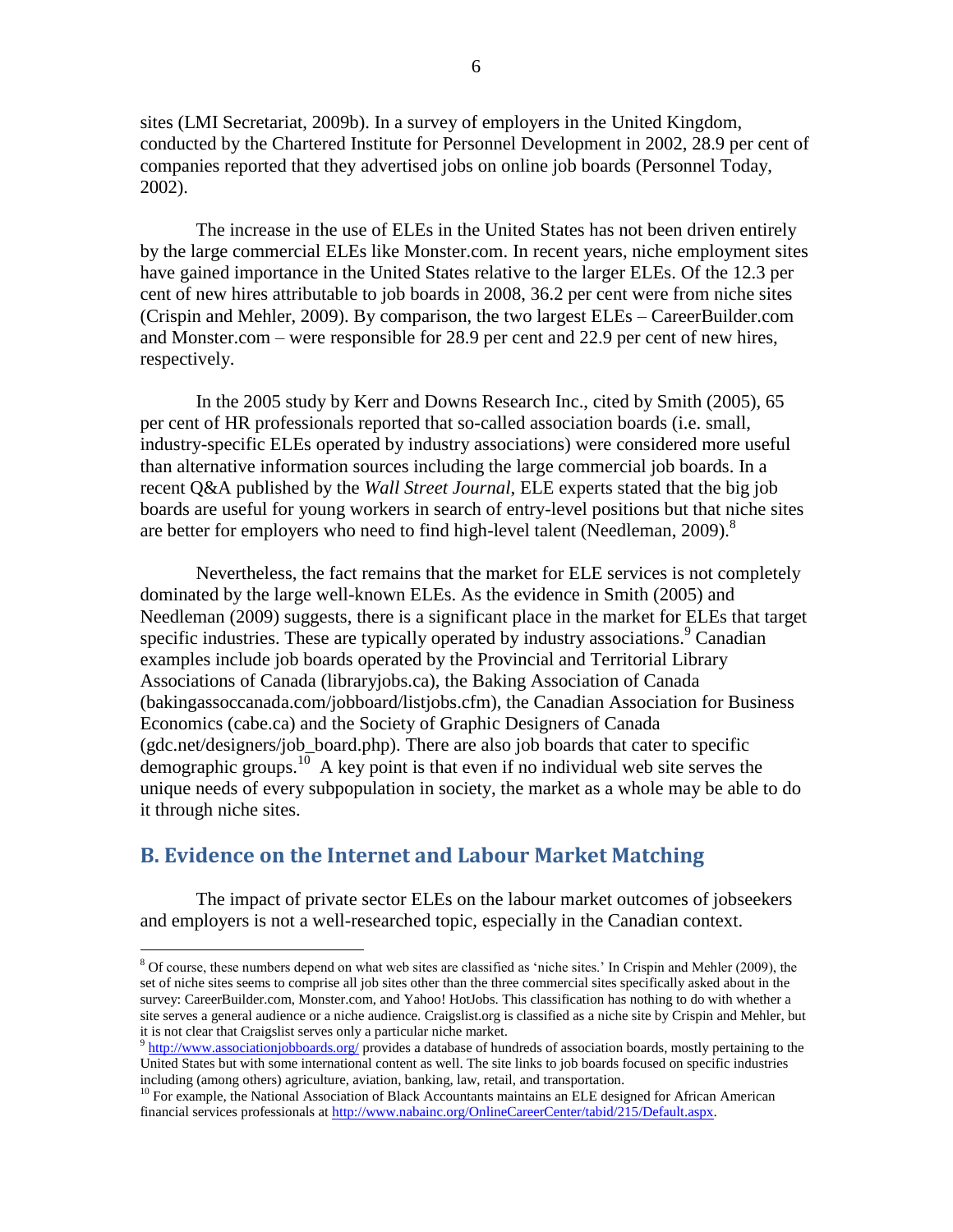However, there is an emerging literature on the role of the internet as a source of LMI and as a job search method.

As more and more people gained access to the internet in the late 1990s, economists began to consider the effects it would have on labour markets. Autor (2001) identifies three areas in which the internet is likely to affect labour markets: how jobseekers and employers find one another; how local markets shape labour demand; and how labour services are delivered. The first area is most relevant with respect to ELEs. Autor notes that the primary effect of online job boards (that is, ELEs) is to lower the cost of information. Relative to alternatives such as newspapers, ELEs offer more information and are easier to search. This should lead to shorter unemployment durations, lower unemployment, and higher productivity by facilitating better matching between workers and employers.

The effects of ELEs are not all positive, however. Autor notes that by lowering the costs associated with advertising workers" credentials, finding potential employers and applying for jobs, ELEs may exacerbate the adverse selection of job applicants. Employers are likely to receive more job applications from low-quality applicants if the cost of finding and applying for a job is low. A low-quality jobseeker who possesses private information about his or her unsuitability for certain kinds of jobs might think twice about applying for (or even searching for) those jobs if it is costly to do so, but may decide to apply if the cost is low.<sup>11</sup> Screening applicants on the basis of credentials cannot eliminate this problem, since many aspects of worker quality (e.g. on-the-job diligence or innate ability) are fully observable only through personal interaction. ELEs shift the cost of acquiring and acting on this information from jobseekers to employers.

The problem of adverse selection based on unobservable characteristics is highlighted by Kuhn and Skuterud (2004). The authors examine data on 4,139 unemployed persons from the December 1998 and August 2000 Computer and Internet Use Supplements to the Current Population Survey (CPS) in the United States. They find that relative to the non-internet using unemployed, internet jobseekers are more likely to be well-educated, entering unemployment from work, entering the labour force from school, and experienced in occupations with low unemployment rates. These are all characteristics associated with shorter unemployment duration. Black and Hispanic people are less likely to use the internet for job search than people of other races, but this is because of inequalities in access to the internet rather than different preferences for job-seeking strategies.

However, after controlling for observable factors (including the use of other jobsearch methods such as direct contact with employers and visiting an employment agency), the use of the internet as a job search tool has no statistically significant impact on the probability that an unemployed person will become reemployed within one year of

<sup>&</sup>lt;sup>11</sup> There are some costs associated with the job application process that we would not expect ELEs to reduce. An example is the cost, in terms of time and effort, of composing a cover letter tailored to a specific employer. Nevertheless, the total cost of a job application should decline if ELEs reduce the cost of finding out about the job opportunity.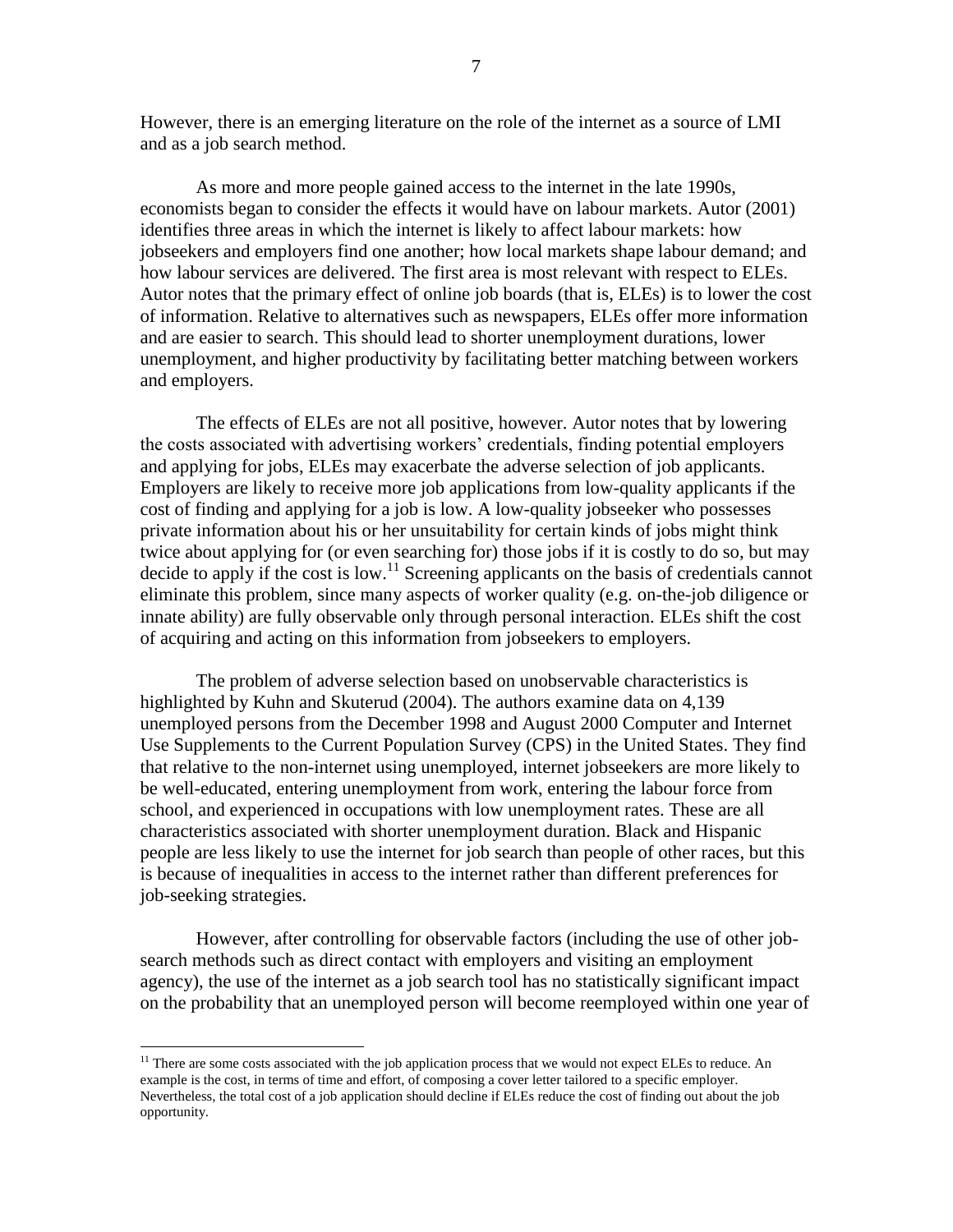his or her initial survey response. When the authors examine the duration of unemployment spells, they find that using the internet as a job search tool has a statistically significant *negative* impact on the reemployment hazard rate. This means that people who use the internet to search for jobs take longer to become reemployed than those who do not, after controlling for observable worker characteristics.

A plausible explanation for this result is that internet job-seekers are negatively selected on unobserved characteristics, as conjectured by Autor (2001). People who use the internet may do so because they lack the personal contacts and network relationships that would otherwise aid their job search. People who use a large number of search methods, including the internet, may do so as a response to private information about their poor reemployment prospects. In particular, internet searchers may be more likely to have health or disability limitations. They may also be more likely to apply and qualify for unemployment insurance. Since internet searching is a method with a very low marginal cost in terms of effort, it may attract unmotivated job-seekers who are less interested in finding a job quickly than those who use alternative search methods. These factors could dominate any beneficial impact of the internet as an information source, and they are *unobserved* in the sense that they cannot easily be measured and statistically controlled for.

Fountain (2005) further hypothesizes that as internet use becomes more common the internet becomes a less effective tool for job searching. Initially, internet use was restricted to those with high levels of education and above average levels of computer expertise. However, as the internet became more accessible overtime, the average quality of workers who used the internet in their job search fell.

Stevenson (2009) analyzes the impact of the internet on the job-search strategies used by the unemployed. She notes that the internet should increase job-search activity by lowering the costs of job-search in terms of time and effort. Using CPS data in conjunction with data on internet use from Forrester Research, Stevenson uses regression analysis to examine how state-level internet penetration affected the usage rates of various job-search methods by unemployed job-seekers over the 1992-2002 period. The results show that internet access has a significant positive impact on the use of all the methods listed in the CPS, such as looking at job ads, sending out resumes, contacting an employment agency, and contacting an employer. The use of instrumental variables techniques provides evidence that internet penetration is not merely correlated with greater usage rates for the job-search strategies, it *causes* them.<sup>12</sup>

These results suggest that the internet makes information cheaper in terms of time and effort costs. If the internet makes it easier to find job ads, one would expect jobseekers to look at more job ads and contact more employers. Again, this is consistent with the discussion of adverse selection in Autor (2001).

 $12$  Stevenson (2009) instruments for internet penetration using the interaction of time dummy variables and the statelevel adoption rates of telephones and washing machines in 1960.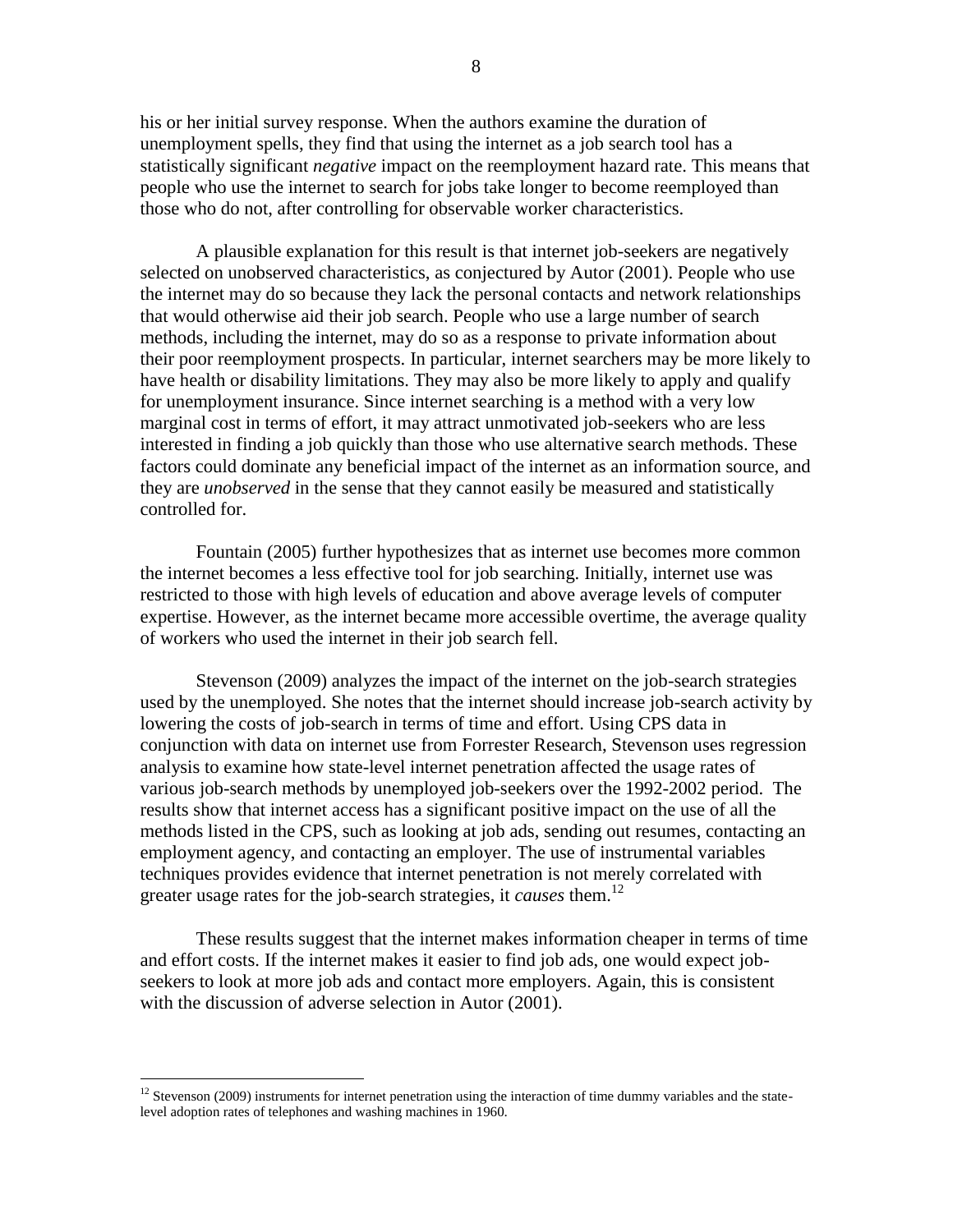Evidence on the benefits of ELEs for jobseekers comes from Bagues and Labini (2009). The authors use a difference-in-difference approach to study the impact of *AlmaLaurea*, an Italian database that provides employers with resumes and official educational information on university graduates. Only a subset of Italy"s universities were part of *AlmaLaurea* when it was created in the mid-1990s, so the authors are able to identify the impact of the database by comparing the outcomes of graduates from participating universities with those of non-participating ones.

Based on survey data from 1998 (for 1995 graduates) and 2001 (for 1998 graduates), Bagues and Labini (2009) estimate that the *AlmaLaurea* system decreased university graduates" probability of unemployment by between 1.6 and 2.1 percentage points. The overall unemployment rates in 2001 were 9.4 per cent for graduates of *AlmaLaurea* universities and 10.7 per cent for graduates of non-participating universities, so a decline of about two percentage points is substantial.

The *AlmaLaurea* database increases interregional labour mobility (as measured by the probability that a graduate lives in a region different from the one in which they attended university) by between 2.3 and 2.8 percentage points, and increases monthly earnings by about three per cent (or  $\epsilon$ 35). Finally, the database increases graduates' satisfaction with the knowledge gained at university and their self-perceived job stability.

Nakamura *et al.* (2009) provide a comprehensive description of the market for ELE services in the United States. They distinguish between two categories of ELEs: traditional job boards, which provide job postings much like a newspaper; and erecruiting sites, which (in addition to job postings) provide searchable resume databases, customized recruitment services (web site design, job application database management, etc.), and other services targeted at employers.

The most widely used private sector ELEs are e-recruiters. Their distinguishing characteristic is that they sell recruiting services to employers, while providing free job search services to jobseekers. Privately operated e-recruiters such as Monster.com and CareerBuilder.com allow individuals to post resumes and contact information, and then firms can pay to post job openings or access the jobseeker database. The services for jobseekers are inputs in the production of the services the ELEs sell to employers. In order to generate sales, the ELEs must have a large pool of potential workers that they can match to their client firms. To this end, the barriers for jobseekers to sign up with the ELEs are kept low.

A key feature of e-recruiting web sites from the perspective of employers is that they facilitate the search for *employed* workers. The jobseeker databases often include the contact information of currently employed persons who have used the system in the past or who have engaged in passive job search. Nakamura *et al.* (2009) report:

> Auren Hoffman, founder of the referrals company KarmaOne, [states] "A vast percentage of the people who are looking aren"t the people you want. ... It's extremely hard to get to the people who aren't actively looking,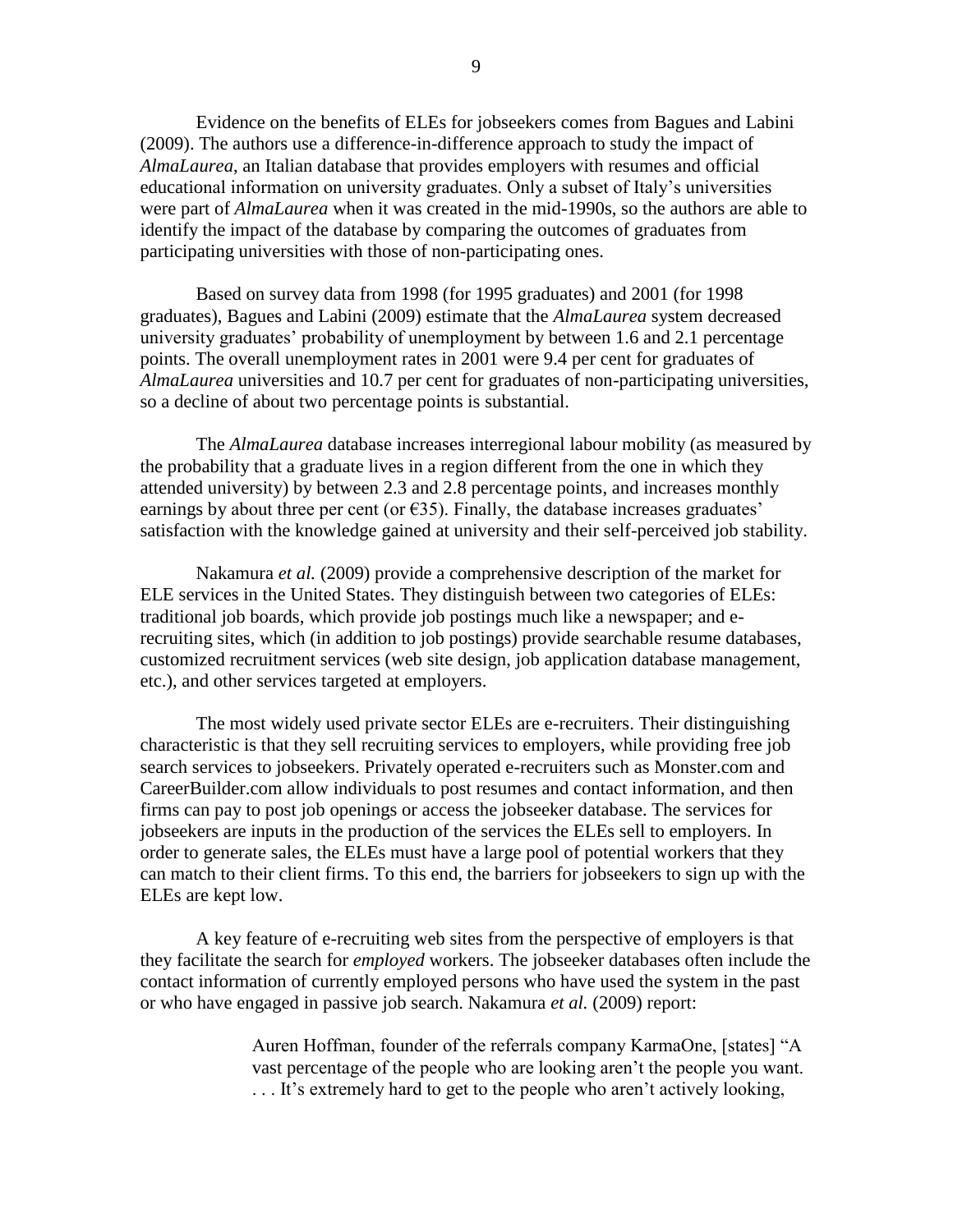and generally, that pool is much better." This is a candid statement of what we feel is a ubiquitous subtext in the trade literature on recruiting. (pp. 9)

This evidence indicates that active online job search sends a negative signal to potential employers about a jobseeker"s quality. This is consistent with the adverse selection problem discussed by Autor (2001).

Nevertheless, employers continue to use the labour market matching services of ELEs. Citing a March 2007 survey by the Society for Human Resource Management (SHRM, 2007), Nakamura *et al.* note that private and public sector organizations in the United States attributed 44 per cent of new hires over the previous year to e-recruiting firms. Whatever problems ELEs may be perceived to have, the fact that they are so widely used is *prima facie* evidence that they are beneficial to employers.

Even if e-recruitment lowers the average quality of the workers who apply for a given job, firms may use ELEs provided that the cost of e-recruitment is sufficiently low relative to that of other methods. In addition, inter-firm competition over high-quality hires may lead all firms to adopt the recruitment strategy with the lowest cost to applicants in order to ensure that the best workers do not opt to apply elsewhere. Hadass (2003) formalizes these intuitions in a mathematical model, and then examines data on the recruitment activities of a multinational manufacturing firm headquartered in the United States. Using the duration of employment at the firm as a proxy for the quality of the worker, Hadass shows that the increasing use of e-recruiting over the 1996-2002 period was associated with a reduction in the average quality of the firm"s hires. Internet recruits were less likely to retain their jobs at the firm than workers recruited through referrals, but did not differ from those recruited through print advertising.

According to Hadass, the firm that provided the data gave the cost-saving argument as its reason for using online hiring. Although e-recruiting led to higher worker turnover and more low-quality hires, it was used because it was so cheap relative to alternative recruitment methods.

Finally, it is worth noting that the existing empirical literature on the effects of internet job search is typically based on data from the 1990s and early 2000s. The internet has become more prevalent since that time, and the old results showing that online job search has some drawbacks may be somewhat out of date. New research using more recent data that capture the ubiquity of the internet in today"s labour market would be useful.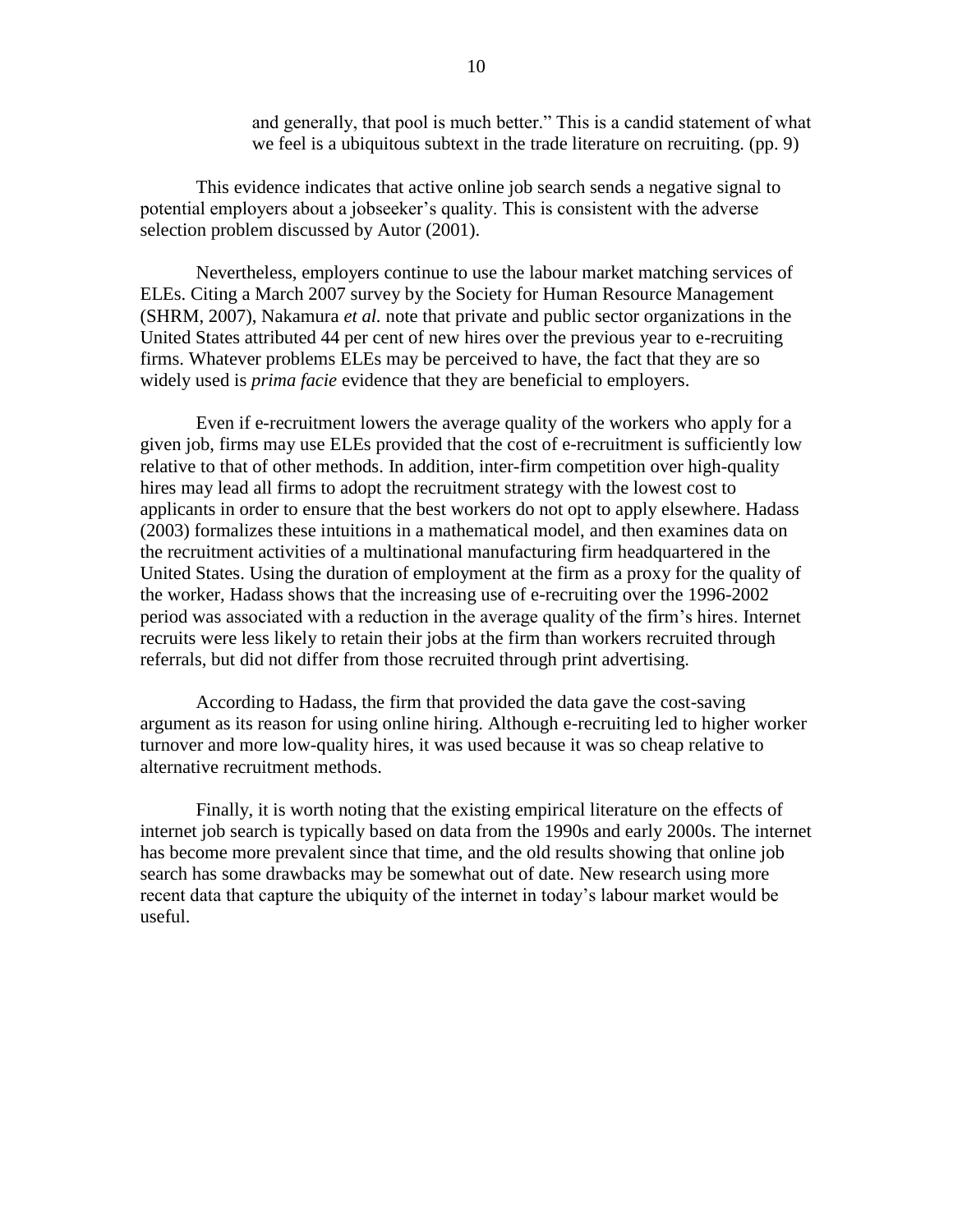## <span id="page-19-0"></span>**III. Electronic Labour Exchanges in Canada**

In this section, we describe the state of private sector ELEs in Canada. We provide detailed discussions of several of the most popular ELEs in Canada, as well as a more cursory discussion of some less heavily utilized ELEs.<sup>13</sup> We also discuss the federal government's Job Bank for the sake of comparison with the private sector ELEs.

### <span id="page-19-1"></span>**A. Overall Description of Private Sector ELEs**

The domain of private sector ELEs contains a large number of web sites with a variety of user interfaces, target audiences, and suites of services for jobseekers and employers. To enumerate all these ELEs would be extremely difficult.<sup>14</sup> However, not all ELEs are equally important. Some are more popular and offer more services than others. As a practical matter, we can obtain a good idea of the services offered by ELEs by focusing on a few of the most popular examples. [Table 1](#page-20-0) lists ten of the most widely used private sector ELEs in Canada, along with internet traffic metrics to indicate the intensity of their usage.<sup>15</sup> The table also includes two other sites – Kijiji.ca and Craigslist.org – which contain job listings but also provide general purpose advertising unrelated to ELE services.

Note that the table does not include any job boards operated by newspapers through their web sites. This is because newspapers with an online presence generally do not have significant classified boards of their own. The competition from large erecruitment web sites is too great for it to be economically viable to maintain their own database of jobs. Rather than compete, many newspapers offer links to e-recruitment web sites. All of the top twenty-five newspapers by weekly circulation in Canada link their employment sections to one of the major  $ELEs$ .<sup>16</sup> The three largest newspapers by circulation – the *Toronto Star*, the *Globe and Mail*, and *La Presse* – all direct jobseekers to Workopolis. Jobboom is the primary employment listing for the *Journal de Montréal* and the *Sun* chain of daily tabloid newspapers because it is owned and operated by Canoe.ca, a subsidiary of Sun Media owner Quebecor Media. Other newspapers link to major e-recruiting websites. It is likely that they generate revenue from the referrals that they provide.

The most prominent private sector ELEs in Canada are Workopolis and Monster.ca. As noted in the introduction, these two sites were among the ten most

<sup>&</sup>lt;sup>13</sup> This information is also summarized in a table in the Appendix to this report.

<sup>&</sup>lt;sup>14</sup> WANTED Technologies, a publicly-traded Quebec-based firm that produces software for the collection and analysis of data on online job postings, claims that there are at least 1,500 online job boards and employment web sites from which their software collects data.

<sup>&</sup>lt;sup>15</sup> The traffic metrics are taken from www. alexa.com, which provides information about web sites' traffic on the basis of data collected from users who download a special toolbar program. It is not clear that this sample of users is representative of the entire population of internet users, so the measures should be interpreted carefully. The metrics are probably reliable for popular, high-traffic sites. The list of the most popular sites identified by alexa.com, provided at the bottom o[f Table 1,](#page-20-0) is consistent with what we would expect. The data are less reliable for sites with less traffic.

 $16$  For a list of the top twenty-five Canadian newspapers by weekly circulation in 2009, as well as a link to the web site of each newspaper, see [http://en.wikipedia.org/wiki/List\\_of\\_Canadian\\_newspapers\\_by\\_circulation.](http://en.wikipedia.org/wiki/List_of_Canadian_newspapers_by_circulation)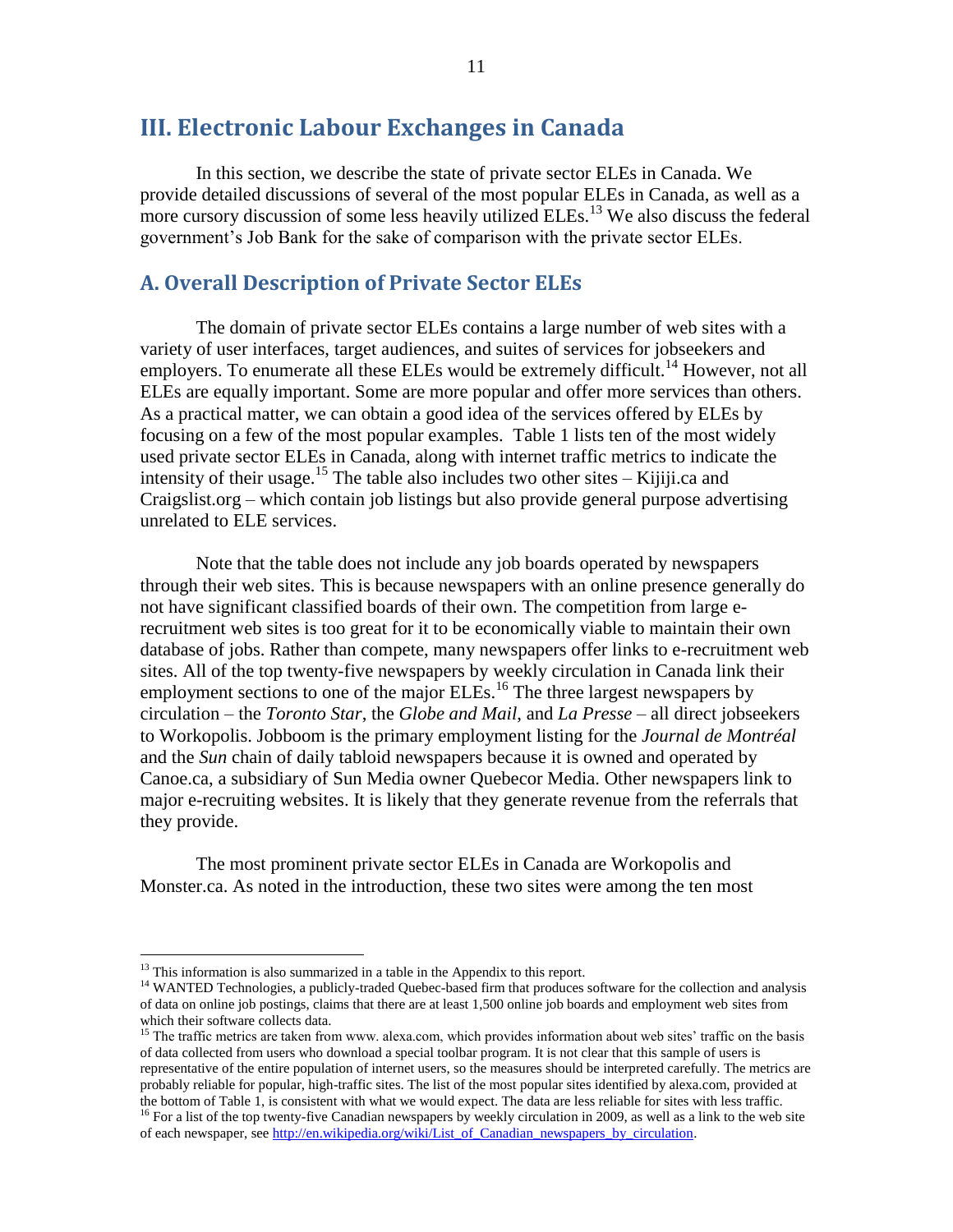| Site                       | Traffic Rank in<br>Canada <sup>a</sup> | Global Reach<br>Percentage of<br>traffic from<br>(per million<br>global internet<br>Canada<br>users) <sup>b</sup> |              | Canadian Reach<br>(per million<br>Canadian<br>internet users) <sup>c</sup> |
|----------------------------|----------------------------------------|-------------------------------------------------------------------------------------------------------------------|--------------|----------------------------------------------------------------------------|
|                            | A                                      | B                                                                                                                 | $\mathsf{C}$ | D                                                                          |
| Workopolis.com             | 116                                    | 206                                                                                                               | 87.0         | 11,333                                                                     |
| Jobbank.gc.cad             | n.a.                                   | 225                                                                                                               | 66.5         | 9,460                                                                      |
| Monster.ca                 | 223                                    | 126                                                                                                               | 80.9         | 6,446                                                                      |
| Wowjobs.ca                 | 469                                    | 63                                                                                                                | 74.7         | 2,957                                                                      |
| Indeed.ca                  | 607                                    | 45                                                                                                                | 77.5         | 2,210                                                                      |
| Jobboom.com                | 686                                    | 39                                                                                                                | 90.8         | 2,222                                                                      |
| Eluta.ca                   | 785                                    | 37                                                                                                                | 80.2         | 1,866                                                                      |
| Simplyhired.ca             | 904                                    | 34                                                                                                                | 73.7         | 1,561                                                                      |
| Working.com                | 1,295                                  | 24                                                                                                                | 80.5         | 1,211                                                                      |
| Careerbeacon.com           | 1,695                                  | 18                                                                                                                | 87.0         | 985                                                                        |
| Allstarjobs.ca             | 6,041                                  | 8                                                                                                                 | 59.3         | 289                                                                        |
|                            |                                        |                                                                                                                   |              |                                                                            |
| Kijiji.ca <sup>e</sup>     | 12                                     | 1,241                                                                                                             | 90.0         | 70,625                                                                     |
| Craigslist.ca <sup>e</sup> | 14                                     | 907                                                                                                               | 82.9         | 47,545                                                                     |

<span id="page-20-0"></span>**Table 1: Electronic Labour Exchange Traffic Metrics, Canada**

For comparison: the five most widely used web sites in Canada:

| Google.ca    | 14,360  | 87.7 | 796,343 |
|--------------|---------|------|---------|
| Facebook.com | 333,760 | 2.6  | 548,724 |
| Google.com   | 421,900 | 1.7  | 453,529 |
| YouTube.com  | 241,420 | 2.4  | 366,379 |
| Yahoo.com    | 269,730 | 2.1  | 358,175 |

Source: Alexa.com web information.

Data were up-to-date as of July 13, 2010.

Notes:

a. Traffic rank is based on a combination of average unique daily visitors and page views per visitor from Canada over the past three months (computed by Alexa.com).

b. Global reach is the number of unique internet users per million who visited the web site during the past three months.

c. Canadian reach is an estimate of the number of unique Canadian users per million who visited the web site during the past three months. It is computed as follows:

Canadian Reach =  $B*(1,586,272,555/1,000,000)*(C/100)*(1,000,000/25,086,000)$ where B and C refer to columns B and C in Table 1. The number of global internet users is 1,586,272,555, and 25,086,000 is the number of Canadian users (source: World Bank, World Development Indicators). Note that the data on internet users are for 2008.

d. Alexa.com provides data for [www.gc.ca,](http://www.gc.ca/) but not for [www.jobbank.gc.ca](http://www.jobbank.gc.ca/) in particular. However, it does report that jobbank.gc.ca accounts for 12.2 per cent of the traffic of gc.ca. We therefore compute the global reach of Job Bank by taking 12.2 per cent of the global reach of gc.ca. We have no way to estimate the proportion of traffic on Job Bank that consists of Canadian users, so we assume that it is the same as the share of Canadian traffic for gc.ca as a whole (66.5 per cent). This probably underestimates the share of Canadian traffic on jobbank.gc.ca itself. The Canadian reach of jobbank.gc.ca would exceed that of Workopolis for any Canadian traffic share above 79.7 per cent.

e. Alexa.com does not indicate how much of the traffic on Kijiji and Craigslist is accounted for by their job postings sections.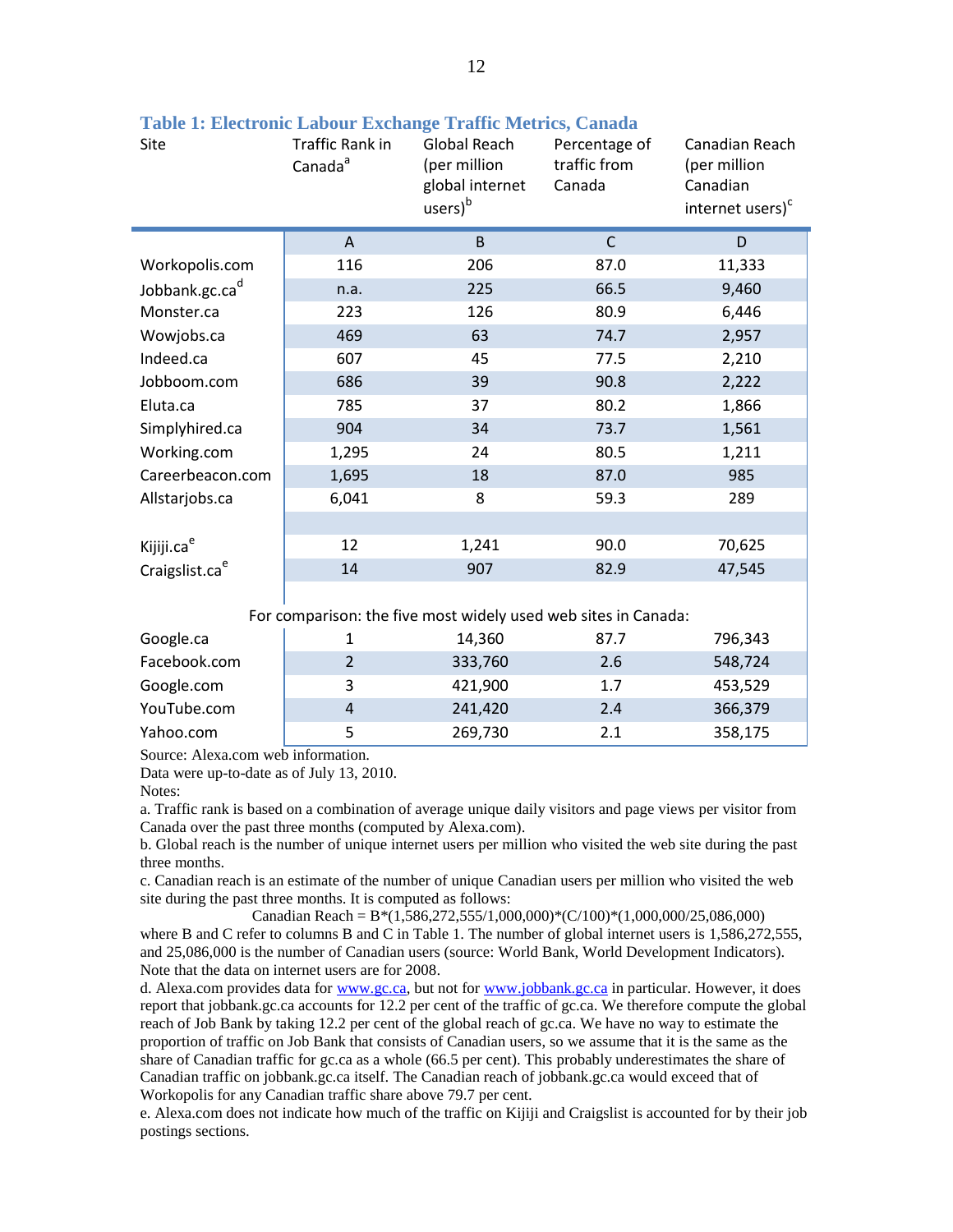popular sources of labour market information among Canadian users in 2010 (LMI Secretariat, 2009b). In the three month period leading up to July 13, 2010, Workopolis and Monster.ca were the two most highly ranked private sector ELEs in Canada in terms of their daily traffic. Workopolis was the  $116<sup>th</sup>$  most visited site among Canadian internet users, while Monster.ca ranked  $223<sup>rd</sup>$ . In Canada, 11,333 of every million internet users visited Workopolis at least once over the three month period, while 6,446 of every million visited Monster.ca. Canadian users made up the vast majority of the traffic for both sites; 87.0 per cent of Workopolis's traffic and 80.9 per cent of Monster.ca's traffic consisted of Canadian users.

The remaining job sites are substantially less popular than the 'Big Two.' Even Wowjobs.ca, the remaining site with the highest reach (2957 per million Canadian internet users), receives less than half the traffic of Monster.ca.

Kijiji.ca (ranked  $12<sup>th</sup>$  in Canada) and Craigslist.org (ranked  $55<sup>th</sup>$  in Canada) are both ranked above Workopolis and Monster.ca in terms of Canadian traffic. However, it is likely that most of this traffic is unrelated to users' labour market activities. Both Kijiji.ca and Craigslist.org are multi-purpose advertising sites that contain housing ads, personal ads, and ads for second-hand goods. It is impossible to determine what proportion of the users of these sites are engaging in labour exchange services.

The ELEs can be categorized according to the types of services they offer to users. We propose the following three categories:

- 2. **E-recruitment web sites** provide recruitment services to employers. They collect information about workers (e.g. resume databases) and employers pay for the right to view the information. Employers also pay to post their job vacancies. Job search assistance services are provided to jobseekers for free, in order to build the database for employers.
- 2. **Job search engines** are aggregators that collect job postings from many job boards and company recruitment web sites and allow users to search through them using keywords. There is no cost to the jobseeker or to employers.
- 3. **Job Boards** allow jobseekers to search through jobs posted by employers. Employers are charged a fee to post their vacancies. Job boards are like erecruitment web sites, but without the additional services for employers (resume databases, etc.).

[Table 2](#page-22-0) summarizes how the job sites in [Table 1](#page-20-0) fit into these categories. The typology is based on the main types of LMI the sites provide to users and on the manner in which the information is collected. E-recruiters provide a resume database and job listings; job boards provide job listings but not resumes; and job search engines aggregate job listings from many job boards and e-recruiters. Sites of all three types may provide other kinds of information, such as job interview tips and guidance on creating a resume.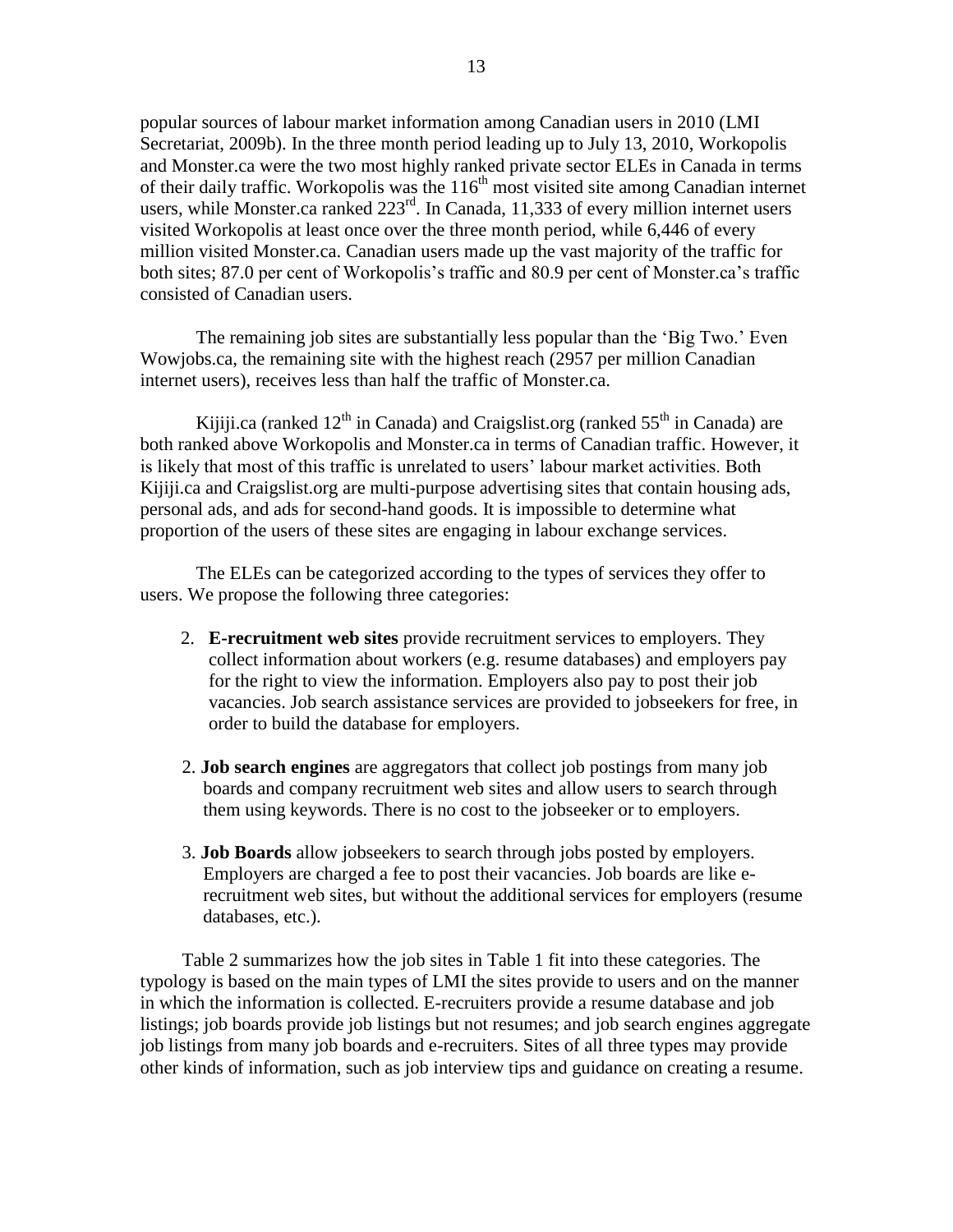<span id="page-22-0"></span>

| <b>Sites</b>                | <b>Services for Jobseekers</b>  | <b>Services for Employers</b>    | <b>Costs</b>               |
|-----------------------------|---------------------------------|----------------------------------|----------------------------|
| Workopolis.com              | - Searchable job listings       | - Advertisement of job vacancies | - Free for jobseekers      |
| Monster.ca                  | - Submit resumes to resume      | - Searchable resume databases -  | - Substantial costs for    |
| Jobboom.com                 | database                        | Help with corporate career web   | employers (e.g. \$700 per  |
| Allstarjobs.ca              | - Career resources (help with   | sites                            | job posting, \$500 - \$800 |
|                             | resumes, job interviews, etc.)  |                                  | for -week access to        |
|                             |                                 |                                  | resume database)           |
|                             |                                 | <b>Job Search Engines</b>        |                            |
| Wowjobs.ca                  | - Job listings searchable using | - Advertisement job vacancies    | - Free for jobseekers and  |
| Eluta.ca                    | keywords and location           | (acquired automatically from     | employers; generates       |
| Indeed.ca                   | information                     | other job boards or corporate    | revenue by selling ads     |
| Simplyhired.ca              |                                 | web sites; requires no direct    | and sponsored links        |
|                             |                                 | action by employers)             |                            |
|                             |                                 |                                  |                            |
|                             |                                 | <b>Job Boards</b>                |                            |
| Careerbeacon.com            | - Job listings searchable using | - Advertisement of job vacancies | - Free for jobseekers      |
| Working.com                 | keywords and location           | - Business advertising           | - Costs may be             |
| Jobbank.gc.ca <sup>17</sup> | information                     |                                  | substantial for            |
| Kijiji.ca                   | - information about employers   |                                  | employers (e.g. \$0 to     |
| Craigslist.ca               |                                 |                                  | \$400 per job posting)     |
| Localwork.ca                |                                 |                                  |                            |
|                             |                                 |                                  |                            |
|                             |                                 |                                  |                            |

#### **Table 2: Classification of Electronic Labour Exchanges E-Recruiters**

 $17$  Although the Job Bank is a job board, the cost to both jobseekers and to employers is nil.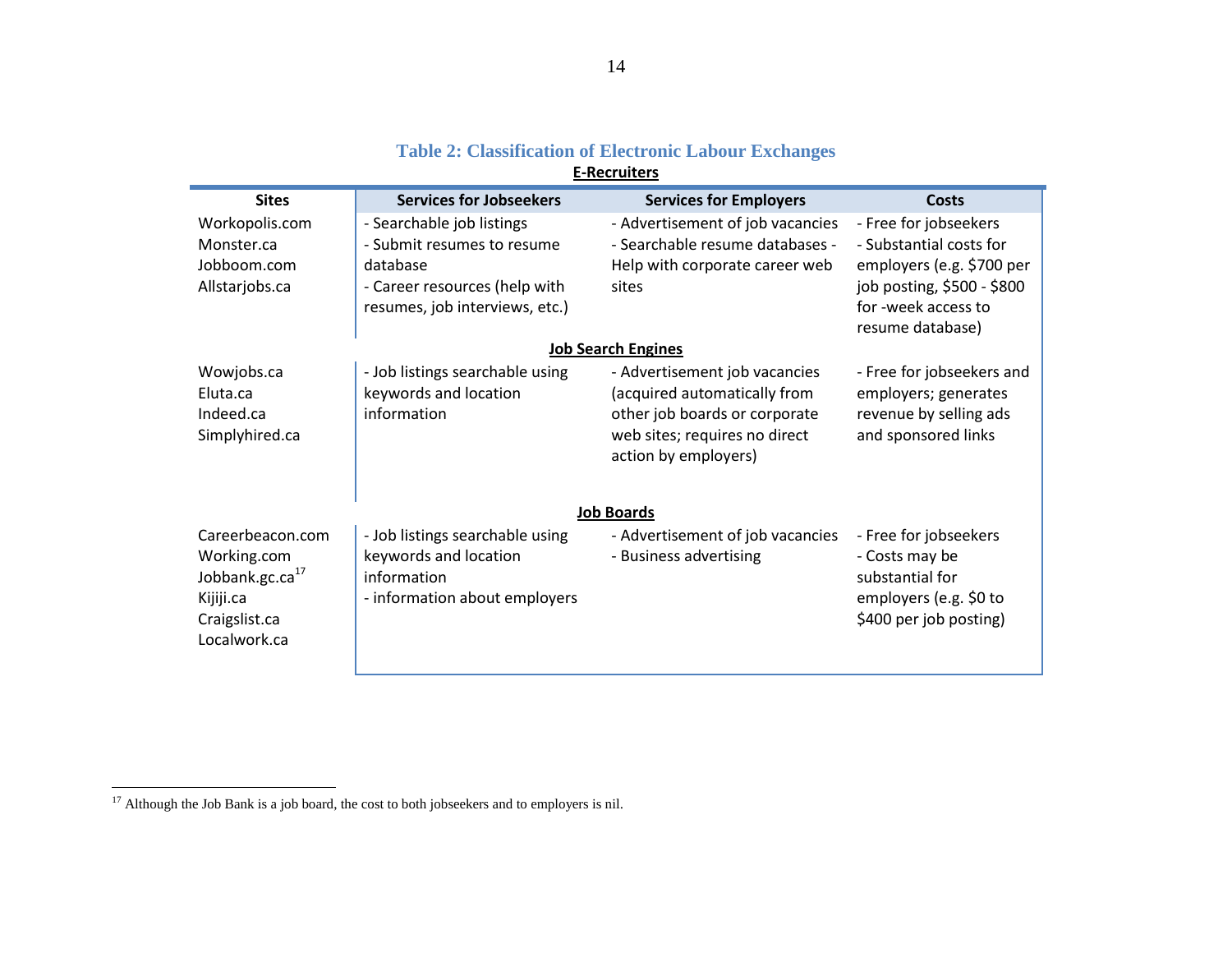A comparison of the two tables reveals that e-recruiting sites tend to be the most popular with users. The three most widely used private sector ELEs – Workopolis, Monster.ca, and Jobboom.com – are all e-recruiters. This makes sense because erecruiters provide more services to both jobseekers and employers than the other types of ELEs. In contrast, job boards like Working.com and Careerbeacon.com offer fewer services and are less widely used.

Job search engines fall between the other two categories in terms of popularity. They provide the fewest services among the three categories, but they likely appeal to jobseekers because of their simplicity. They allow jobseekers to search job postings from a large number of sources through a single interface, and that interface is as easy to use as an everyday search engine such as Google.ca.

## <span id="page-23-0"></span>**B. Description of Services Provided by Private Sector ELEs**

In this subsection, we provide detailed descriptions of the services provided by each of the private sector ELEs listed in [Table 1.](#page-20-0) For comparison, we also discuss the federal government"s Job Bank. We show that private sector ELEs provide a variety of services above and beyond those provided by Job Bank. This is no surprise, since no one would pay for the services of private sector ELEs unless they offered value added relative to the free public sector option.

#### <span id="page-23-1"></span>**i. E-recruiters**

#### a. Workopolis.com

Workopolis is a website for both job seekers and employers available in both official languages, where employers may post and manage job competitions and job seekers may post their resume for the perusal of potential employers. It was founded in 1999 and it is headquartered in Toronto. It also has offices in eight other Canadian cities. According to the employer page, there are over three million candidates from Canada who have their resume posted.

Workopolis"s services are free for job seekers, but there is a fee for employers who wish to post jobs or to look at posted resumes. The fees to employers depend on whether they view the entire database of resumes, the location of the posting or search, and the visibility to job seekers of the posting. Employers may also purchase other valueadded services such as background checks and application management services. For the purposes of pricing job postings, Workopolis divides Canada into four regions: Atlantic Canada (\$325 per job posting), Quebec (\$495), Western Canada (\$695), and Ontario (\$725). A Canada-wide posting costs \$750. The price per job can drop by up to 50 per cent if purchased in bulk. Employers may also purchase bolded or featured advertisements as well as job posting extensions. To reduce the sorting costs of having many applications, Workopolis offers screening, tracking, and pre-screening questionnaires of applicants at no additional cost.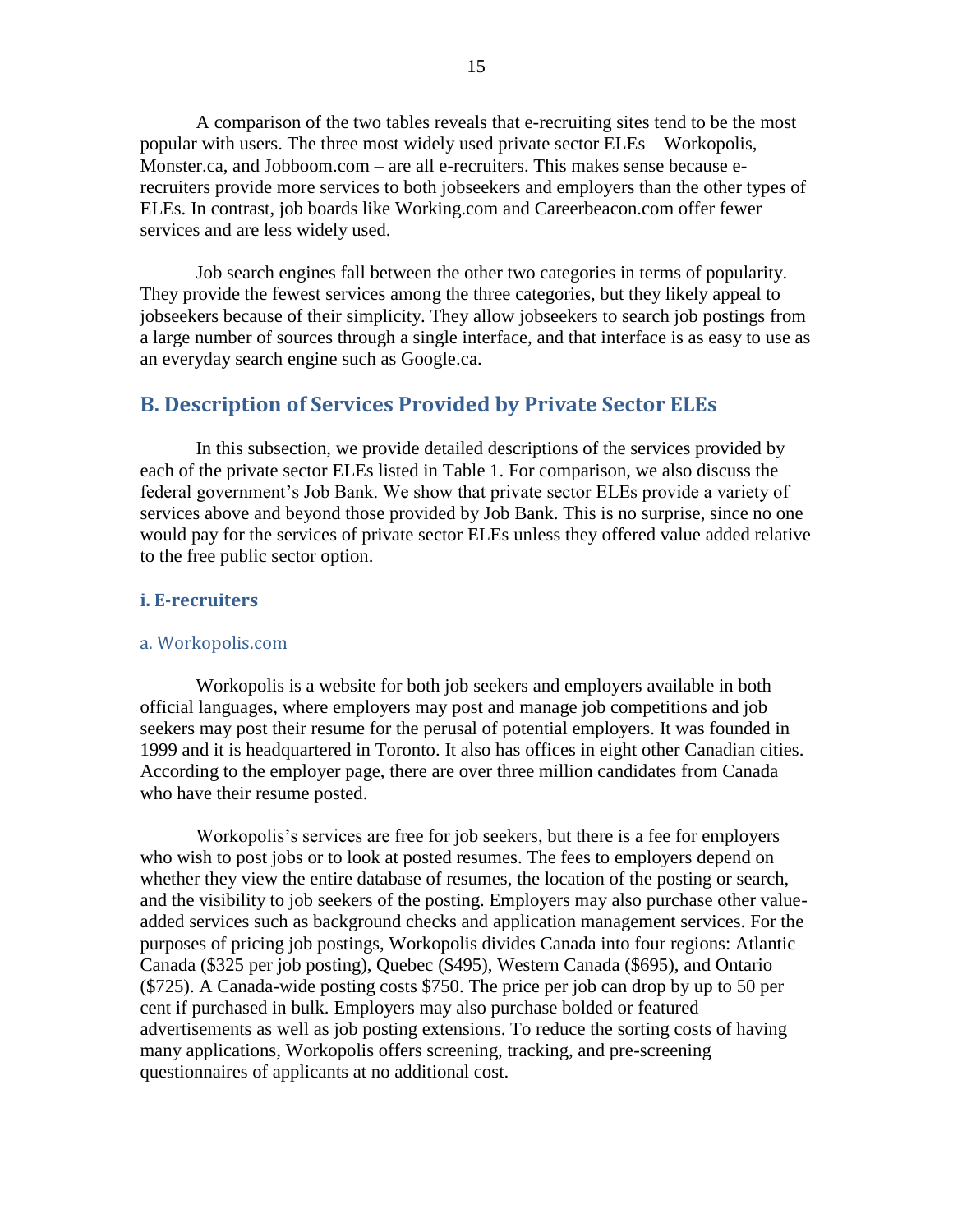Workopolis has a section devoted to entry-level and student career jobs as well as a significant resource centre with weekly new postings about the job market, a resume builder, interview tips, and other general career advice for job seekers. Workopolis also provides additional links to other resources for employers such as candidate prescreening, background checks, and job market salary information.

Through its NicheNetwork system, Workopolis provides tailored ELE services for three important subpopulations of jobseekers: Aboriginal people, immigrants, and persons with disabilities. Specialized web sites, operated through Workopolis, are devoted to each of these subpopulations: inclusionnetwork.ca for Aboriginal people, canadianimmigrants.ca for immigrants, and jobs.abilities.ca for persons with disabilities. Like Workopolis itself, these ELEs are e-recruiters. Jobseekers who are members of the relevant group can submit resumes and search job postings for free, while employers must pay to post jobs or access the resume databases. For employers, the costs of using the NicheNetwork sites are dramatically lower than the costs of using Workopolis. A single job posting costs \$300 on each of the three sites (versus \$750 on Workopolis), and 30-day access to the resume database costs \$500 (versus \$875 for two-seek access on Workopolis).

In spite of the relatively low costs, employers do not use the NicheNetwork sites intensively. As of July 14, 2010, there were 47 jobs listed on inclusionnetwork.ca, two jobs listed on canadianimmigrants.ca, and three jobs listed on jobs.abilities.ca. This suggests that there is little desire among employers to target these particular subpopulations through specialized ELEs. The sites do not provide the number of jobseekers who have submitted their information to the resume databases.

#### b. Monster.ca

Monster Worldwide Inc. owns and operates Monster.ca. It is based out of New York, New York and employs over 4,600 people in 35 countries. It is also one of the few ELEs that is owned by a publicly-traded company and therefore makes its financial information available. In 2008, it had revenues of \$1.34 billion (in US dollars) and \$124 million in net income. In February 2010, Monster.ca had over 670,000 unique visitors.

Monster.ca is available in both English and French versions. Jobseekers may post resumes and employers may post jobs in either English or French. Job postings and resumes are posted only in the languages in which they are submitted by users; the site does not translate all job ads and resumes into the other official language. Looking at job posting and uploading a resume is free for job seekers, but employers must pay based on the number of job posts they make and the length of subscription they get to the national resume database. Job posts cost \$725 per post with bulk discounts that can lower the price to \$185 per post. Monster"s resume search pricing is based on the number of resumes viewed by the employer. Packages may be bought from 500 views over 2 weeks for \$595 to 20,000 views at a cost of \$4,950. Job seekers may also purchase a custom resume and interview services. Employers may also purchase targeted advertising for their job posts for \$200 per post with bulk discounts available for larger orders. There are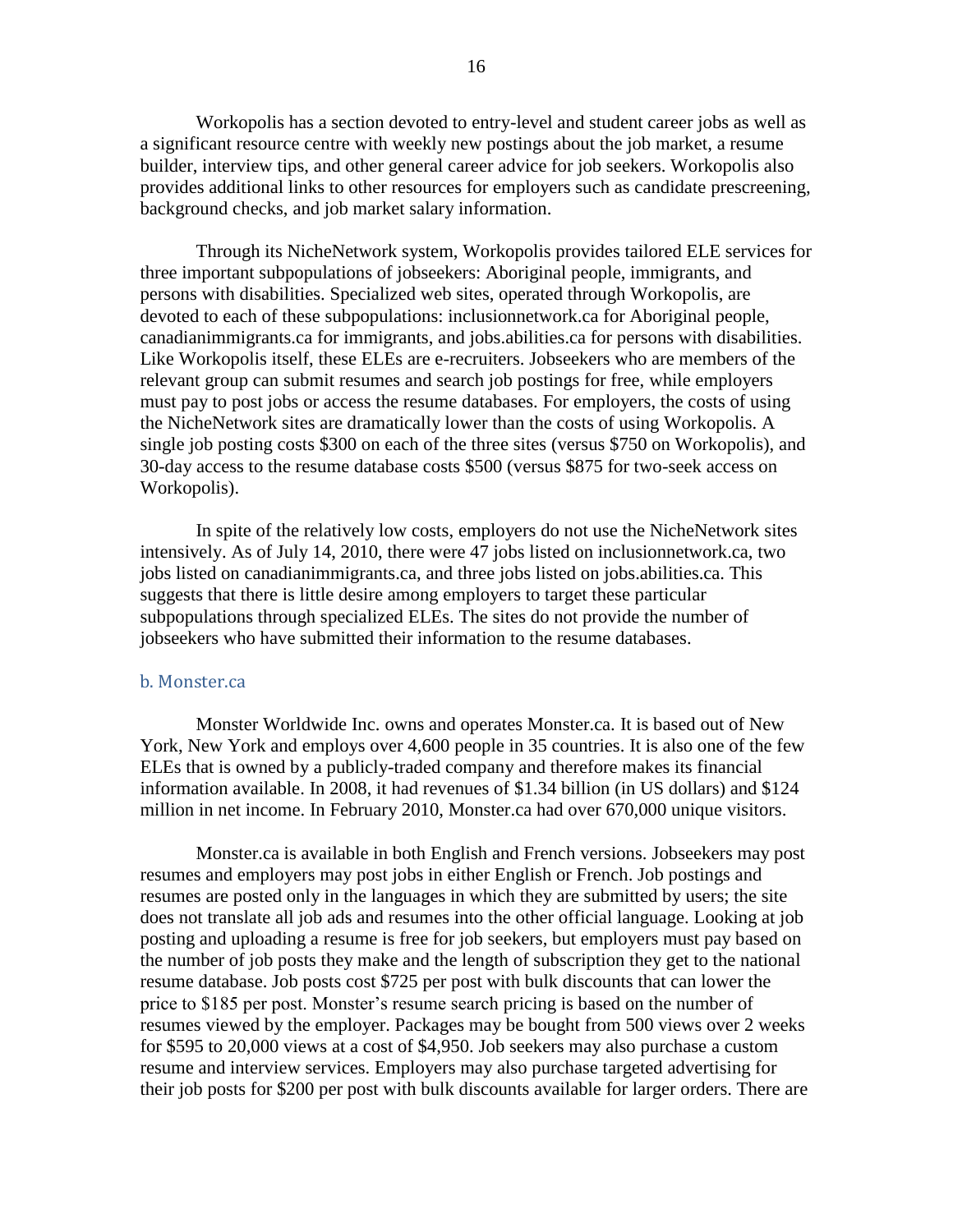also more tailored services that do not have publicly-posted pricing, including training on the use of Monster, the ability to posts jobs directly from the employer's website, video profile, and quick third-party candidate searches.

Recent graduates and students may search for postings directed at them by potential employers. A job seeker may also browse general career advice, use career tools to look at the specific skills required by career and compare their current job to industry benchmarks in salary, education, and other measures at no charge.

#### c. Jobboom.com

Quebecor Media Inc. owns Canoe Inc., which operates Jobboom.com. This ELE was founded in 2003 and operates from Quebec. The website allows job seekers to search for jobs and apply online to job openings. The search is tailored to the candidates profile to help job searchers efficiently find a job. The web site is available in both English and French. Job ads may be posted and searched in either official language. Jobboom.com is free for job seekers but employers must pay based on the number of postings and level of exposure they desire. Employer services include emails sent to candidates who match the employer's job posting, application management, and advertising tools.

Although there are no services directed to specific employment groups, Jobboom.com has a "Career Zone" that contains a number of resources and articles for job seekers including job-search strategies, resume writing, workplace issues, and work/life balance. Over 2.6 million jobseekers have registered at jobboom.com, and 2,458 jobs were posted as of March 17, 2010.

#### d. Allstarjobs.ca

Allstarjobs.ca is a website that provides links to over 50,000 Canadian careerrelated websites. Job seekers may also post their resumes and employers may post jobs which are valid for 60 days completely free of charge. To access the resume database, employers are only required to provide a verifiable telephone number and a Canadian or American address.

Allstarjobs.ca is only available in English and provides no services directed at specific employment groups other than groups of links for students and recent graduates. It also advertises a resume writing service for a fee. According to the website, there have been 3,126 jobs posted in the last 60 days in Canada as of July 13, 2010. Currently, Alexa ranks it as  $6.041^{\text{st}}$  in Canadian web site traffic.

#### <span id="page-25-0"></span>**ii. Job Search Engines**

#### a. Wowjobs.ca

Wowjobs.ca is an English only aggregator-web site that allows job seekers to search the internet for jobs by keywords and location. It was started in 2008 and operates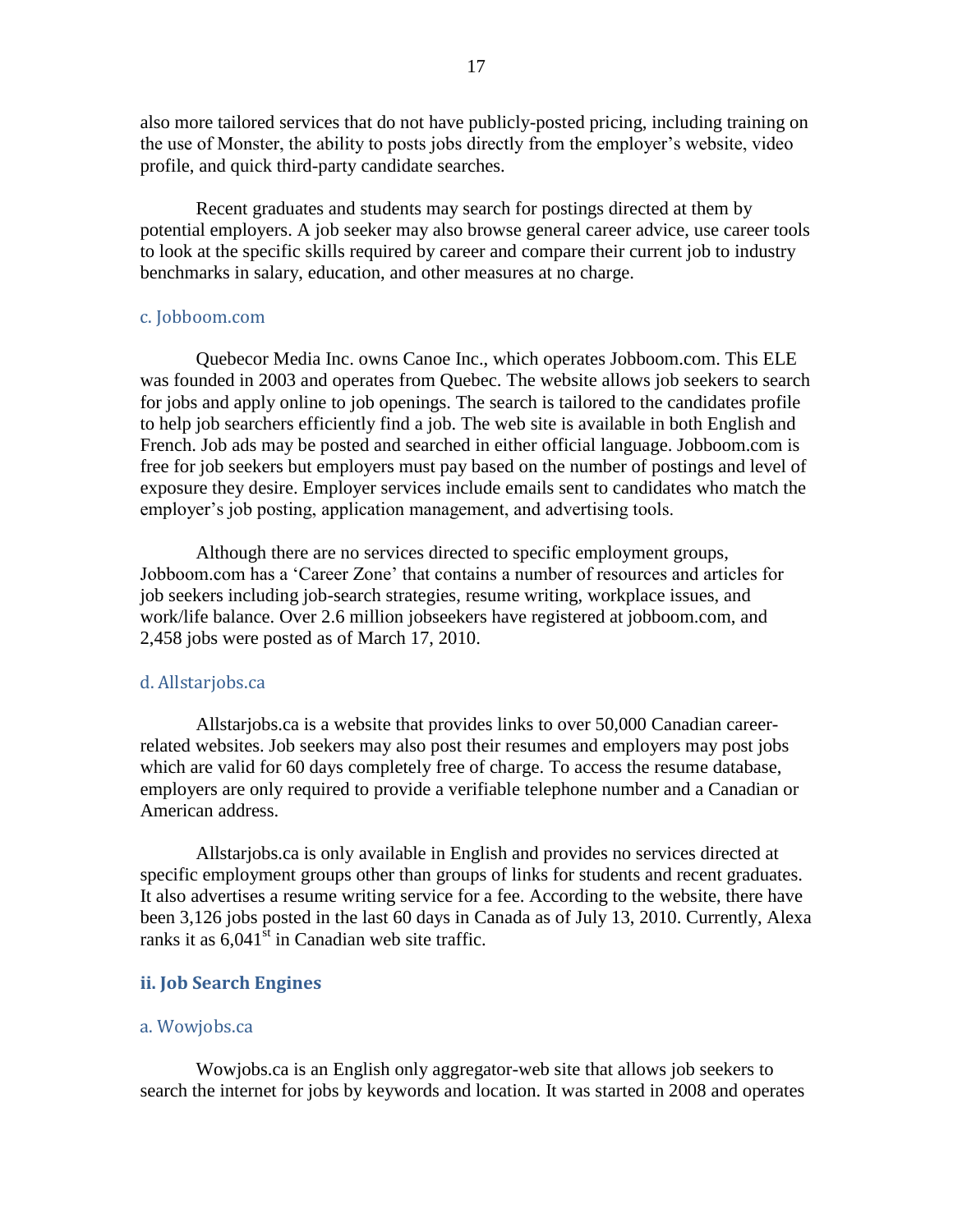out of Alberta. Wowjobs.ca does not have its own database and there are no services for employers. Resumes cannot be posted and the website provides no service other than a web search for jobs. There is no fee for jobseekers. Wowjobs generates revenues through advertising and sponsored links (Finlayson, 2006).

According to its homepage, WowJobs has over 100,000 jobs listed. It is difficult to enumerate the many firms in the search engine because Wowjobs aggregates job listings across multiple sources.

#### b. Indeed.ca

Indeed.ca is a subsidiary of the privately held corporation Indeed.com, which was founded in 2004 and operates out of Austin, Texas. Indeed.ca is currently the  $607<sup>th</sup>$  most visited site in Canada. It searches millions of jobs on thousands of employer and staffing agency websites, as well as other ELEs such as working.com, jobbank.gc.ca, and monster.ca. The site exists in both English and French versions and searches job postings in both languages. The service is free for job seekers and employers, unless the employer wants their job posting to be sponsored. The cost to an employer is dependent on the cost per click from the advertisement selected. If the employer selects a higher cost per click, the ad he or she places will be visible more often. Although jobseekers cannot upload a resume, they can save job searches and job postings for future viewing.

There are no services tailored to specific employment groups, but there are forums in which job seekers may discuss job postings and other topics. Statistics about the total number of jobs posted are not available, although 35,706 Canadian job openings have been posted in the last seven days as of July 13, 2010.

#### c. Eluta.ca

 $\overline{a}$ 

Medicorp Canada, which produces several "Top 100" guides of businesses for potential employees, founded Eluta in 2006 in Toronto, Ontario. In February 2010, it had more than 730,000 unique visitors to its website.

Eluta.ca is a vertical job aggregator that monitors new job announcements at tens of thousands of employers across Canada. It allows job seekers to search a variety of companies" websites for suitable positions. Eluta.ca also allows job seekers to search for jobs openings with top employers in several categories according to annual rankings compiled by Media Corp Inc.<sup>18</sup> Categories include the top employers for recent graduates, the top environmentally friendly employers, and the top employers for new Canadians.

The service is free for job seekers and employers. However, should an employer want their job posted at the top of a search or have a more visible ad placed, they may pay \$179 to \$4,950 depending on the visibility to job seekers and the length of time of the advertisement. Employers may purchase options from a simple "Sponsored job" which

<sup>&</sup>lt;sup>18</sup> See the Canada's Top 100 web site at http://www.canadastop100.com/index.html.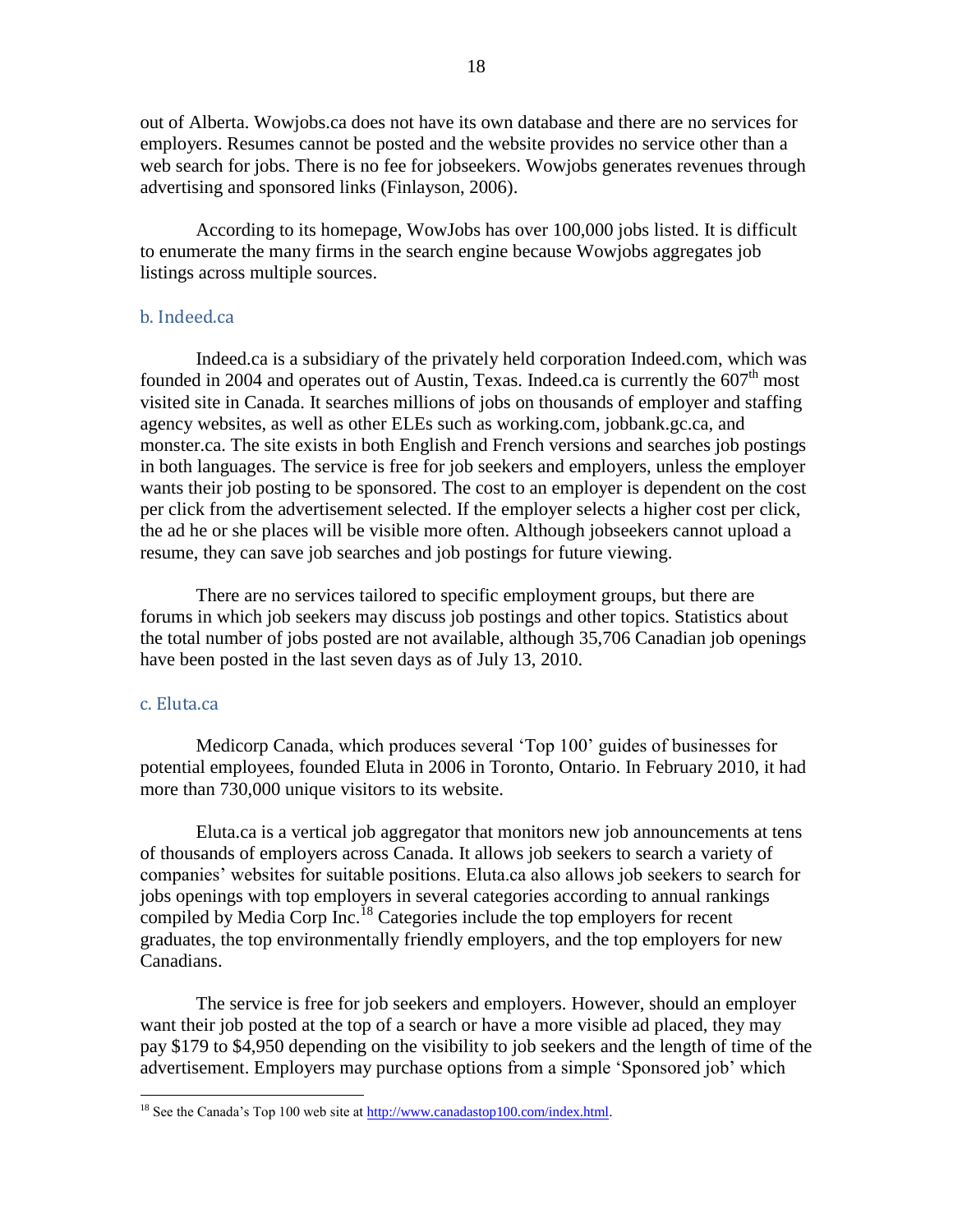bolds their job posting in searches to having a graphic displayed on every page for a month. To aid searching, eluta.ca provides search tips and an email notification when jobs are posted for job seekers.

#### d. Simplyhired.ca

The parent company of SimplyHired.ca, SimplyHired Inc., is based in the United States and was founded in 2005. As of July 13, 2010, SimplyHired.ca is ranked  $904<sup>th</sup>$  in Canadian web site traffic.

Simplyhired.ca is an English language job search engine that searches thousands of job websites for job postings in many countries. The search is free for job seekers, and employers or other job sites may add their job postings for free. Employers may create a sponsored job posting or sponsor all of their job postings based on a pay-per-click payment schedule.

Resumes are not posted on the website and there are no services directed at specific employment groups. However, job seekers can also take advantage of notification services such as an RSS Feed and email alerts that will let them know of recent job postings.

#### <span id="page-27-0"></span>**iii. Job Boards**

#### a. Jobbank.gc.ca

The Job Bank, maintained by Services Canada, is one of Canada"s most widely used job web sites. It provides free job posting for employers and job search for jobseekers, and every job opening is posted in both official languages. The website also includes other job search information such as how to find unadvertised job opportunities, how to build a resume, and how to identify and protect oneself from inappropriate screening methods (interview questions, etc.). The Job Bank provides links to other government employment services such as employment insurance (EI), as well as links for employers on hiring practices, potential grants and work programs, labour standards and regulations, and how to make a successful advertisement.

The Job Bank provides a youth job search for students, career navigator (job matching service), and links for job resources for aboriginals and new immigrants. Although resumes are not directly posted on the website, one can use the resume builder tool to create their own resume to send to potential employers. The Job Bank has 57,669 jobs posted as of July 13, 2010.

#### b. Kijiji.ca

Kijiji is a Canadian classifieds website that may be searched by city. It was launched in 2005 and is a subsidiary of eBay Inc., which also operates Kijiji web sites in several other countries. Although job classifieds are not its focus, it does have a very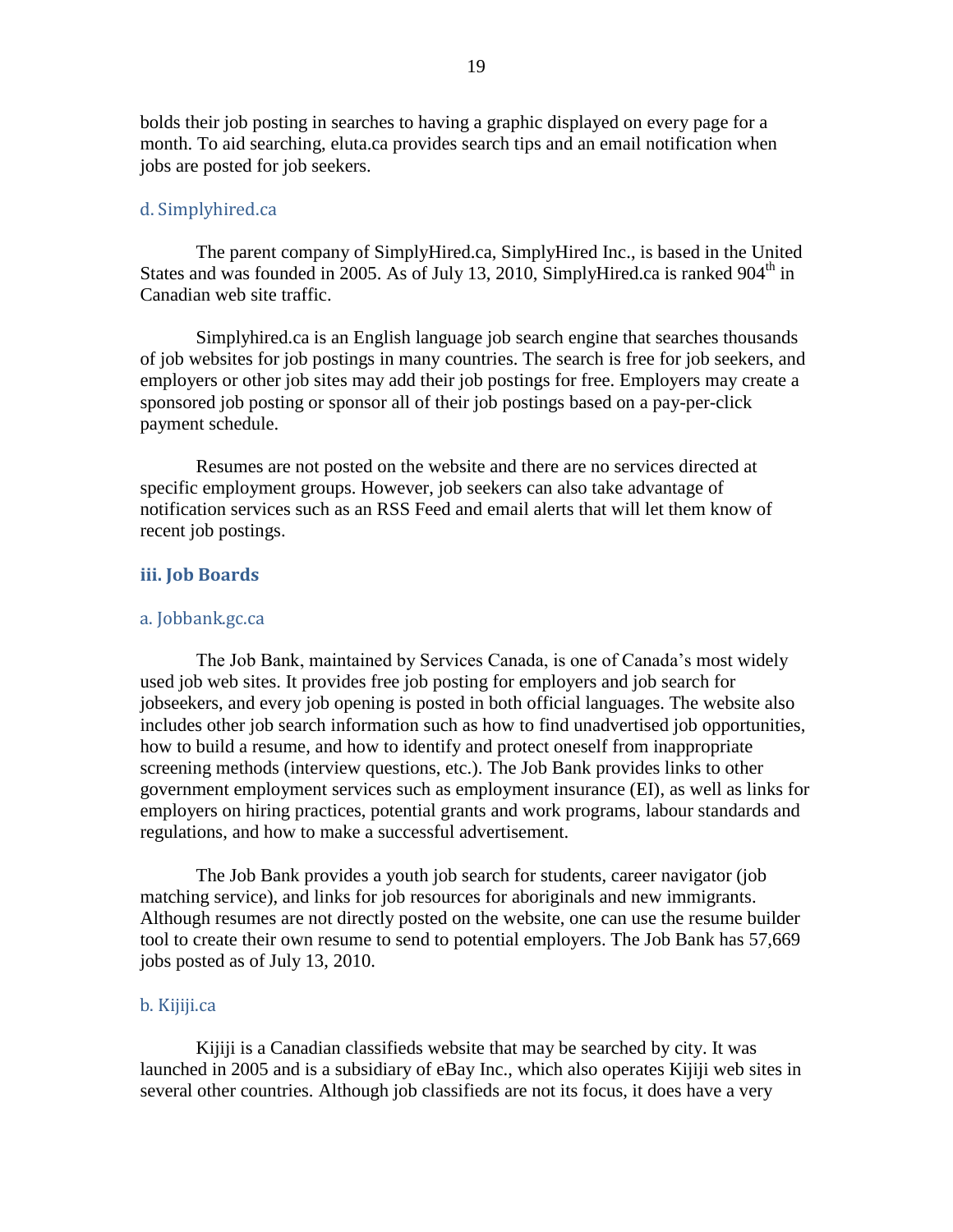large job posting board for Canadian cities. Job seekers may search job listings based on, occupation type, location and the distance from the location (up to 1,000km); no national or provincial search exists. Job postings can be made in both English and in French. The web site itself exists in both English and French for cities in Quebec and New Brunswick; for cities in the rest of Canada, there is only the English version. There is no cost to posting a job or to browsing jobs because the website is supported by internet advertising and sponsored links.

As of April 9, 2010 there are 42,097 jobs posted within 1,000km of Toronto. Kijiji provide no services to specific employment groups. It is difficult to quantify the number of users who visit Kijiji specifically for job postings due to the multiple categories of classified offered.

#### c. Craigslist.ca

Craigslist is an international classifieds website that has devoted classifieds sections to particular large cities. Posting a job and searching jobs are free for employers and job seekers in Canada. Craigslist does not aggregate jobs by province or for Canada, so jobseekers must search within a city only. The website is available in both English and French for all Canadian cities, and jobs may be posted in both languages.

Craigslist does not offer any job-related services beyond job postings and a search function. As in the case of Kijiji, it is difficult to quantify the number of users who visit Kijiji specifically for job postings due to the multiple categories of classified offered.

#### d. Working.com

Working.com is owned by Canwest Publishing Inc. and has twelve regional offices. Jobseekers may upload and submit their resumes to employers. Like other websites, jobseekers may upload a resume and use the job search free of charge, but there is a fee for employers based on the number of job postings and the value-added services that may be purchased such as advertisements on a newspaper webpage, jobs appearing in the top search results, and making a job posting more visible. Job postings are \$425 for a 28 day online only job post with discounts for multiple jobs. Pricing for additional services varies from \$12 to have a job posting's title bolded to \$500 to have a logo on the homepage. Employers may also purchase job subscription packages that include unlimited job posting and up-sells. These subscriptions are 12 months and cost \$18,060 to \$90,000.

There are both English and French versions of the working.com web page, but the French site is a scaled-down version that does not contain many of the elements of the English version (e.g. links to job-search advice, a salary calculator, etc.). In the job listings, jobs are posted in the languages desired by the employer. Thus, not all jobs are listed in both official languages.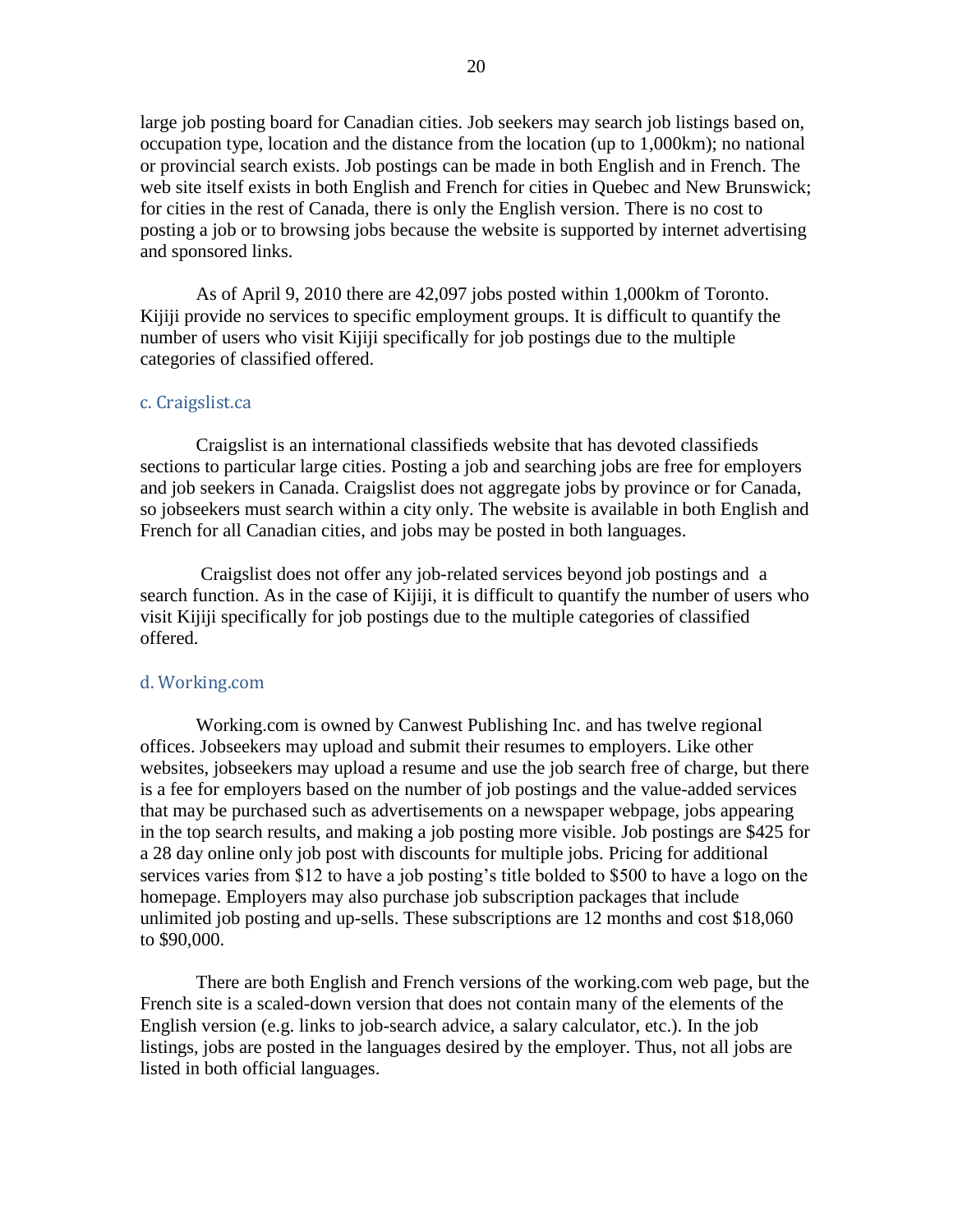There are no services directed at specific employment groups, but the website does provide a work-related news feed and job alert function that notifies job seekers of recent job posts that may be relevant to them.

#### e. Careerbeacon.com

Brunswick News, privately held by James K. Irving, owns Careerbacon.com, an Atlantic Canada based career website. It has three offices all located in Atlantic Canada. According to their website, they had over 1.5 million unique visitors in 2007.

Careerbeacon.com provides job listings and career services for job seekers and employers. Most of the job postings are for positions in Atlantic Canada, but the site contains some postings for jobs in the rest of Canada and in other countries. Job seekers may browse the postings and save up to 10 resumes and cover letters for free, but posting job advertisements costs \$375 per job ad (less with a bulk discount). There are also discounts for non-profit organizations. The site exists in both English and French versions, but job postings are not all available in both languages. If a job is to be posted multiple times in different languages, the cost is \$100 for each ad beyond the initial \$375 one. Employers may also purchase other services such as an interactive banner or an applicant tracking system. An addition applicant tracking system may also be purchased for a monthly fee of \$50. This service provides tools that allow employers to search, sort, rank and screen applications.

There are no additional resources provided beyond a search for job seekers and there are no tailored services for specific employment groups. In the 21 day period ending on July 13, 2010, 1,317 positions were posted.

#### f. localwork.ca

Localwork.ca is an e-recruitment website that specializes in providing job services directed at employers and job seekers looking for local talent and opportunities. The website is only in English and nearly all of the 1,618 job postings, as of July 13, 2010, are in Ontario. Localwork.ca is owned by Metroland Media Group Ltd., a subsidiary or Torstar (principal owner of the *Toronto Star* and Workpolis.com). Employers may post jobs both online and in a newspaper near the job location. Job seekers may search for jobs for free and can upload their resume to facilitate easy online job applications. Employers may post an online ad for \$249 for a regular package, or \$359 for a premium package that includes job title bolding and a featured job enhancement. They cannot browse jobseekers' resumes. Employers also receive job application management software and candidate screening questionnaires. The cost to post online and a newspaper varies by location. Localwork.ca also provides tips for resume writing and interviewing for job seekers, like many other job websites.

The main market for Localwork.ca is to serve very local labour markets, although a job seeker can look at jobs posted anywhere. Other than this, there are no additional services provided by Localwork.ca.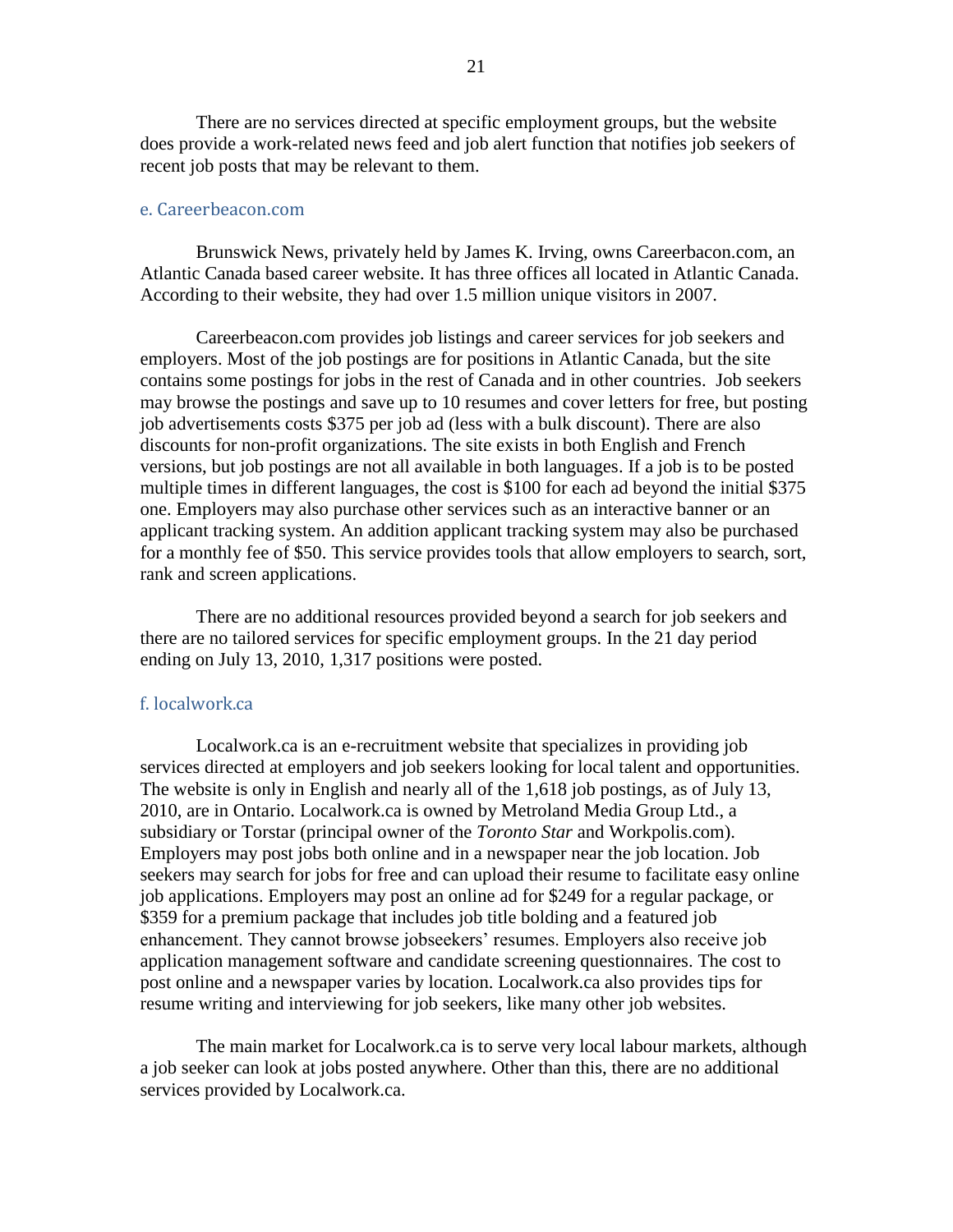# <span id="page-30-0"></span>**IV. Analysis and Assessment**

In Section III, we provided a description of the state of private sector ELE services in Canada. In the present section, we assess the state of private sector ELEs on the basis of that description.

#### <span id="page-30-1"></span>**A. ELEs as Labour Market Intermediaries**

#### <span id="page-30-2"></span>**i. Framework**

 $\overline{a}$ 

ELEs are labour market intermediaries, "entities or institutions that interpose themselves between workers and firms to facilitate, inform, or regulate how workers are matched to firms, how work is accomplished, and how conflicts are resolved" (Autor, 2009). Intermediaries compile labour market information, interpret it, and provide it to employers and individuals who need it. Autor (2009) observes that the labour market is not a spot market in which labour can be bought and sold instantaneously under perfect information.<sup>19</sup> In real labour markets, the information-provision activities of intermediaries are associated with three main market failures:

1. **Costly information.** The acquisition of information involves costs in terms of money, time and effort. Since information is in large part a public good, it is likely to be undersupplied under *laissez faire* conditions.

2. **Adverse Selection.** Asymmetric information in labour markets can lead the highest quality workers and employers to exit the market, leaving only the lowquality participants.  $20<sup>20</sup>$ 

3. **Collective Action Problems.** Actions that are optimal for each individual acting alone may not lead to positive outcomes if every individual takes those actions simultaneously.

Collective action problems are not relevant for the analysis of ELEs, since they are not treatable by information alone.<sup>21</sup> The other two market failures are relevant, however.

Jobseekers need information on job vacancies suited to their skills, location, etc. Employers need information on potential employees with the skills necessary to fill

<sup>&</sup>lt;sup>19</sup> See Diamond (1982), Mortensen (1982) and Pissarides (1986) for examples of formal economic theory in which job search under imperfect information leads to labour market equilibria with both unemployed workers and unfilled jobs. <sup>20</sup> See Akerlof (1970) for the classic exposition of this concept. The idea is as follows: if the quality of a product in the

market is uncertain, buyers will offer to pay a price below the price that would be acceptable to sellers of high-quality merchandise. The high-quality sellers exit the market, which leads the buyers to lower their offers even further. As a result of this process, the market eventually contains only low-quality products. This principle can easily be applied to markets for labour, or even markets for information.

<sup>&</sup>lt;sup>21</sup> Solving collective action problems usually requires special institutional arrangements, often involving coercion. The labour union is an example of a labour market intermediary that addresses collective action problems on behalf of workers.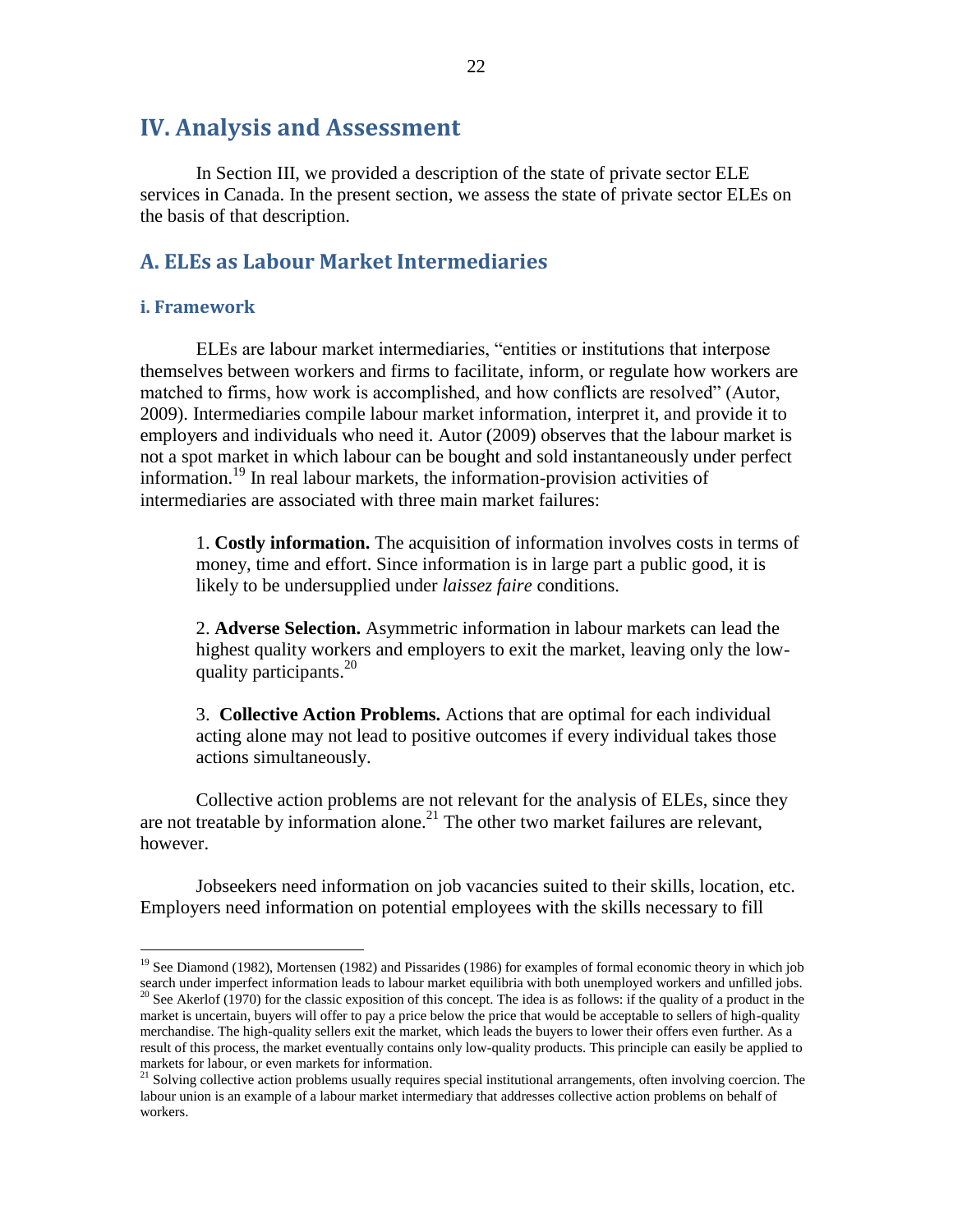vacancies. For both parties, the acquisition of this information involves costs in terms of time, effort and money. ELEs reduce these costs in several ways:

- Some ELEs can establish reputations for effectiveness in matching workers with employers. When an ELE becomes well-known and widely trusted (as, for instance, Workopolis and Monster.ca have done), it can attract more jobseekers and employers. When most jobseekers and employers are going to the same place in search of one another, matches are more likely to occur quickly.
- Economies of scale allow the fixed costs of information-seeking to be spread over a large number of job matches. A single job ad posted by an employer may be viewed by far more jobseekers through an ELE than would have been possible through any other medium (e.g. newspaper advertising).
- The ease of updating digital information ensures that online job postings are likely to be more up-to-date than similar information in other media.

Lower information costs should allow jobseekers and employers to obtain more information about potential matches. Ultimately, this should lead to faster, better job matches (or at least less costly ones).

Adverse selection is a more complex issue. We are particularly concerned with worker-side adverse selection, whereby asymmetric information reduces the average quality of the jobseekers that employers can choose from.<sup>22</sup> ELEs can help solve the problem of adverse selection to the extent that they provide employers with credible information that fully describes the quality of jobseekers. However, ELEs do not prevent adverse selection if firms believe that the pool of jobseekers available through ELEs is of low average quality in terms of *unobservable* characteristics (i.e. in ways that are not apparent from looking at a jobseeker"s resume, school transcripts, etc.).

Indeed, Autor (2001) points out that ELEs can actually exacerbate the problem of adverse selection by lowering the cost of information. If there are high costs associated with finding and applying for a given job, a jobseeker who has private information about his or her unsuitability for that job is unlikely to incur the cost of applying. In this sense, upfront information costs serve to screen jobseekers on the basis of unobservables. In the face of information costs, only the most motivated jobseekers or the jobseekers who believe they have a good chance to receive the job would bother to apply. When the information costs fall as a result of ELE services, the effects of adverse selection can be made more severe from the perspective of employers.

 $^{22}$  In principle, firm-side adverse selection could also be an issue. This would occur if workers' uncertainty about the quality of employers led the high quality employers to exit the internet labour market, leaving only the low-quality employers. We find this less plausible than worker-side adverse selection. Many firms prefer to hire workers through personal referrals rather than through the online labour market, but this preference is likely attributable to the firms" uncertainty about the quality of online jobseekers rather than to the selection of good firms out of the market.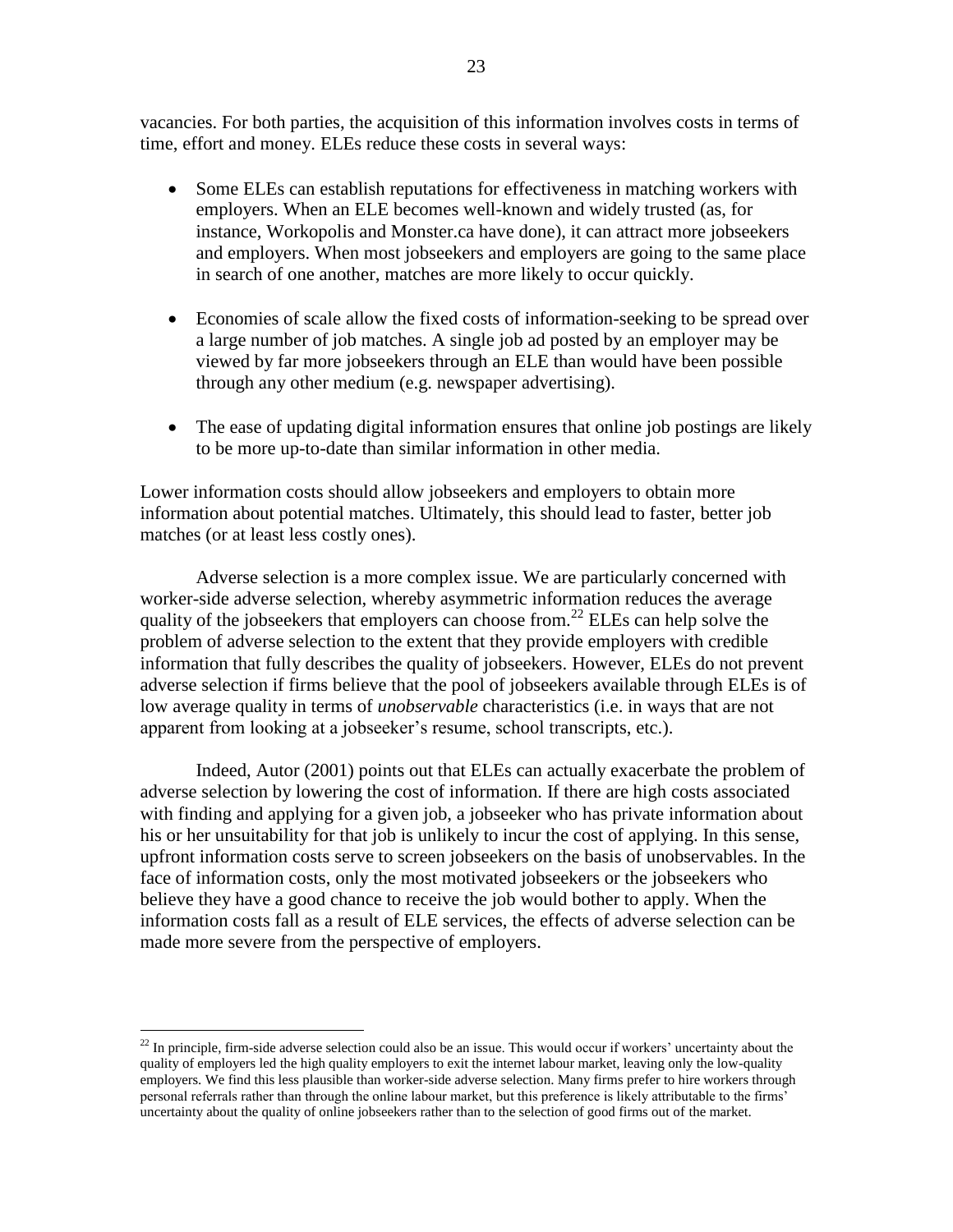#### <span id="page-32-0"></span>**i. Assessment**

 $\overline{a}$ 

#### a. Costly Information

There is no doubt that ELEs have reduced the cost of labour market information in Canada. This is especially true for jobseekers. In the past, a jobseeker in search of labour market information would have had to visit an employment centre or purchase newspapers or trade publications. Today, a jobseeker with internet access can obtain a far greater amount of information at a much lower cost per unit (i.e. per job posting viewed). Searching for jobs through ELEs requires less time and effort than physically travelling to employment centres. It provides access to up-to-date information about a larger number of job openings than traditional printed sources, and unlike most newspapers, the internet is not limited to a small geographical region. Jobseekers in Canada can use job search engines to search a host of job boards through a single easy-to-use interface. Most ELEs allow jobseekers to sign up for free customized e-mail alerts or RSS feeds that deliver new job postings directly to their e-mail inboxes. At e-recruiter web sites, jobseekers can submit resumes and contact information and wait for employers to make job offers.

Many ELEs do not offer services to employers free of charge. At Workopolis, for example, an employer must pay \$875 to view the resume database for two weeks, or \$750 to post a single job vacancy. While these costs are substantial, they are lower than the costs of the worker-search methods that were available to employers before the advent of the internet. As a concrete example, Autor (2001) notes that a job advertisement in the Sunday *New York Times* (the newspaper with the largest circulation in the United States, at 1.7 million) cost \$4,500 in 2001. In the same year, a job ad at Monster.com cost \$137, stayed online for 30 days, and reached 3.8 million potential viewers.

More generally, it is well known that online advertising has displaced newspaper advertising in Canada and elsewhere in the developed world.<sup>23</sup> This has led to wellpublicized financial challenges for traditional printed media outlets. The reasons for this development are the same as the reasons for the growth of ELEs at the expense of traditional sources of labour market information: the internet allows ads to reach a wider audience at a lower cost than the older forms of media. The fact that ELEs are so popular relative to other advertising methods is *prima facie* evidence that they have these costreducing effects.

Despite the lower cost of posting a job online, there may be indirect costs incurred by employers. A potential added cost to employers from ELEs is that they may be inundated with applications, therefore, increasing the cost to them of sorting through the applications. Some e-recruiting websites have recognized this additional cost and provide services to help organize and select candidate. For example, Workopolis provides a

 $23$  Statistics Canada used to publish the Help Wanted Index, an indicator of labour demand based on the number of job ads printed in 22 major newspapers across Canada. This index was discontinued in 2003 because it failed to capture the growing importance of the internet in job advertisement relative to newspaper advertisement (Sharpe, 2009).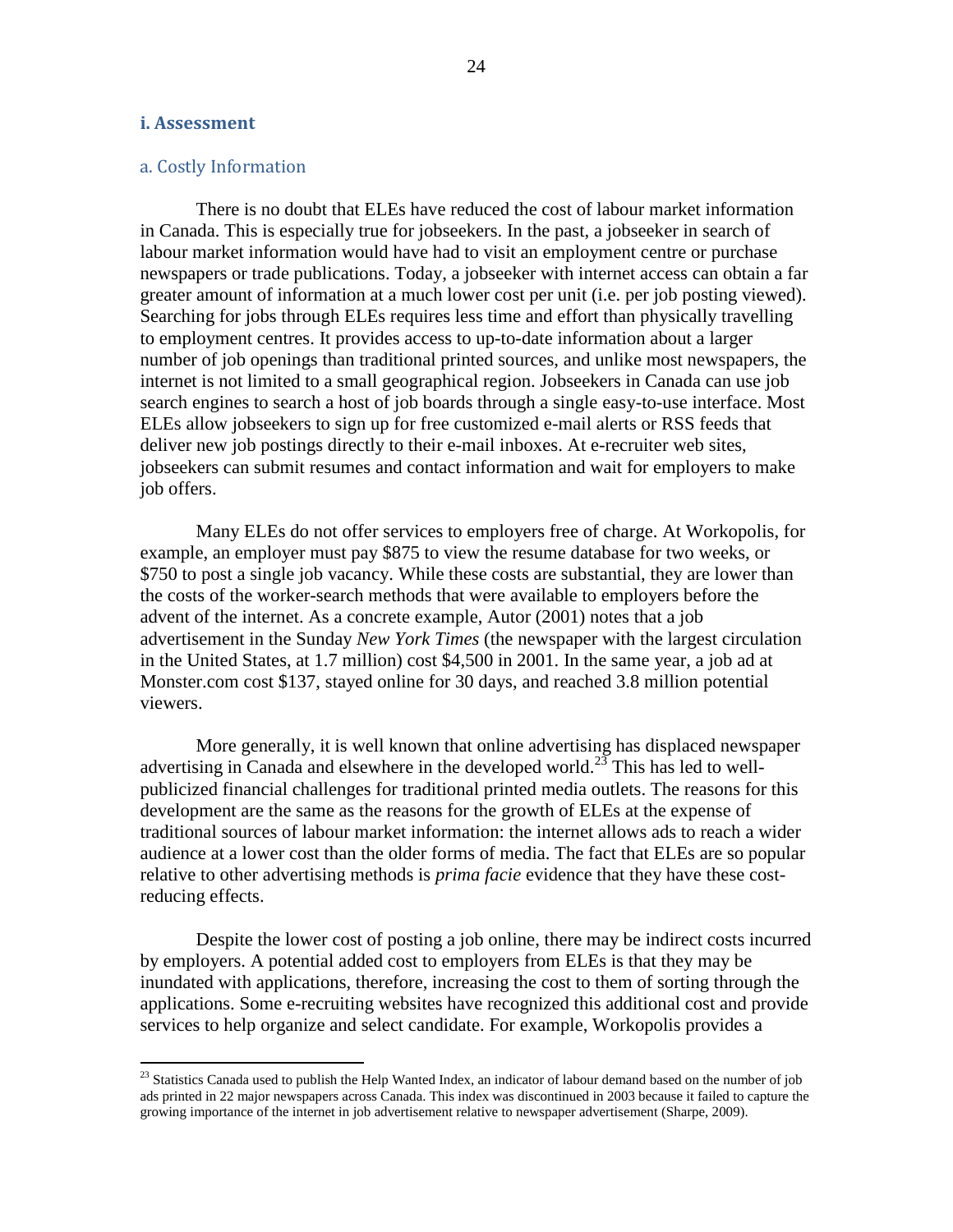HirePower service that shortlists candidates for \$650; Monster provides a simple tool for attaching ratings to candidates and other organization tools to reduce the administrative costs of having many more candidates than an off-line search; and many e-recruiters offer some sort of keyword resume search, customizable questionnaire, or other application management tool. The prevalence of online resume searching by businesses shows that despite the additional administrative costs, online job postings still involve a net benefit over other methods. Furthermore, many websites offer basic application management services for free. For example, Workopolis, Jobboom and Monster offer screening, tracking, and pre-screening questionnaires of applicants at no additional cost to employers.

In addition to e-recruiters, which charge employers for job postings, the private sector ELE marketplace also includes the job search engines. These offer an even cheaper way for firms to advertise their jobs. Job search engines use web crawler technology to search job boards and employer web sites for new job postings. An employer can therefore post its job vacancies on its own site at next to no cost, and the job search engines will direct jobseekers toward the job posting.<sup>24</sup> The disadvantage is that search engines provide no job application management tools, but this is balanced by the fact that they increase the potential viewership of the job ad at no extra cost to the employer.

Finally, e-recruitment ELEs allow firms to access comprehensive resume databases containing information about jobseekers. This represents perhaps the largest decrease in the cost of information that ELEs have brought about for employers. Before large e-recruiters like Workopolis and Monster.ca created their resume databases, employers had no way to access information about such a large pool of potential workers. For the most part, an employer could only see a jobseeker's resume if the job seeker sent it to the employer. Information about the majority of potential workers was completely inaccessible to employers. In a sense, this is the same as saying that the information was "infinitely costly." The creation of resume databases has made this information relatively affordable to employers.

#### b. Adverse Selection

 $\overline{a}$ 

As we noted in Section II, evidence from the literature of the early 2000s on the internet as a job search tool suggests that online jobseekers are negatively selected on unobservable characteristics (Kuhn and Skuterud, 2004). Employers are aware of this; they believe that online jobseekers are of low average quality relative to jobseekers encountered through other channels such as personal referrals (Autor, 2009).<sup>25</sup> While it is

<sup>&</sup>lt;sup>24</sup> At most, this may require the employer to contact the operators of the job search engine to ensure that the engine captures the employer"s web site in its search. The most popular Canadian job search engines provide instructions for employers who want to do this. For instance, the Frequently Asked Questions section of Eluta.ca tells employers the following: "Start by doing a search to see if we already include your positions. If your jobs aren't listed, let us know where we can find them. We'll set up your site to be spidered on a regular basis and your jobs will begin appearing on Eluta shortly afterwards." See [http://www.eluta.ca/help#faq\\_51.](http://www.eluta.ca/help#faq_51)

<sup>&</sup>lt;sup>25</sup> Autor (2009) quotes a recruiting executive who claims that online job boards are populated by four groups: "The unhappy (and thus probably not a desirable employee); the curious (and therefore likely to be a "job-hopper"); the unpromotable (probably for a reason); and the unemployed (probably for a worse reason)." The quote is drawn from Boyle *et al.* (1999). It is conceivable that employers' perceptions of online jobseekers have changed since the late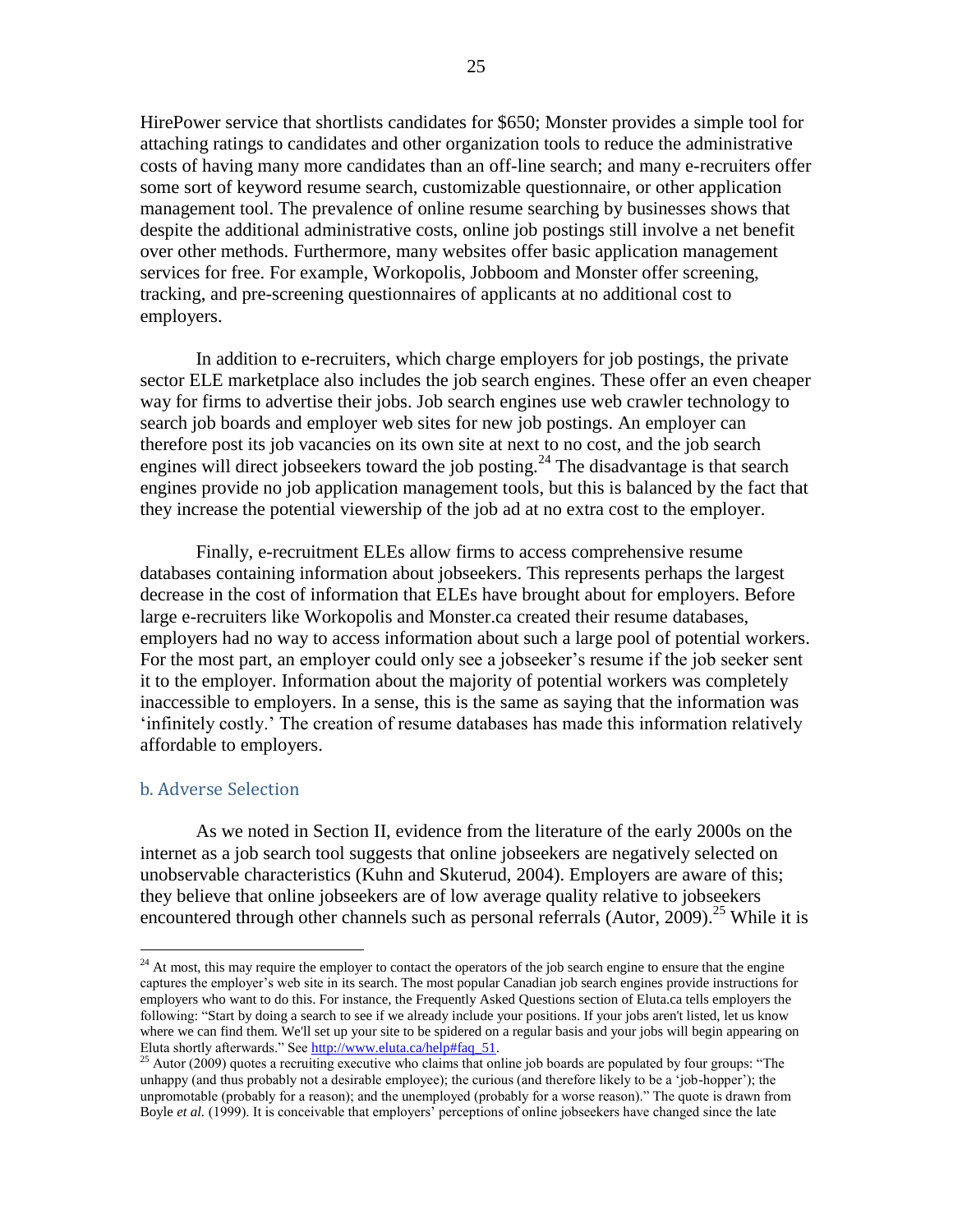26

obvious that ELEs have reduced information costs in the Canadian labour market, it is less clear that they have ameliorated the problem of worker-side adverse selection.

E-recruitment ELEs may help address the adverse selection problem through the resume database. As e-recruiters become larger, more well-known, and more comprehensive in their coverage, employers may become increasingly confident in the average quality of the workers contained in the database. In addition, the databases often contain resumes and contact information for workers who are currently employed. Current employment sends a strong positive signal to employers about the quality of a worker, and many employers prefer to hire from a pool of employed workers if possible (Stevenson, 2009; Nakamura *et al.*, 2009). Resume databases often contain information about currently-employed workers, either because they used the ELE while they were unemployed in the past or because the low cost of using ELEs in job search encourages employed workers to engage in casual job-seeking activities in case a better job opportunity presents itself. Stevenson (2009) finds that employed persons constitute a majority of persons who engage in online job-seeking activity in the United States.

However, most ELEs do not offer resume databases. Job search engines and job boards possess no characteristics that suggest that they help reduce adverse selection. Indeed, as noted above, they may exacerbate the problem by lowering the cost of finding and applying for jobs. From this perspective, it is perhaps a good thing that the most popular and widely-used private sector ELEs in Canada – Workopolis and Monster.ca – are both e-recruiters. Of the three types of ELE, e-recruiters are the most likely to address the adverse selection problem.

Adverse selection may or may not be a serious problem in the online labour market. As shown by Hadass (2003), employers may be willing to sacrifice the quality of worker matches in return for the massive cost savings that arise from online job search. The popularity of ELEs suggests that this may be the case. However, this would partly offset the social benefit of ELEs. By lowering search costs and facilitating matches between employers and jobseekers, ELEs are supposed to improve job-worker matches and increase productivity and job satisfaction. If ELEs lead employers to hire low-quality workers at a low search cost (rather than incur higher search costs to find high-quality workers), the likely result is higher job turnover, lower productivity, and lower job satisfaction.

Unfortunately, the data necessary to conduct a rigorous statistical investigation of these issues in Canada are not available. However, the issues have important implications for Canadian labour market performance and well-being, and are important areas for future research.

1990s as the internet has become the dominant job search medium. More recent research is needed to determine whether or not this is the case.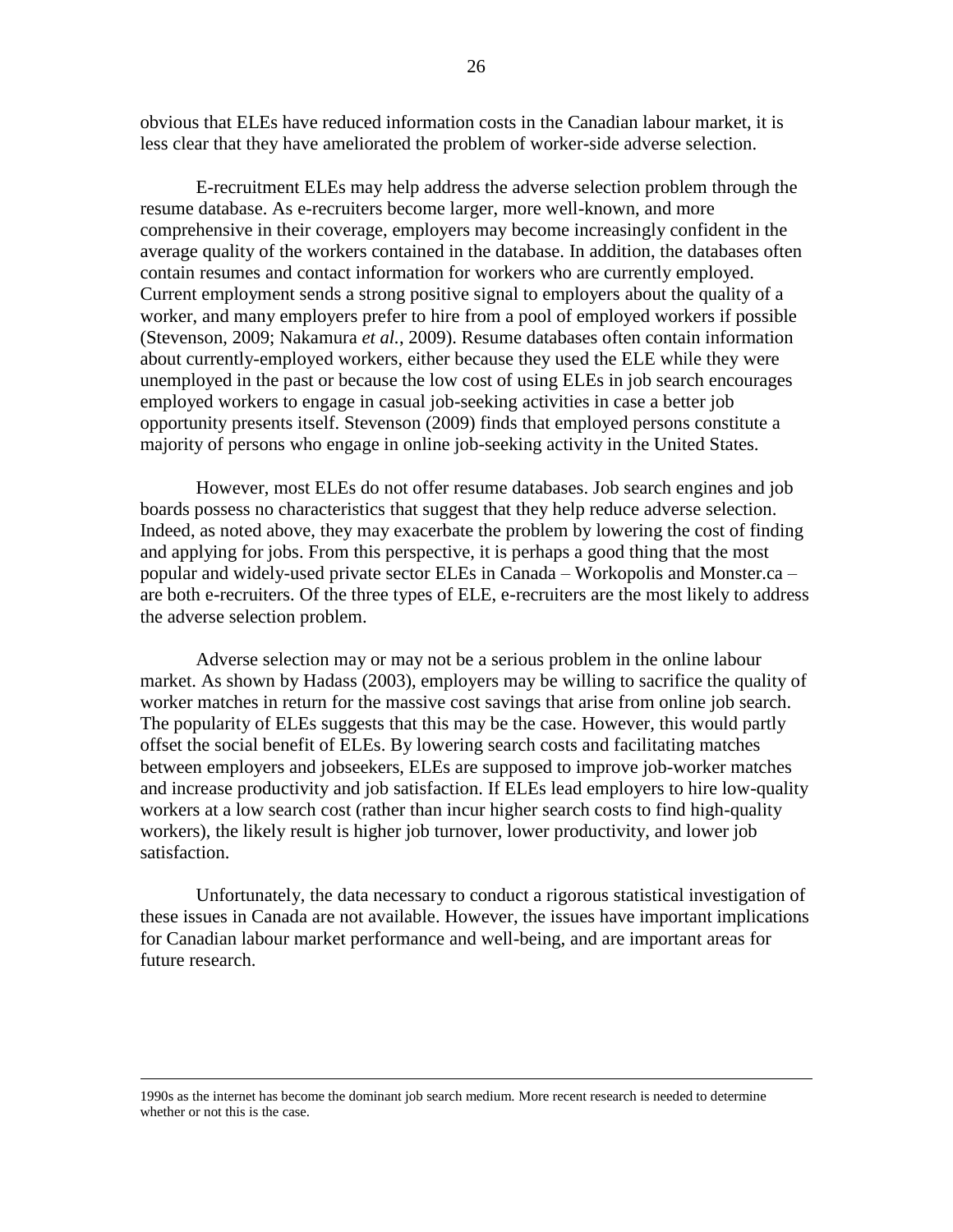#### <span id="page-35-0"></span>**B. Accessibility**

From the perspective of jobseekers, private sector ELEs in Canada are highly accessible. Every one of the ELEs we discussed in Section III provides its key job search services free of charge. E-recruiters, in particular, earn revenues by charging employers for access to information about jobseekers, so they have an incentive to keep barriers low for jobseekers.

The market provides a range of ELEs offering services of varying complexity. Job search engines, in particular, are very easy to use and do not require significant computer skills. If a person knows how to do a web search on Google.ca, then he or she knows how to search for jobs using a job search engine like Eluta.ca or Wowjobs.ca. E-recruiters offer more services and therefore have more complex interfaces than job search engines. For instance, users must be able to upload resumes and other information in order to take full advantage of the services offered by Workopolis or Monster.ca. Even at those sites, however, it is straightforward to search job postings without using any of the additional services.

Private sector ELEs are obviously inaccessible to people who do not have access to the internet due to low income or low literacy. This is also true of public sector ELEs. As useful and effective as ELEs may be, it is important that they do not crowd out other forms of job-search assistance targeted at groups that cannot benefit from online information.

Most of the ELEs we discussed in Section III offer services in both English and French. The exceptions are Wowjobs.ca, Eluta.ca, Allstarjobs.ca, and Simplyhired.ca, which exist only in English versions.

ELE services are also fairly accessible from the employer perspective, although the degree of accessibility varies across services and across the three categories of ELEs. In terms of affordability, the advertisement of job vacancies through ELEs is extremely cheap in per-viewer terms. A job ad at an e-recruitment site can cost hundreds of dollars, but it can potentially reach hundreds of thousands of jobseekers.

In its recommendation for the modernization of Job Bank, Drummond *et al.* (2009) note that "Modernizing Job Bank can also support [small and medium-sized employers] by providing an effective and low cost avenue for recruitment." This suggests that the high up-front cost of posting a job advertisement at Workopolis or Monster.ca may be too high for small and medium-sized employers (SMEs) and that there is a role for the public sector in providing free job postings for such employers. However, not all private sector ELEs charge employers fees for posting job ads. In particular, employers can post ads on their own web sites free of charge and have job search engines pick up those ads.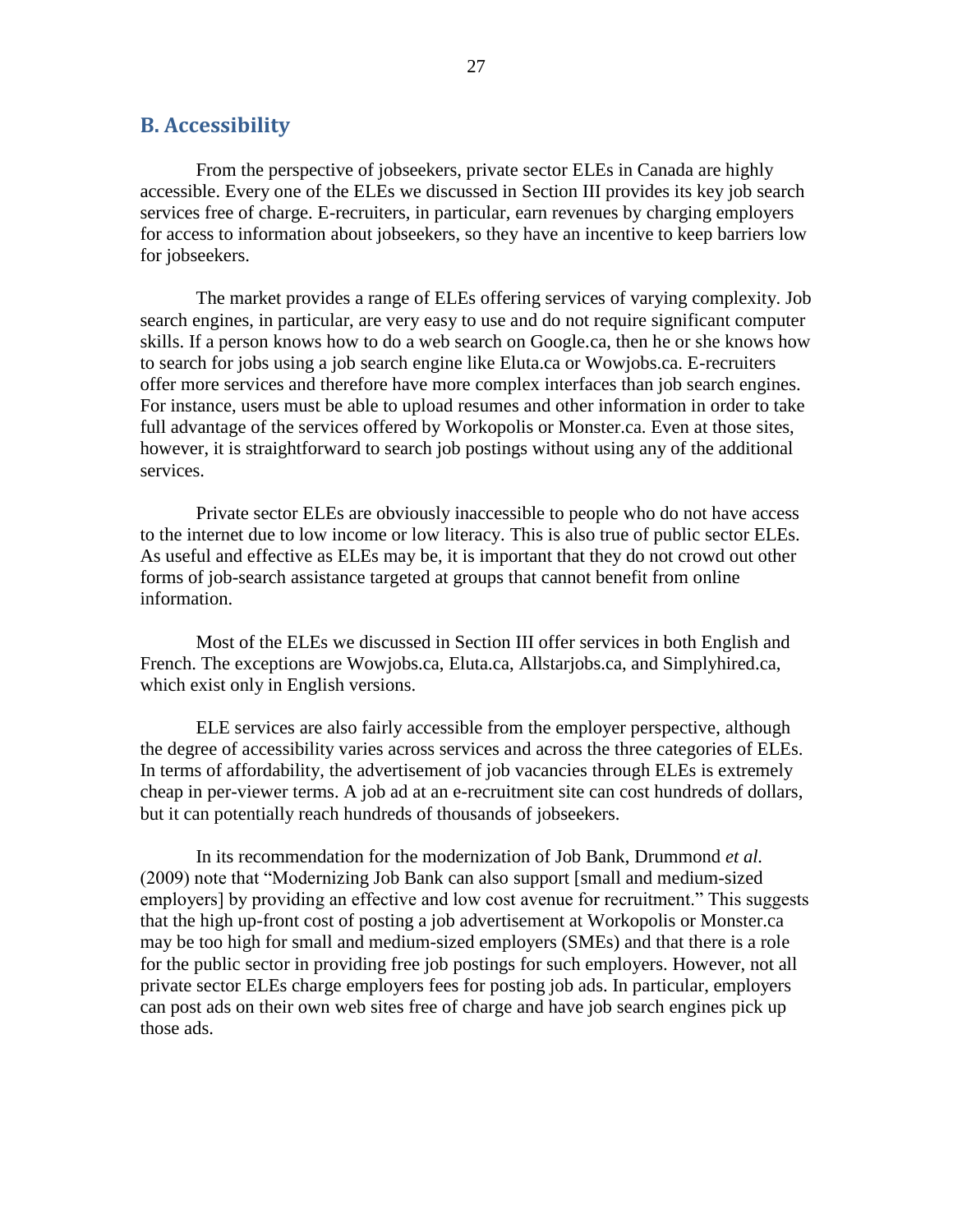#### <span id="page-36-0"></span>**C. Tailored Services**

Some subpopulations of the total pool of jobseekers in Canada may have special needs. We searched each ELE for special services targeted at youth, Aboriginal people, older workers, recent immigrants, persons with disabilities, and women.

About half of the ELEs we examined offered some specialized services for young workers, especially those recently finished post-secondary education. An entire section of the Workopolis web site, called WokopolisCampus.com, is devoted to jobs for students and recent graduates. At Monster.ca, students and recent graduates can search for postings directed at them by potential employers. Job Bank also has this feature. Allstarjobs.ca provides links to career information for students.

Most ELEs do not offer tailored services for the other subpopulations. The exceptions are Workopolis and Eluta.ca. Workopolis operates specialized e-recruiter ELEs for Aboriginal people, immigrants, and persons with disabilities through its NicheNetwork system, but these ELEs are hardly used by employers and do not list many jobs (see Section III.B.i.a above). Eluta.ca, a job search engine, allows users to search job postings within the following categories: best employers for new Canadians; Canada"s best diversity employers; Canada"s greenest employers; and Canada"s best employers for recent graduates. The 'new Canadians' category targets recent immigrants. The 'diversity employers" category focuses on employers that offer inclusive workplaces for five major employee groups: women, visible minorities, persons with disabilities, Aboriginal persons, and lesbian, gay, bisexual and transgendered or transsexual (LGBT) people.<sup>26</sup>

Overall, the private sector does not provide extensive specialized services for subpopulations with special labour market needs. The fact that the Workopolis NicheNetwork ELEs have attracted very little interest from employers suggests that creating separate ELEs that depend on employer buy-in is unlikely to be an effective method of providing such services. The Eluta.ca approach, which simply assigns employers to certain categories (such as 'best employers for immigrants') may be more effective from the jobseeker perspective, although it invites questions about how employers are to be categorized.

#### <span id="page-36-1"></span>**D. Role of the Public Sector**

#### <span id="page-36-2"></span>**i. Public Sector ELEs in Canada**

 $\overline{a}$ 

The main public sector ELE in Canada is Job Bank, which is administered by Service Canada. Under our three-category classification scheme for ELEs, Job Bank is a "job board" because it allows jobseekers to search job postings but does not supply employers with information about specific jobseekers. However, it does provide services to employers above and beyond simply advertising job vacancies. In particular, Job Bank

<sup>&</sup>lt;sup>26</sup> These 'best employer' lists are compiled by Mediacorp Canada Inc. Se[e http://www.canadastop100.com/index.html](http://www.canadastop100.com/index.html) an[d http://www.mediacorp.ca/tcd/.](http://www.mediacorp.ca/tcd/)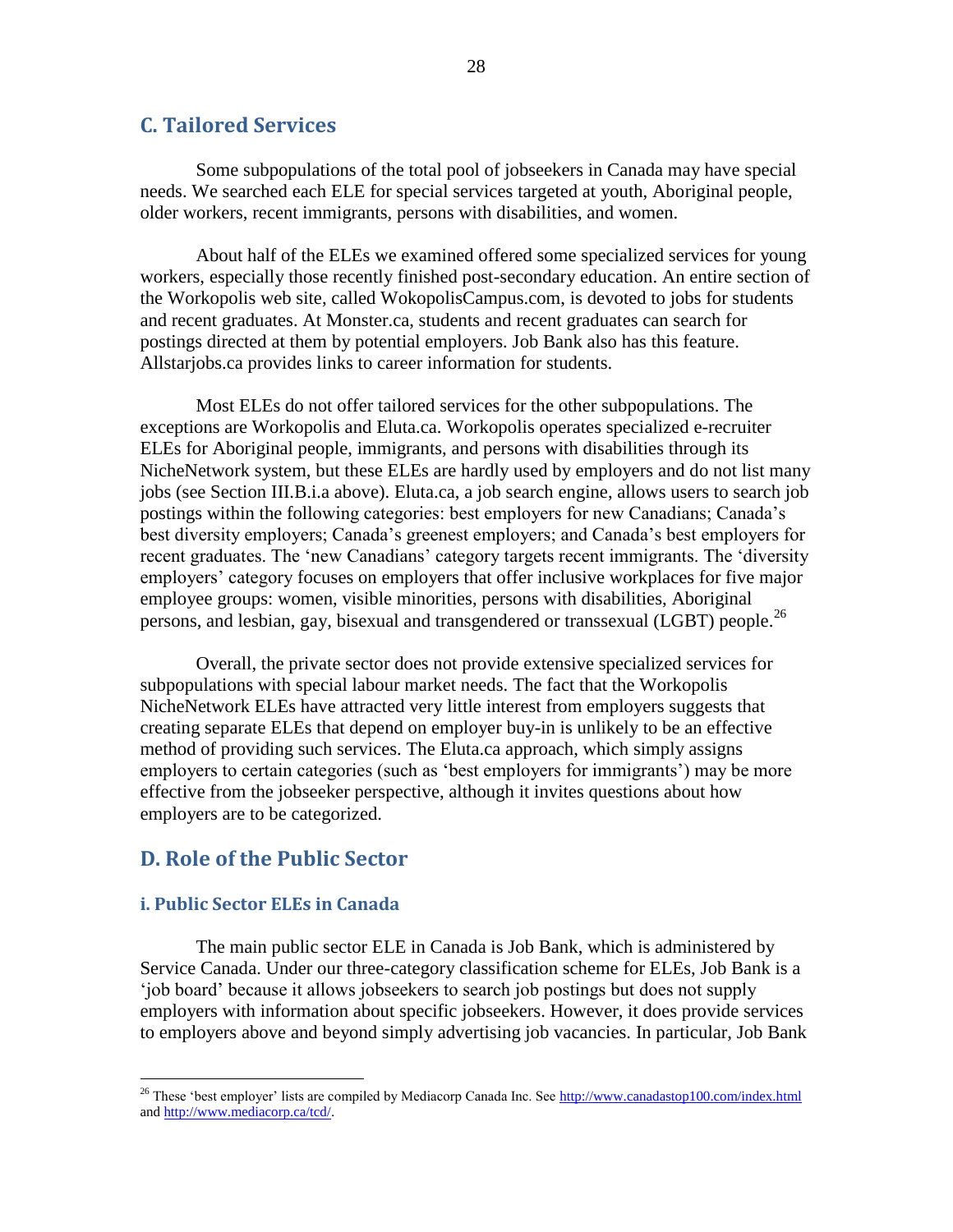provides extensive information about human resources management and opportunities for grants, tax credits, etc.

Job Bank is the most widely used ELE in Canada (LMI Secretariat, 2009b).<sup>27</sup> It receives excellent reviews from users. According to a survey of about 500 Job Bank users, 90 per cent of users were either "very highly satisfied" or "highly satisfied" with Job Bank, while only 7 per cent reported "low" or "very low" satisfaction with the site (View Stats Research, 2004). Strong majorities of respondents (61 to 71 per cent) preferred Job Bank to other ELEs in one-on-one comparisons.

These results are almost certainly driven by sample selection bias. The sample of respondents is drawn from the population of Job Bank users, and we would expect that Job Bank users self-select onto Job Bank (as opposed to other sites) on the basis of their preference for it relative to other sites. It is unlikely that a survey of users of Workopolis or Monster.ca would reveal similarly strong preferences for Job Bank.

Nevertheless, the results provide information about the reasons that many people prefer Job Bank to other job sites. Users cite the ease of using Job Bank and the trustworthiness of the information as key reasons for their preference. In the survey by View Stats Research (2004), 70 per cent of users reported a high degree of trust in Job Bank, while only 13 per cent said that they trusted Workopolis.<sup>28</sup> When asked about the features of Job Bank that they like least, thirty per cent of respondents assert that Job Bank has no problems. Job Bank generally delivers good job matches, in the sense that the jobs users find coincide with the kinds of jobs they were seeking.

Job Bank is the key public sector ELE for all of Canada except for the Northwest Territories, Newfoundland and Labrador, Quebec and Saskatchewan. In these jurisdictions, the territorial and provincial governments have developed their own public sector ELEs: jobsnorth.ca for the Northwest Territories, jobsinnl.ca for Newfoundland and Labrador, emploiquebec.net for Quebec, and sasknetwork.gov.sk.ca for Saskatchewan. Jobseekers from these places can still search for local jobs on Job Bank; the search results will redirect them to job postings on their provincial or territorial ELEs.

#### <span id="page-37-0"></span>**ii. Public Sector ELEs in Other Countries**

 $\overline{a}$ 

Not all countries have government-run ELEs. Among the predominantly Englishspeaking OECD countries other than Canada, Australia is the only one with a national public sector ELE comparable to Job Bank. Australia"s jobsearch.gov.au is free of charge for both jobseekers and employers. Employers can post job advertisements, and jobseekers can search them by region and occupation type or by using keywords. According to the web site, jobsearch.gov.au is the fourth most widely used job site in

 $27$  It ranks second behind Workopolis according to the data reported in Table 1 above, but this is probably because the data from Alexa.com does not provide a good estimate of the share of Job Bank's total traffic that is accounted for by Canadian internet users. See note c under Table 1.

<sup>28</sup> Again, these results are likely biased by the fact that the survey respondents were Job Bank users to begin with. We know of no compelling evidence that large private sector ELEs like Workopolis and Monster.ca are not trusted or trustworthy. Nevertheless, Job Bank may have the advantage of being viewed as an "official" information source.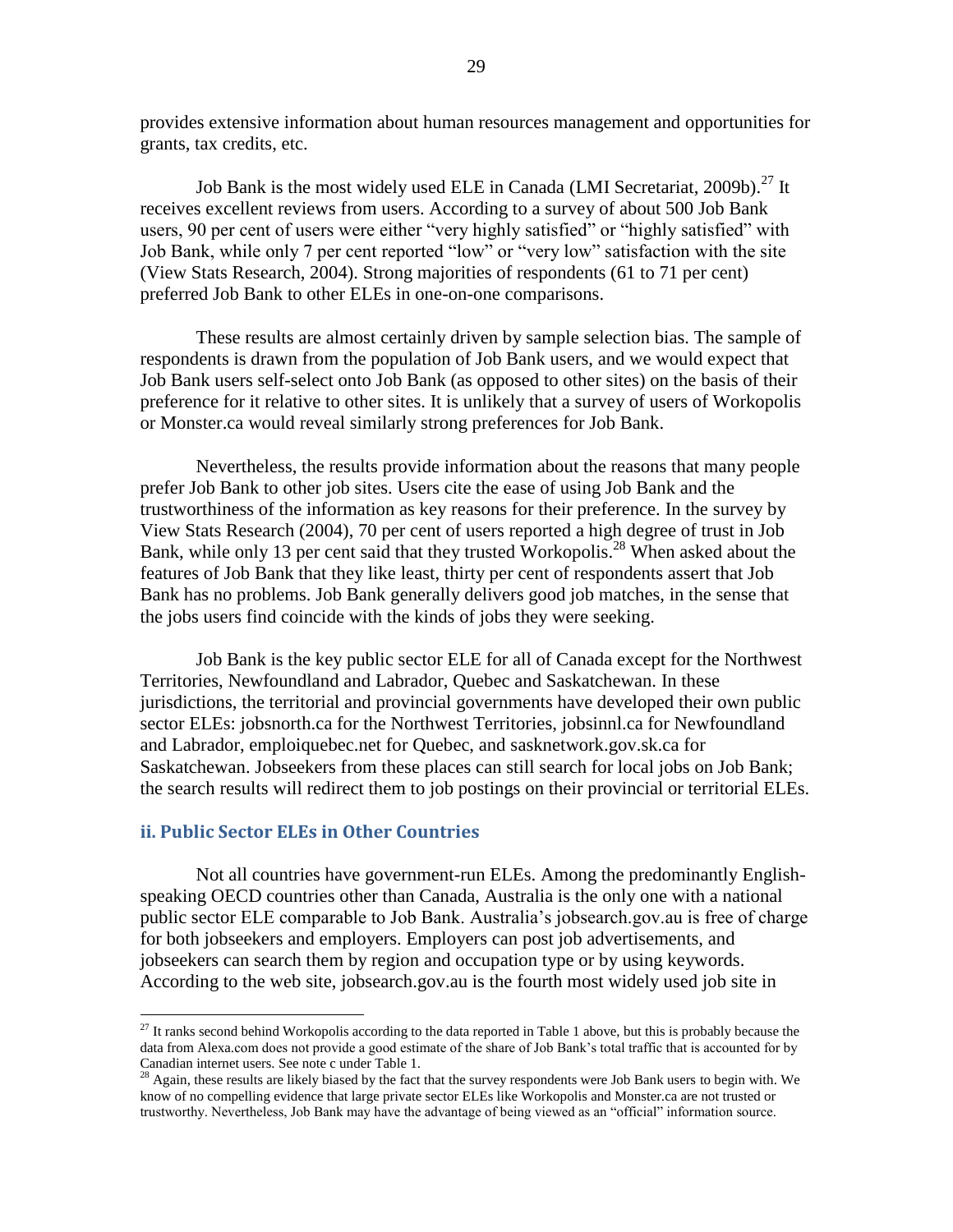Australia, with over 900,000 registered jobseekers and about 17,000 daily visitors. It contained 20,769 job postings on July 15, 2010. The site also contains sections tailored to the needs of indigenous people, young workers, parents, older workers, migrant workers and people with disabilities. These sites provide links and information related to government services for these groups; they do not provide targeted job postings or other specially tailored ELE services.

The United Kingdom and New Zealand have no public sector ELEs that list private sector job openings. The government of the United Kingdom does operate an ELE for public sector jobs (www.civilservice.gov.uk/jobs/index.aspx). New Zealand provides two such sites: one for careers in the national public sector (jobs.govt.nz) and one for careers in local government (localgovernmentcareers.govt.nz). Ireland has no public sector ELEs.

In the United States, the federal government has exited the market for ELE services. The publicly-run America's Job Bank (AJB), an e-recruiter-type ELE, was founded in 1995 and was an innovator in online recruiting. By 2007, it held some 2.2 million job postings and 600,000 jobseeker resumes – far more than private sector ELEs such as CareerBuilder (Frauenheim, 2007a). Nevertheless, AJB was shut down in 2007. The explanation given was that "the technology and markets have developed in such a way that government sponsorship is no longer needed" (Nakamura *et al.*, 2009).

The decision to shut down AJB appears not to have been based on rigorous program evaluation. The Department of Labor has not made public any comprehensive study showing that AJB was ineffective or inefficient. Indeed, the ELE received positive reviews in feedback sessions (Frauenheim, 2007a). A study by the Technical Assistance and Training Corporation (2002) suggests that AJB was about as effective as some major private sector ELEs. In a three month study of about 250 employers, four per cent of posted jobs were filled through AJB, similar to the 6 per cent rate for Yahoo! Hotjobs but lower than the 15 per cent rate for Monster.com. AJB was also highly efficient. The cost per hire through AJB was \$44.52 (paid by the government; AJB was free for employers), versus \$1,907 for Monster.com and \$644 on Yahoo! Hotjobs (paid by employers).<sup>29</sup> Ten per cent of jobseekers found jobs through AJB over the three month period, versus 28 per cent for all other job search methods combined.

While these results suggest that AJB was neither ineffective nor inefficient, they do not necessarily imply that it was a good use of public funds. Whether a particular program is worthy of public funding depends on many factors, including the opportunity cost of the government expenditure and whether or not the same services are provided in the private sector. On these terms, experts disagree as to whether the government should operate a service like AJB. Peter Weddle, head of the well-known recruitment consulting firm Weddle"s, supported the decision to eliminate AJB on the grounds that the government need not duplicate services that the private sector already provides

 $^{29}$  Note that the results for Monster.com and Hotjobs were based on samples of only 25 employers each and may not be robust estimates of the true average cost per hire on those sites.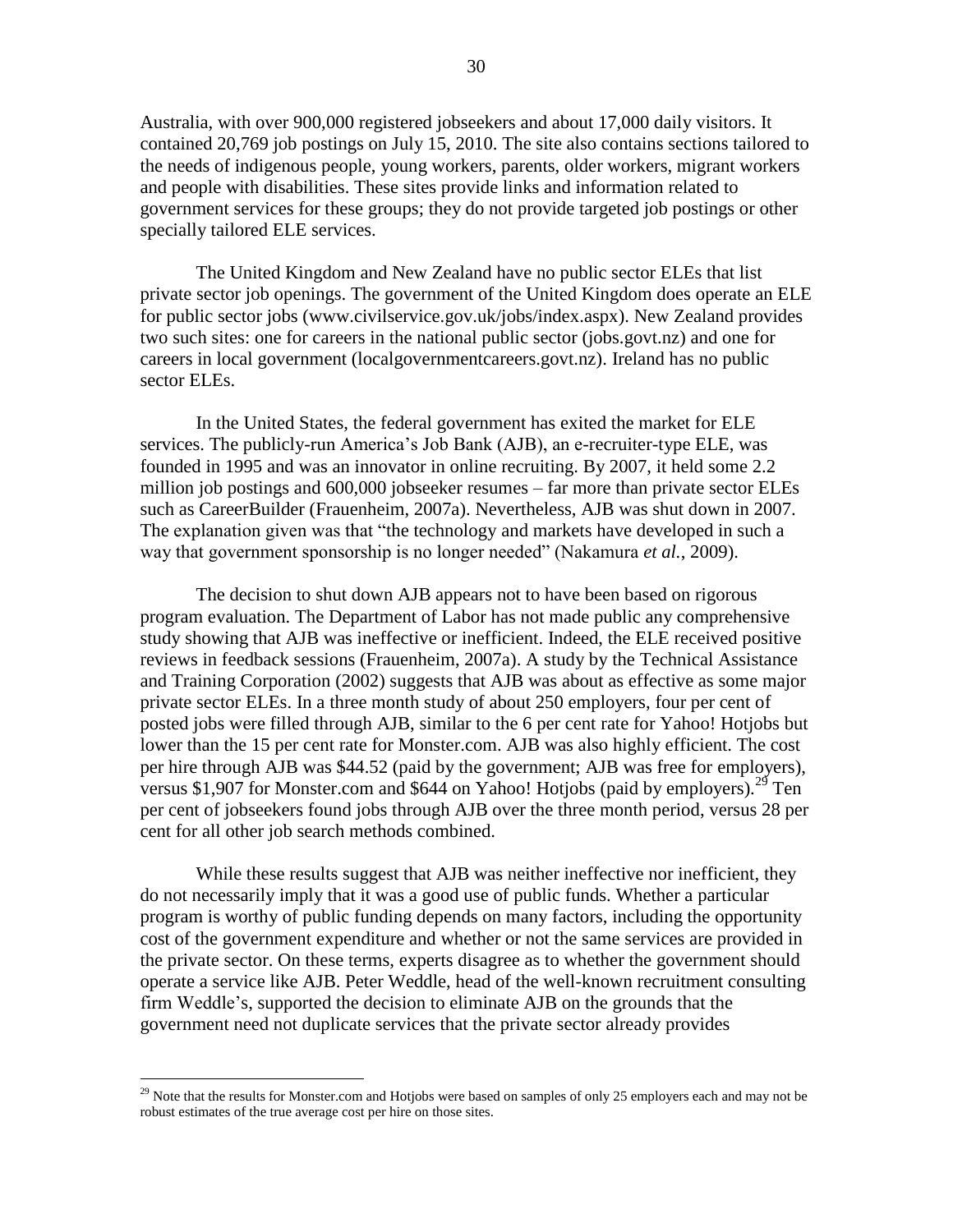(Frauenheim, 2007b). Stiglitz *et al.* (2000), on the other hand, suggest that the provision of LMI through AJB was an appropriate function for government in the digital age.

#### <span id="page-39-0"></span>**iii. What Role for Job Bank in Canada?**

Given that the private sector provides an extensive array of ELE services, and given the fiscal pressures likely to face the federal government in the coming years, it is worth asking whether the Job Bank is worth maintaining and, if it is, what role it should play in the overall ELE market.

A key related issue is the degree to which a public sector ELE is a complement or a substitute for the private sector services. It is clear that there is some substitutability between them since they all serve the same basic function: compiling job ads for jobseekers to view. To the extent that the public and private sector services differ, the fact that many employers are willing to pay sizable fees to post job ads with private sector ELEs when they could post them for free on Job Bank suggests that the private sector provides some extra services above and beyond those offered by Job Bank. One possibility is that employers expect to target a superior pool of jobseekers through the private sector ELEs than through Job Bank. Job Bank has a reputation for being used predominantly by jobseekers with lower skill levels and, correspondingly, being used mainly by employers looking for low-skill workers.

The data in [Table 3](#page-40-1) support this to some extent. Compared to the major private sector ELEs (excluding the job search engines, the results from which usually include Job Bank postings), Job Bank returns more results for keyword searches associated with jobs that require little formal education or training. For search terms associated with jobs that require more specialized training, Job Bank"s relative performance is less impressive.

This difference is not necessarily a problem for Job Bank. If Job Bank lacks jobs for highly skilled workers, it seems equally true that the private sector ELEs lack jobs for jobseekers with less education and training.<sup>30</sup> It may be that firms are unwilling to pay the large fees to post ads for low-skill jobs, or that many of these job opportunities are with small and medium-sized employers (SMEs) that are unable to pay the large up-front cost of advertising a job on a major private sector ELE.

This discussion suggests two important functions that Job Bank performs in the ELE marketplace: service for low-skill workers who are underserved by the private sector ELEs, and free service for SMEs that cannot afford to advertise on the major private ELEs. The latter point is partly offset by the fact that some smaller private sector ELEs provide free job posting for firms, but none of those is as popular with jobseekers as Job Bank. Thus, greater accessibility for small employers is a key feature of Job Bank.

Another area in which Job Bank may be well positioned to contribute is tailored services for groups with unique labour market challenges. At the moment, Job Bank does

<sup>&</sup>lt;sup>30</sup> Stiglitz *et al.* (2000) note that this was also true of the ELE market in the United States circa 2000. Private sector ELEs were targeted toward high-skill workers, while America"s Job Bank served the low-skill jobseekers.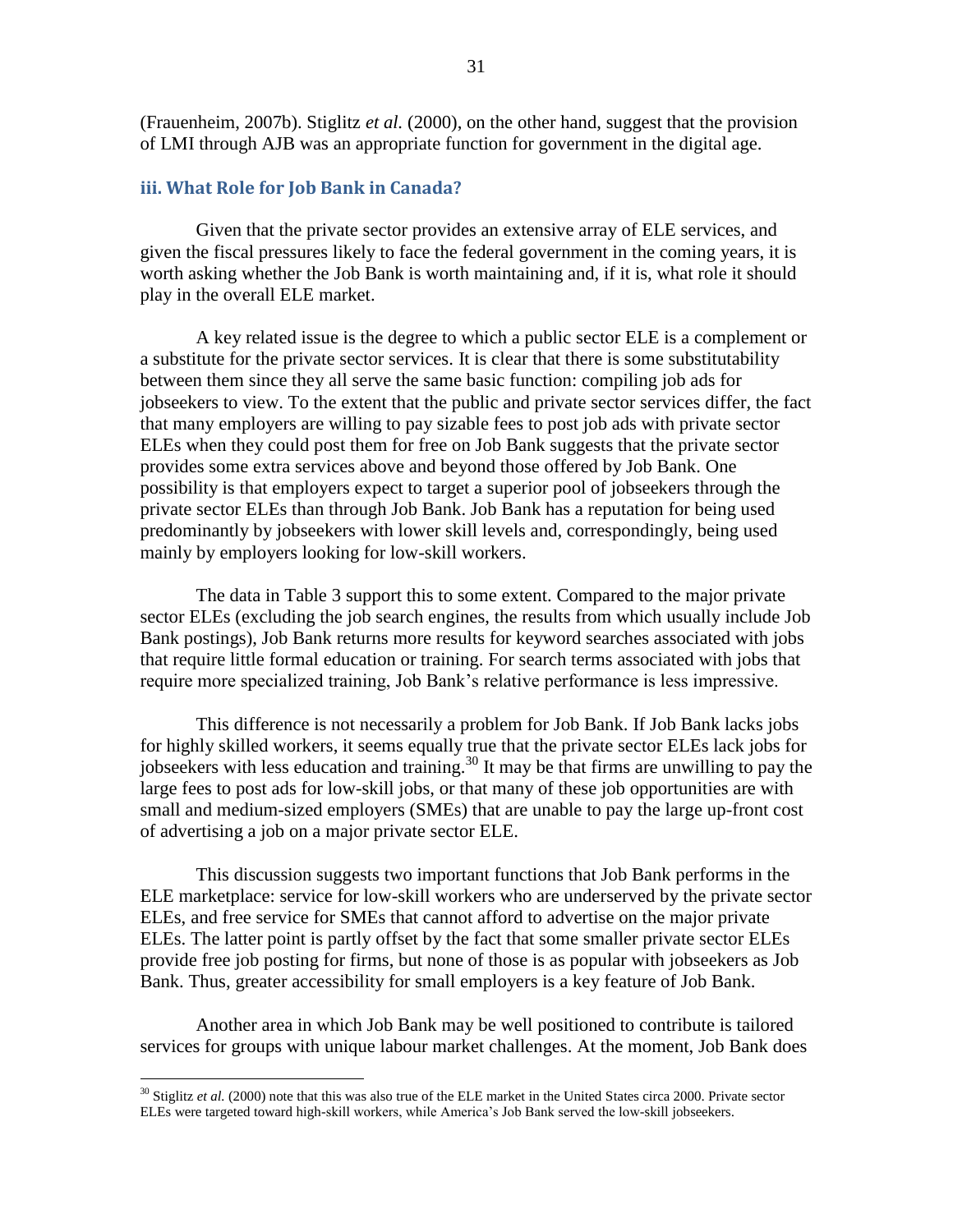| Site             | Janitor | Nanny | <b>Truck Driver</b> | Economist | Pharmacist |
|------------------|---------|-------|---------------------|-----------|------------|
| Jobbank.gc.ca    | 36      | 382   | $1000+$             |           | 95         |
| Workopolis.com   | 5       | 9     | 58.0                | 8         | 117        |
| Monster.ca       | 3       |       | 15.0                |           | 24         |
| Jobboom.com      |         | 0     | 11.0                | 0         | 0          |
| Working.com      | 26      | 6     | 70.0                | 9         | 575        |
| Careerbeacon.com |         | 0     | 56.0                | າ         | 32         |
| Allstarjobs.ca   |         |       | 15.0                |           | 10         |

<span id="page-40-1"></span>**Table 3: Number of Results Retrieved from E-recruiters and Job Boards for Selected Search Terms**

not provide such services except for young workers. Within the private ELE sector, no firm has successfully created specialized services for Aboriginal people and recent immigrants, two of the most important groups for Canada's future labour force growth.<sup>31</sup> The apparent lack of employer interest in Workopolis' NicheNetwork system suggests that most employers are not willing to pay to target their recruitment efforts at these groups. Job Bank could be more successful in attracting employer participation since it does not charge fees to employers.

Having said that, it is not clear that ELEs are an appropriate channel by which specialized services for subpopulations with unique employment challenges should be delivered. Jobseekers from these groups would no doubt be interested in using specialized ELEs catering exclusively to themselves if there were widespread employer interest, but it is likely that most employers would rather advertise job openings to the widest possible pool of jobseekers and choose the best candidates. The appropriate target of government policy is to help members of disadvantaged groups to improve their employability so that they can find jobs through the standard ELEs, rather than try to create special ELEs or ELE services to target those jobseekers.

# <span id="page-40-0"></span>**V. Conclusion**

 $\overline{a}$ 

This report has two aims. The first is to provide a descriptive overview of the services offered by private sector ELEs in Canada. The second is to assess those services in terms of their likely effects on labour market matching, their accessibility, and the degree to which they satisfy the needs of all Canadian jobseekers and employers.

We have shown that there is a robust private sector in ELE services in Canada. The domain of private sector ELEs contains a large number of web sites with a variety of user interfaces, target audiences, and suites of services for jobseekers and employers. The private sector ELEs – especially e-recruiters like Workopolis and Monster.ca – provide a broader range of services than the main public sector alternative, Job Bank. However, there are key areas in which the private sector does not deliver adequate services.

 $31$  Aboriginal people, in particular, will be an increasingly important component of the Canadian labour force in the coming years. See Sharpe et al. (2007).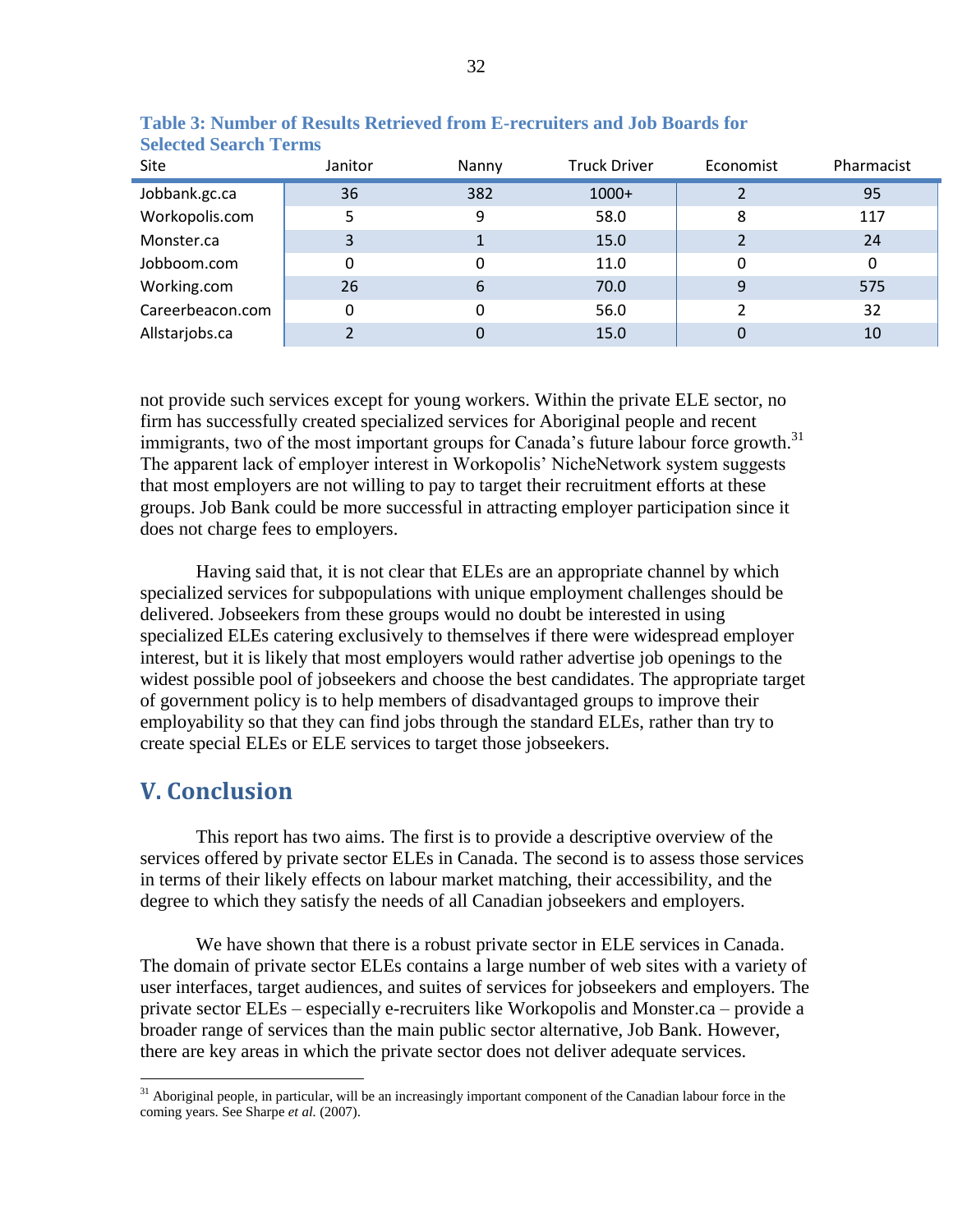Although private ELEs are very accessible for jobseekers, they may underserve the population of low-skill jobseekers. They may also be financially inaccessible to small employers who cannot afford to pay the sizable fees for posting job advertisements. These are key roles that the public sector can and does serve.

Drummond *et al.* (2009) has recommended that Job Bank be "modernized" to increase its usefulness. A key part of this effort is to ensure that a larger proportion of Canada"s job vacancies (especially high-end and professional jobs, which are underrepresented on Job Bank) are posted on Job Bank. The report suggests that partnerships with private sector recruiters could help to achieve this goal. One way of interpreting this recommendation is that Job Bank should be made more similar to private sector ELEs. If that is the intention, then it is not a good way to justify increased expenditures on the public sector ELE. Why should Job Bank exist if it simply duplicates the services offered by the private sector? $32$ 

Rather than try to make Job Bank more similar to private sector competitors, Service Canada should seek to identify important services that private sector ELEs do not provide and aim to provide those services through Job Bank. This is the proper role of the public sector.

 $32$  Indeed, this was the explanation given when the United States Department of Labor closed its job board, America's JobBank, in 2007. The precise explanation was that "the technology and markets have developed in such a way that government sponsorship is no longer needed" (Nakamura *et al.*, 2009).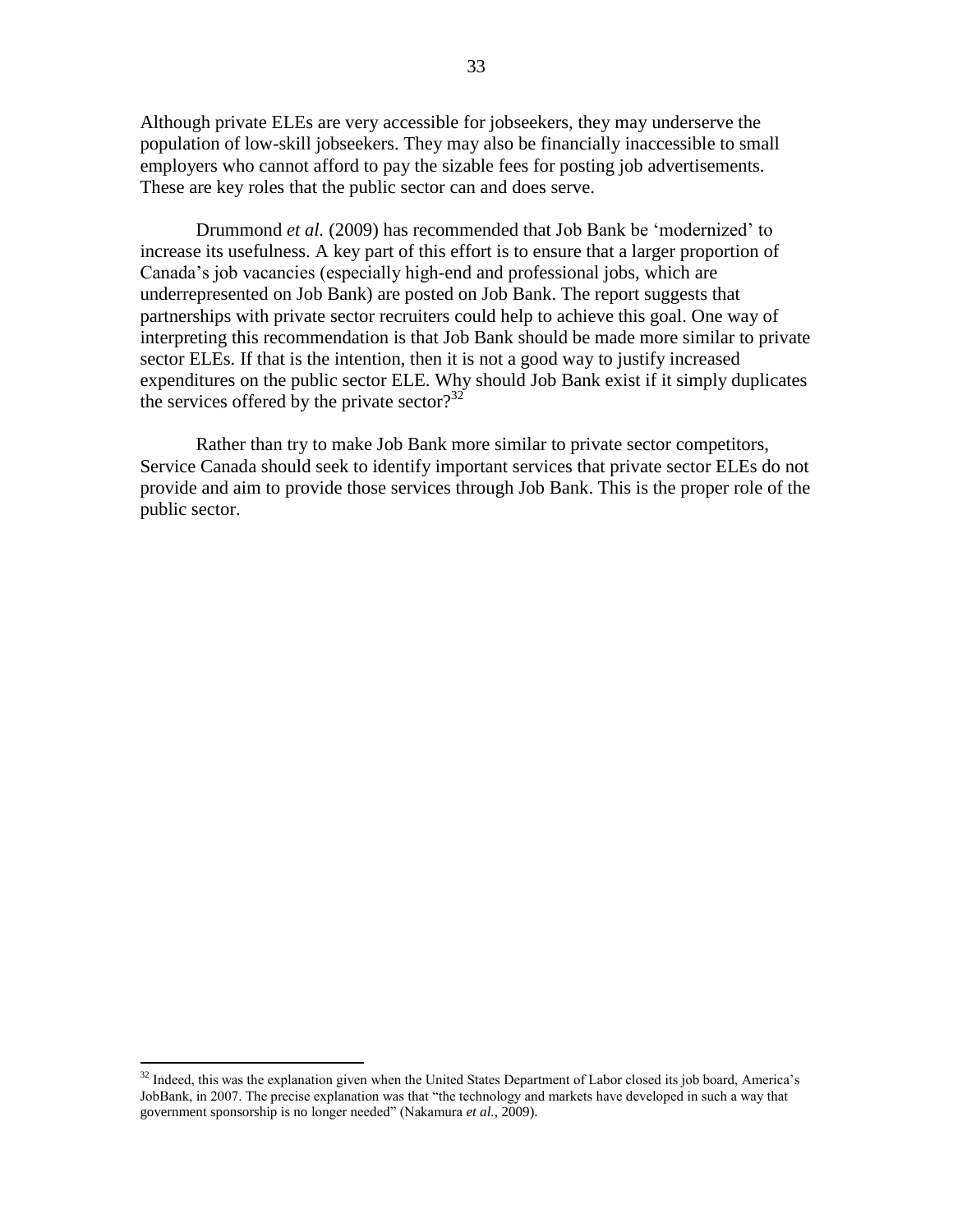# <span id="page-42-0"></span>**References**

Akerlof, G. A. (1970) "The Market for "Lemons": Quality, Uncertainty and the Market Mechanism," *Quarterly Journal of Economics* Vol. 84, No. 3, pp. 488-500.

Autor (2001) "Wiring the Labor Market," *Journal of Economic Perspectives* Vol. 15, No. 1, pp. 25-40.

Autor, David H. (2009) "Studies of Labour Market Intermediation: Introduction," in David H. Autor (ed.) *Studies of Labor Market Intermediation*, National Bureau of Economic Research (Chicago: University of Chicago Press).

Bagues, Manuel F. and Mauro Sylos Labini (2009) "Do On-line Labor Market Intermediaries Matter? The Impact of *AlmaLaurea* on the University-to-Work Transition," in David H. Autor (ed.) *Studies of Labor Market Intermediation*, National Bureau of Economic Research (Chicago: University of Chicago Press). [http://www.almalaurea.it/info/bagues-labini.pdf.](http://www.almalaurea.it/info/bagues-labini.pdf)

Boyle, H. Perry Jr., Lynn A. Summer, and Benjamin Koby (1999) "E\*Recruiting: From Job Boards to MetaMarkets," Thomas Wiesel Partners, May.

Crispin, Gerry, and Mark Mehler (2009) "CareerXroads  $8<sup>th</sup>$  Annual Source of Hire Study: What Happened in 2008 and What it Means for 2009," CareerXroads report, February. [http://www.careerxroads.com/news/SourcesOfHire09.pdf.](http://www.careerxroads.com/news/SourcesOfHire09.pdf)

Diamond, P. A. (1982) "Wage Determination and Efficiency in Search Equilibrium," *Review of Economic Studies* Vol. 49, No. 2, pp. 217-227.

Drummond, Don, Elizabeth Beale, Ken Kolby, Marjolaine Loiselle and Rick Miner (2009) *Working Together to Build a Better Labour Market Information System for Canada*, Final Report of the Advisory Panel on Labour Market Information (Drummond Report). [http://www.imt-lmi.ca/eng/flmm/final\\_report-eng.shtml.](http://www.imt-lmi.ca/eng/flmm/final_report-eng.shtml)

Finlayson, Dave (2006) "Web Site Set to Wow Job Hunters," *The Edmonton Journal*, June 29.

[http://www.canada.com/edmontonjournal/news/business/story.html?id=bdd4aa55-e464-](http://www.canada.com/edmontonjournal/news/business/story.html?id=bdd4aa55-e464-4dce-aece-7bf7fb83da2e&k=59572) [4dce-aece-7bf7fb83da2e&k=59572.](http://www.canada.com/edmontonjournal/news/business/story.html?id=bdd4aa55-e464-4dce-aece-7bf7fb83da2e&k=59572)

Frauenheim, Ed (2007a) "Bank Withdrawal: The Closure of America's Job Bank," *Workforce Management*, July 6. [http://www.workforce.com/section/06/feature/24/99/21/index.html.](http://www.workforce.com/section/06/feature/24/99/21/index.html)

Frauenheim, Ed (2007b) "Applauding the End of America"s Job Bank," *Workforce Management*, July 6. [http://www.workforce.com/section/06/feature/24/99/21/249931.html.](http://www.workforce.com/section/06/feature/24/99/21/249931.html)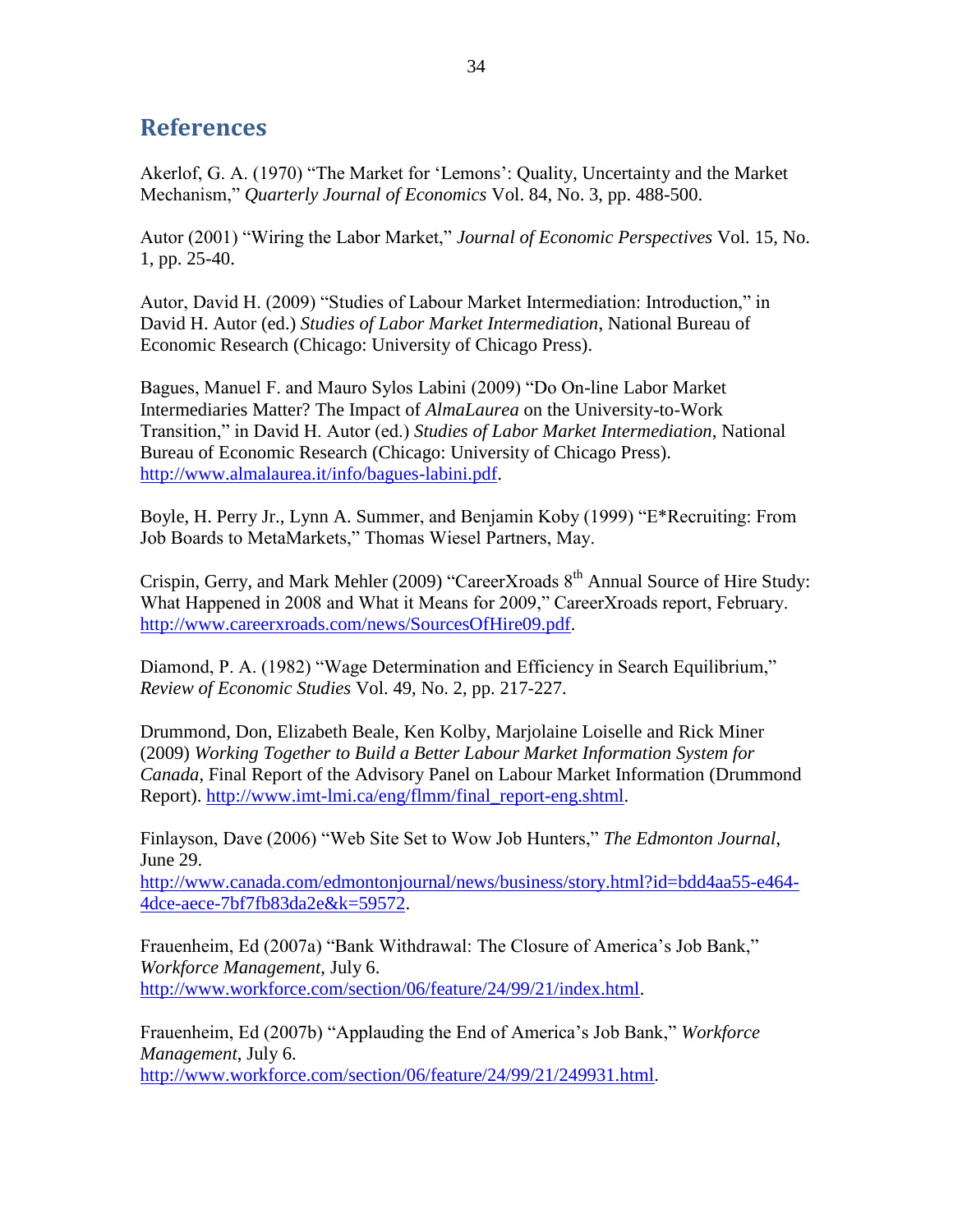Hadass, Yael (2003) "The Effect of Internet Recruiting on the Matching of Workers and Employers," unpublished manuscript, Harvard University, September. [http://time.dufe.edu.cn/wencong/laboreconomics/hadass.pdf.](http://time.dufe.edu.cn/wencong/laboreconomics/hadass.pdf)

Kuhn, Peter, and Mikal Skuterud (2004) "Internet Job Search and Unemployment Durations," *American Economic Review* Vol. 94, No. 1, pp. 218-232.

LMI Secretariat (2009a) "Survey Findings from the Labour Market Information Questionnaire," prepared for the Advisory Panel on Labour Market Information, April. [http://www.imt-lmi.ca/eng/pdf/lmi\\_survey\\_report\\_final\\_eng.pdf.](http://www.imt-lmi.ca/eng/pdf/lmi_survey_report_final_eng.pdf)

LMI Secretariat (2009b) "Survey Findings on the Use of Web-sites for LMI," prepared for the Advisory Panel on Labour Market Information, April. [http://www.imt](http://www.imt-lmi.ca/eng/pdf/website_survey_eng.pdf)[lmi.ca/eng/pdf/website\\_survey\\_eng.pdf.](http://www.imt-lmi.ca/eng/pdf/website_survey_eng.pdf)

Mortensen, D. T. (1982) "The Matching Process as a Non-cooperative Bargaining Game," in J. J. McCall (ed.) *The Economics of Information and Uncertainty* (Chicago: University of Chicago Press).

Murray, Alexander (2010a) "The State of Knowledge on the Role and Impact of Labour Market Information: A Survey of the International Evidence," Centre for the Study of Living Standards Research Report, forthcoming.

Murray, Alexander (2010b) "The State of Knowledge on the Role and Impact of Labour Market Information: A Survey of the Canadian Evidence," Centre for the Study of Living Standards Research Report, forthcoming.

Nakamura, Alice O., Kathryn L. Shaw, Richard B. Freeman, Emi Nakamura, and Amanda Pyman (2009) "Jobs Online," in David H. Autor (ed.) *Studies of Labor Market Intermediation*, National Bureau of Economic Research (Chicago: University of Chicago Press). [http://www.columbia.edu/~en2198/papers/jobsonline.pdf.](http://www.columbia.edu/~en2198/papers/jobsonline.pdf)

Needleman, Sarah E. (2009) "Career Journal: Experts Weigh In on Job Boards," *Wall Street Journal*, Eastern Edition, February 17, pp. B.15.

Personnel Today (2002) "E-recruiting Methods Grow in Popularity," *Personnel Today*, August 20, 2002, pp. 55.

Pissarides, C. A. (1986) "Unemployment and Vacancies in Britain," *Economic Policy* Vol. 1, No. 3, pp. 500-559.

Sharpe, Andrew (2009) "Best Practices in Labour Market Information: Recommendations for Canada"s LMI System," CSLS Research Report 2009-05, July. [http://www.csls.ca/reports/csls2009-5.pdf.](http://www.csls.ca/reports/csls2009-5.pdf)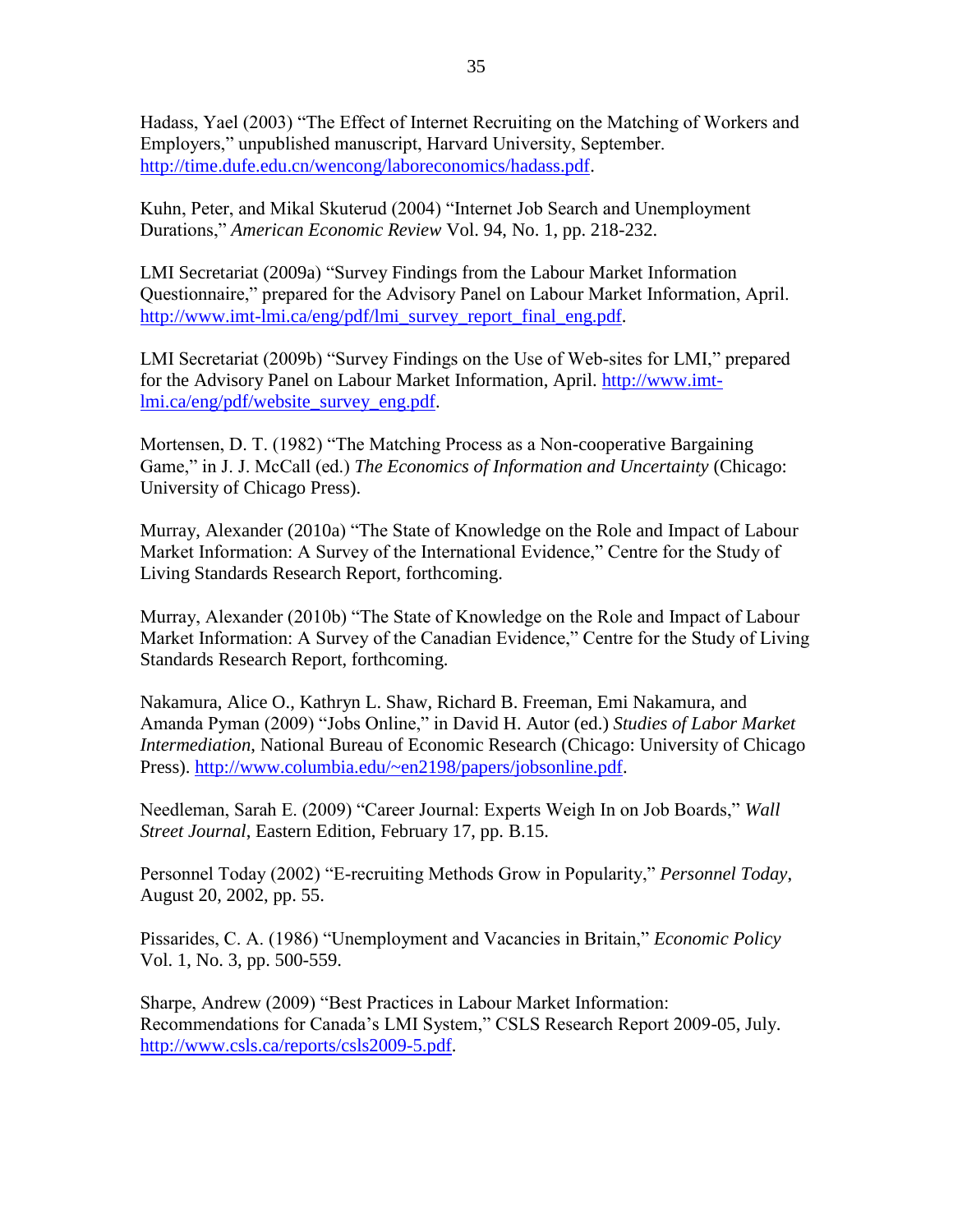Sharpe, Andrew, Jean-Francois Arsenault, and Simon Lapointe (2007) "The Potential Contribution of Aboriginal Canadians to Labour Force, Output and Productivity Growth in Canada, 2001-2020," CSLS Research Report 2007-04, November. [http://www.csls.ca/reports/csls2007-04.PDF.](http://www.csls.ca/reports/csls2007-04.PDF)

SHRM (2007) "2007 Advances in E-Recruiting: Leveraging the Jobs Domain," Society for Human Resource Management.

Smith, Christine (2005) "Finding the "Right People" Just Got Easier," *Franchising World* Vol. 37, Iss. 11, pp. 46-48.

Specht, Michael, and Phillip Tusing (2009) "Source of Talent, 09: Understanding Sources of Talent in Australia," report jointly prepared by Inspecht and Destination Talent. [http://talentsource.com.au/download\\_report.](http://talentsource.com.au/download_report)

Stevenson, Betsey (2009) "The Internet and Job Search," in David H. Autor (ed.) *Studies of Labor Market Intermediation*, National Bureau of Economic Research (Chicago: University of Chicago Press). [http://bpp.wharton.upenn.edu/betseys/papers/InternetSearch.pdf.](http://bpp.wharton.upenn.edu/betseys/papers/InternetSearch.pdf)

Stiglitz, Joseph E., Peter R. Orszag and Jonathan M. Orszag (2000) "the Role of Government in a Digital Age," prepared for the Computer and Communications Industry Association, October.

[http://unpan1.un.org/intradoc/groups/public/documents/apcity/unpan002055.pdf.](http://unpan1.un.org/intradoc/groups/public/documents/apcity/unpan002055.pdf)

Technical Assistance and Training Corporation (2002) "America"s Job Bank: Outcome Study," prepared for the United States Department of Labor, March. [http://www.workforce.com/tools/misc/ajb.pdf.](http://www.workforce.com/tools/misc/ajb.pdf)

View Stats Research (2004) "Job Bank Study: Final Report," prepared for Human Resources and Skills Development Canada, October.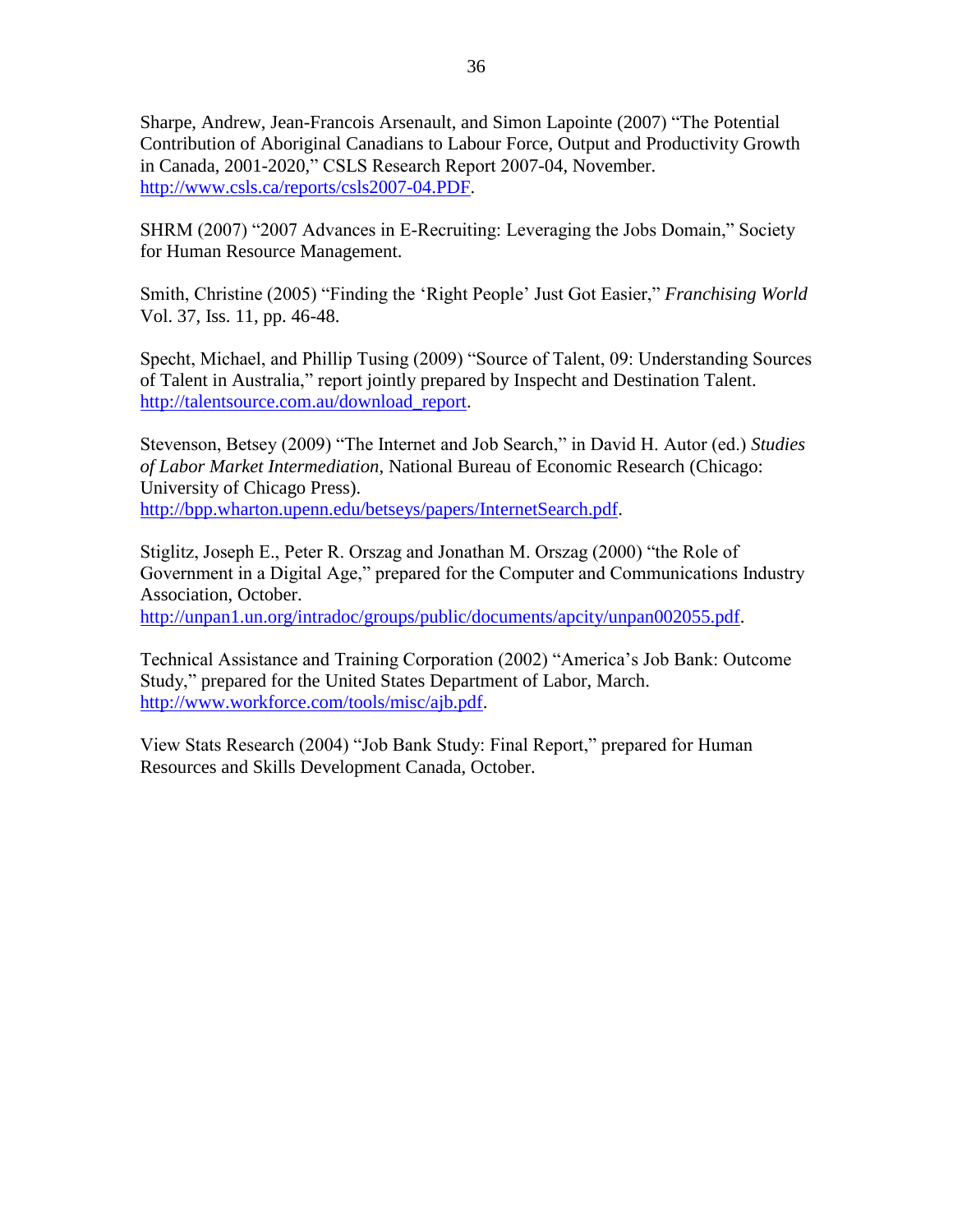# Appendix: Summary of Characteristics of ELEs

|                  | Year<br>founded $(1)$ | <b>Traffic Rank in</b><br>Canada (2) | Organizational<br>Structure (3)                     | <b>Ownership</b> (4)       | <b>Number of CV posted</b><br>(5) | <b>Duration of Job Postings</b><br><b>Job Posting Traffic (6)</b><br>(7)                                                                                 |                                                                                                                                                     | Pricing for employers for<br>a single posting.<br>(8)<br>See note 1.                                                         |
|------------------|-----------------------|--------------------------------------|-----------------------------------------------------|----------------------------|-----------------------------------|----------------------------------------------------------------------------------------------------------------------------------------------------------|-----------------------------------------------------------------------------------------------------------------------------------------------------|------------------------------------------------------------------------------------------------------------------------------|
| E. L. E.         |                       |                                      |                                                     |                            |                                   |                                                                                                                                                          |                                                                                                                                                     |                                                                                                                              |
|                  |                       |                                      |                                                     |                            | <b>Job Boards</b>                 |                                                                                                                                                          |                                                                                                                                                     |                                                                                                                              |
| Jobbank.gc.ca    | Est. late<br>1960's   | n.a.                                 | <b>Public Sector</b>                                | Govn't of Canada           | n.a.                              | 57,669 jobs posted as of July<br>13, 2010. See Note 2.                                                                                                   | Job advertisements will be<br>advertised on Job Bank for<br>14 calendar days unless<br>otherwise requested by the<br>employer.                      | Free                                                                                                                         |
| Working.com      | 2004                  | 1,295                                | Private Sector-for-<br>profit (private<br>company)  | Canadian-controlled        | n.a.                              | 9,197 job postings for<br>Canada on July 12th, 2010.                                                                                                     | 28 days                                                                                                                                             | \$425                                                                                                                        |
| Careerbeacon.com | 2002                  | 1,695                                | Private Sector-for-<br>profit (private)<br>company) | Canadian-controlled        | n.a.                              | 1,306 jobs posted within last<br>21 days for all regions<br>(Includes jobs outside of<br>Canada). 6 foreign jobs<br>posted within last 3 weeks.          | 2 months                                                                                                                                            | \$375                                                                                                                        |
| Localwork.ca     | n.a.                  | 2,831                                | Private Sector-for-<br>profit (private<br>company)  | Canadian-controlled        | n.a.                              | 1 job posting for Skatchewan<br>and Alberta and 1,682 job<br>postings for Ontario. No job<br>postings for other provinces<br>or territories.             | 30 days                                                                                                                                             | \$249                                                                                                                        |
|                  |                       |                                      |                                                     |                            | <b>Job Search Engines</b>         |                                                                                                                                                          |                                                                                                                                                     |                                                                                                                              |
| wowjobs.ca       | 2008                  | 469                                  | Private Sector-for-<br>profit (private<br>company)  | Canadian-controlled        | n.a.                              | 100,000+ jobs in Canada.<br>Note: Only jobs that are less<br>than a month old are kept<br>unless the job posting<br>deadline exceeds this time<br>frame. | One month, unless job<br>posting deadline exceeds a<br>month                                                                                        | Free                                                                                                                         |
| Indeed.ca        | 2004                  | 607                                  | Private Sector-for-<br>profit (private<br>company)  | U.S.-based<br>organization | n.a.                              | 33,735 new jobs in the last 7<br>days (July 12th)                                                                                                        | 30 days                                                                                                                                             | Employers pay when job<br>seekers click their ad and<br>control how much they<br>spend. They set the budget<br>for each job. |
| Eluta.ca         | 2006                  | 785                                  | Private Sector-for-<br>profit (private<br>company)  | Canadian-controlled        | n.a.                              | There are more than 10,000<br>job listings searchable on<br>Eluta at any time. Does not<br>include part-time, temporary<br>or seasonal positions.        | min {job posting expires,<br>$30 \text{ days}$                                                                                                      | Free                                                                                                                         |
| Simplyhired.ca   | 2005                  | 904                                  | Private Sector-for-<br>profit (private<br>company)  | U.S.-based<br>organization | n.a.                              | 98,887 Jobs in Canada.<br>9,602 news jobs within 24<br>hours on July 15th, 2010.                                                                         | A listing will only appear in<br>[the] search engine if it is<br>still active on the site where<br>[simplyhired.ca] pulled the<br>information from. | Free                                                                                                                         |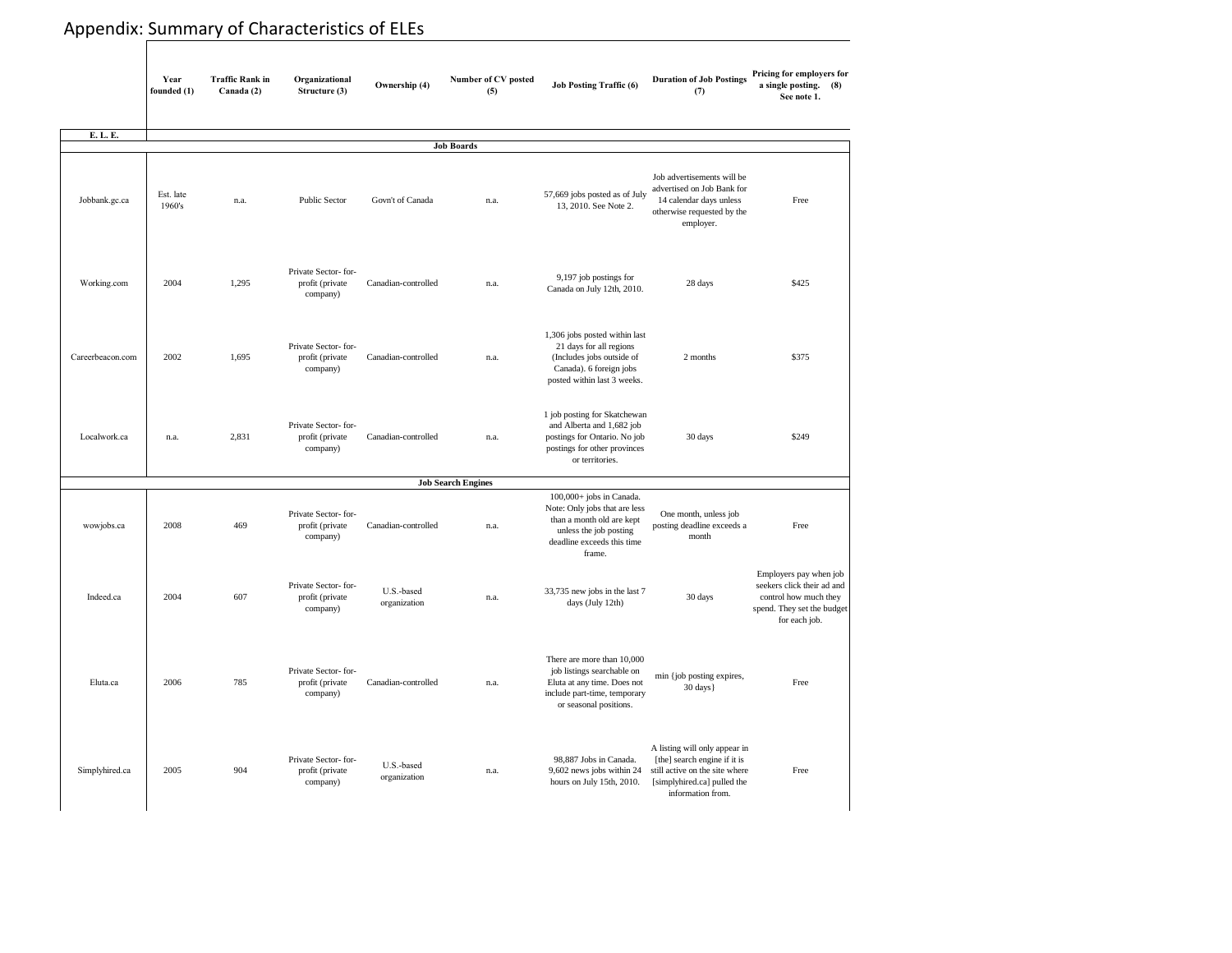| <b>Duration of Job Postings</b><br>(7)                                                                                                                                  | Pricing for employers for<br>a single posting.<br>(8)<br>Note: Job seekers do not<br>pay any fees. |
|-------------------------------------------------------------------------------------------------------------------------------------------------------------------------|----------------------------------------------------------------------------------------------------|
|                                                                                                                                                                         |                                                                                                    |
| 30 days for SinglePost<br>basic, as long as posting is<br>on employers website for<br>AutoPost and until removed<br>by employer for DirectPost                          | From \$325 (Atlantic<br>Canada) to \$750 (Canada-<br>wide posting)                                 |
| 30 or 60 days                                                                                                                                                           | \$695 (30 days) and \$725<br>$(60 \text{ days})$                                                   |
| n.a.                                                                                                                                                                    | employers must pay based<br>on the number of postings<br>and level of exposure they<br>desire.     |
| n.a.                                                                                                                                                                    | Free                                                                                               |
| 60 days                                                                                                                                                                 | Free                                                                                               |
| n.a.                                                                                                                                                                    | Free                                                                                               |
| 30 days for Boston,<br>Chicago, Los Angeles, New<br>York, Portland,<br>Sacramento, San Diego,<br>Seattle, SF Bay Area,<br>Wash, DC and 45 days for<br>all other cities. | Ranges from \$0 to 75\$ per<br>ad.                                                                 |

Note 2: Quebec, Newfoundland and Labrador, Saskatchewan and the Northwest Territories not included in the choice of locations for a Job Match profile. It is, however, possible to use Job Bank to view job opportunities in these areas. The Job Match option allows you to receive a list of matching jobs.

|                           | Year<br>founded $(1)$ | <b>Traffic Rank in</b><br>Canada (2) | Organization (3)                                   | <b>Ownership (4)</b>             | <b>Job Posting Traffic (6)</b><br>Number of CV (5)   |                                                                                                                                             | <b>Duration of Job Postings</b><br>(7)                                                                                                                                  |
|---------------------------|-----------------------|--------------------------------------|----------------------------------------------------|----------------------------------|------------------------------------------------------|---------------------------------------------------------------------------------------------------------------------------------------------|-------------------------------------------------------------------------------------------------------------------------------------------------------------------------|
|                           |                       |                                      |                                                    |                                  | <b>E-recruiters</b>                                  |                                                                                                                                             |                                                                                                                                                                         |
| E. L. E.<br>Workopolis.ca | 1999                  | 116 (Workopolis.com)                 | Private Sector-for-<br>profit (private<br>company) | Canadian-controlled              | n.a.                                                 | 25,000+ Canadian job<br>postings. 509 jobs in Canada<br>posted on July 15th, 2010.                                                          | 30 days for SinglePost<br>basic, as long as posting is<br>on employers website for<br>AutoPost and until removed<br>by employer for DirectPost                          |
| Monster.ca                | 1994                  | 223                                  | Private Sector-for-<br>profit (public<br>company)  | U.S.-based<br>organization       | n.a.                                                 | 601 job postings on July<br>12th, 2010. Note:<br>Duplication of job postings<br>may occur if employer is still<br>looking for candidates.   | 30 or 60 days                                                                                                                                                           |
| Jobboom.com               | 2003                  | 686                                  | Private Sector-for-<br>profit (private<br>company) | Canadian-controlled              | n.a.                                                 | Nearly 5,000 jobs                                                                                                                           | n.a.                                                                                                                                                                    |
| Careerowl                 | 1999                  | 114,333                              | Private Sector-for-<br>profit (private<br>company) | Canadian-controlled              | 446 (Resumes date back to<br>the 8th of March, 2009) | 50,276 job postings for<br>Canada within the past<br>month on July 12th, 2010.                                                              | n.a.                                                                                                                                                                    |
| Allstarjobs.ca            | 1999                  | 119,747                              | Private Sector-for-<br>profit (private<br>company) | Canadian-controlled              | 14,000                                               | 3,079 jobs posted for all<br>regions and 3,017 jobs<br>posted for Canada within last<br>60 days                                             | 60 days                                                                                                                                                                 |
|                           |                       |                                      |                                                    |                                  | <b>Other</b>                                         |                                                                                                                                             |                                                                                                                                                                         |
| Kijiji.ca                 | 2005                  | 12                                   | Private Sector-for-<br>profit (private<br>company) | Owned by a U.S.<br>based company | n.a.                                                 | By local area only. 3,898 job<br>postings for Ottawa/Gatineau<br>area on July 15th, 2010.<br>42,097 jobs posted within<br>1000km of Toronto | n.a.                                                                                                                                                                    |
| Craigslist.ca             | 1999 See<br>note 5.   | 14                                   | Private Sector-for-<br>profit (private<br>company) | U.S.-based<br>organization       | n.a.                                                 | More than 1 million new job<br>listings each month                                                                                          | 30 days for Boston,<br>Chicago, Los Angeles, New<br>York, Portland,<br>Sacramento, San Diego,<br>Seattle, SF Bay Area,<br>Wash, DC and 45 days for<br>all other cities. |

Note 1: Note: Job seekers do not pay any fees.

Service Canada Centre. Service Canada Centres are full service centres offering a mix of information and transactional services.

Note 5: Craigslist was initially an email list of San Francisco events, started as a hobby by Craig Newmark in early 1995, and was incorporated as a for-profit in 1999.

Service Canada Centre for Youth. The primary mandate of an SCCY is to assist students in their search for summer employment by connecting them with local employers and helping them prepare their resumes.

Note 3: Service Canada offers services such as:

Note 4: Informs you of nearby or online training and educational opportunities.

http://www.workopolis.com/work.aspx?action=Transfer&View=Content/Common/ResourceCentre/RCLearningView&lang=EN&theme=work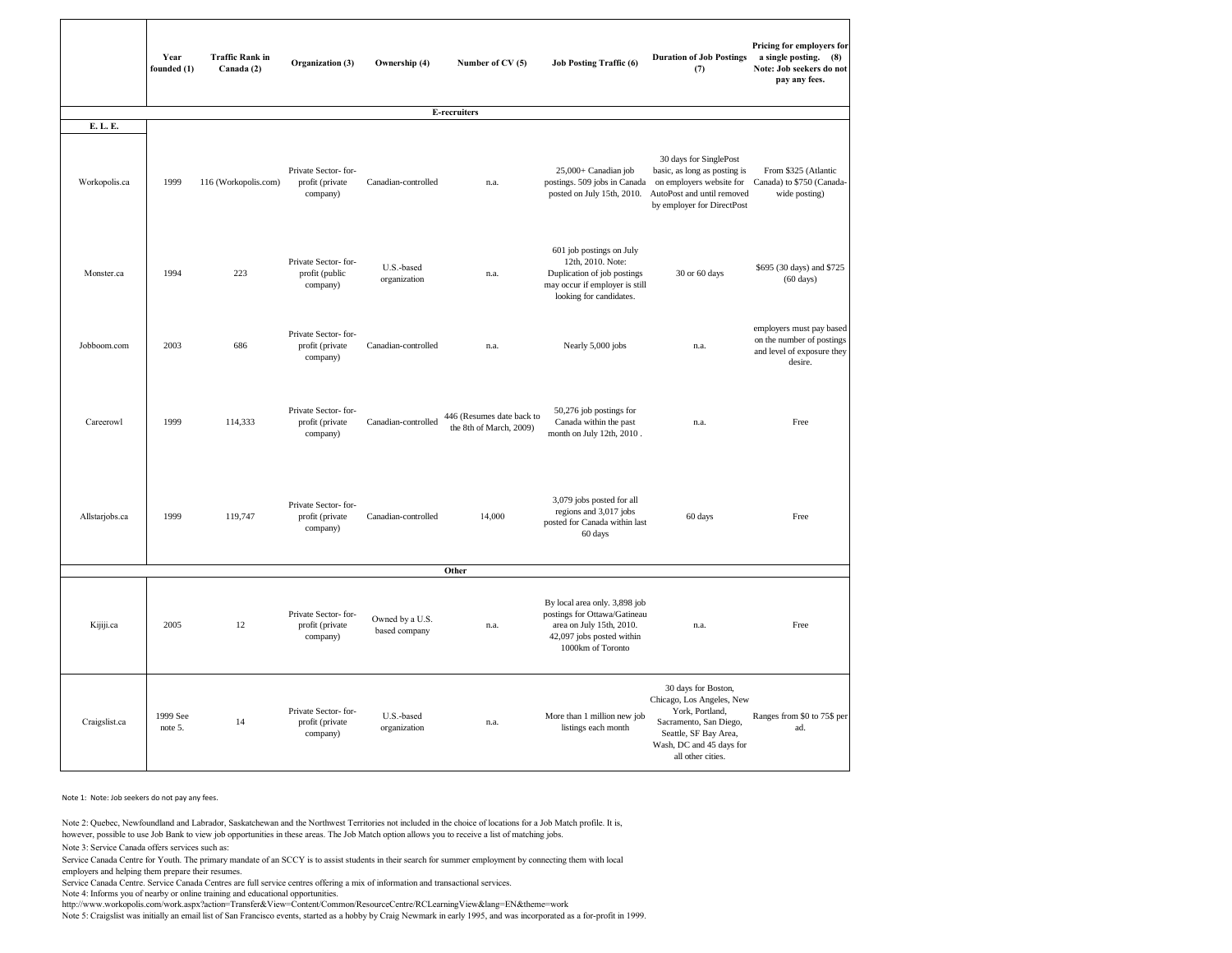|                  | Location of $HQ(9)$      | <b>Regional Offices (10)</b>                                                                                                                   | <b>Geographical Focus (11)</b>                            | <b>Browsing options (12)</b>                                                                                                                                  | <b>Revenues (13)</b> | Services (14)                                                                                                                                                                                                                                                                                   |
|------------------|--------------------------|------------------------------------------------------------------------------------------------------------------------------------------------|-----------------------------------------------------------|---------------------------------------------------------------------------------------------------------------------------------------------------------------|----------------------|-------------------------------------------------------------------------------------------------------------------------------------------------------------------------------------------------------------------------------------------------------------------------------------------------|
| E. L. E.         |                          |                                                                                                                                                |                                                           |                                                                                                                                                               |                      |                                                                                                                                                                                                                                                                                                 |
|                  |                          |                                                                                                                                                | <b>Job boards</b>                                         |                                                                                                                                                               |                      |                                                                                                                                                                                                                                                                                                 |
| Jobbank.gc.ca    | Ottawa (mailing address) | Across Canada                                                                                                                                  | Canadian Jobs                                             | 10 occupational categories<br>(eg. Health)                                                                                                                    | n.a.                 | Job Match, Job Alert, the Résumé Build<br>Career Navigator. Links to other gove<br>employment services such as employmer<br>(EI), as well as links for employers of<br>practices, potential grants and work progr<br>standards and regulations, and how to<br>successful advertisement. See not |
| Working.com      | Toronto, Ontario         | Victoria, Calgary, Regina, Toronto,<br>Montreal and Vancouver Island and Canadian and International<br>Ottawa, Edmonton, Saskatoon,<br>Windsor | Jobs                                                      | 23 sectors                                                                                                                                                    | n.a.                 | Ressources that include: Articles, Job Se<br>Career Advice                                                                                                                                                                                                                                      |
| Careerbeacon.com | n.a.                     | Offices in Nova Scotia, New<br>Brunswick (which also serves<br>Prince Edward Island) and<br>Newfoundland and Labrador                          | Canadian and International<br>Jobs                        | 34 occupational categories                                                                                                                                    | n.a.                 | <b>Employer profiles</b>                                                                                                                                                                                                                                                                        |
| Localwork.ca     | Hamilton, ON             | n.a.                                                                                                                                           | Canadian Jobs                                             | 13 occupational categories                                                                                                                                    | n.a.                 | Career Center: Useful articles                                                                                                                                                                                                                                                                  |
|                  |                          |                                                                                                                                                | <b>Job Search Engines</b>                                 |                                                                                                                                                               |                      |                                                                                                                                                                                                                                                                                                 |
|                  |                          |                                                                                                                                                |                                                           |                                                                                                                                                               |                      |                                                                                                                                                                                                                                                                                                 |
| wowjobs.ca       | Alberta                  | n.a.                                                                                                                                           | Canadian Jobs                                             | 29 occupational categories                                                                                                                                    | n.a.                 | n.a.                                                                                                                                                                                                                                                                                            |
| Indeed.ca        | Stamford, CT             | Indeed operates in 29 different<br>countries around the world                                                                                  | Canadian jobs, but U.S. site<br>available.                | 45 occupational categories                                                                                                                                    | n.a.                 | Job alert: E-mail notification whenever<br>matches a job seeker's criteria becomes<br>Forum.                                                                                                                                                                                                    |
| Eluta.ca         | Toronto, Ontario         | n.a.                                                                                                                                           | Canadian Jobs. full-time,<br>career-level opportunities.  | Over 80 occupational<br>categories. Also, top<br>employers for recent<br>graduates and new<br>Canadians and the top<br>environmentally friendly<br>employers. | n.a.                 | Eluta allows you to set up an e-mail notif<br>alerts you as soon as new jobs matching<br>are posted.                                                                                                                                                                                            |
| Simplyhired.ca   | Mountain View, CA        | n.a.                                                                                                                                           | Canadian (simplyhired sites<br>exist for other countries) | 24 categories                                                                                                                                                 | n.a.                 | Job rating available (for personal use). RS<br>email alerts that will let job seekers know<br>job postings                                                                                                                                                                                      |

| Services (14)                                                                                                                                                                                                                                                                                                                                           |
|---------------------------------------------------------------------------------------------------------------------------------------------------------------------------------------------------------------------------------------------------------------------------------------------------------------------------------------------------------|
|                                                                                                                                                                                                                                                                                                                                                         |
|                                                                                                                                                                                                                                                                                                                                                         |
| Job Match, Job Alert, the Résumé Builder and the<br>Career Navigator. Links to other government<br>employment services such as employment insurance<br>(EI), as well as links for employers on hiring<br>practices, potential grants and work programs, labour<br>standards and regulations, and how to make a<br>successful advertisement. See note 3. |
| Ressources that include: Articles, Job Search Tips,<br><b>Career Advice</b>                                                                                                                                                                                                                                                                             |
| <b>Employer profiles</b>                                                                                                                                                                                                                                                                                                                                |
| Career Center: Useful articles                                                                                                                                                                                                                                                                                                                          |
| n.a.                                                                                                                                                                                                                                                                                                                                                    |
| Job alert: E-mail notification whenever a job that<br>matches a job seeker's criteria becomes available.<br>Forum.                                                                                                                                                                                                                                      |
| Eluta allows you to set up an e-mail notification that<br>alerts you as soon as new jobs matching your search<br>are posted.                                                                                                                                                                                                                            |
| Job rating available (for personal use). RSS Feed and<br>email alerts that will let job seekers know of recent<br>job postings                                                                                                                                                                                                                          |